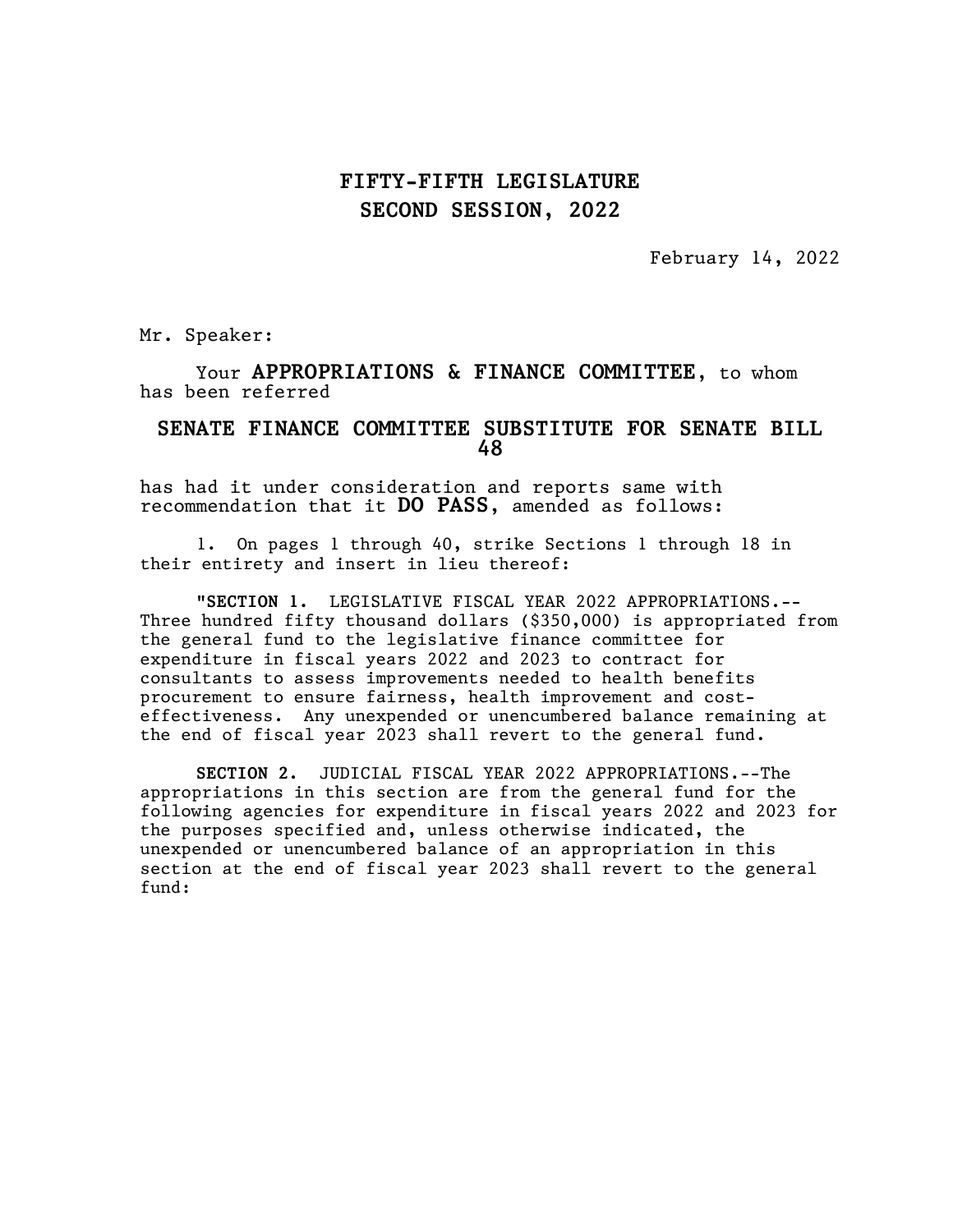HAFC/SB 48 Page 2

 A. to the court of appeals, fifty thousand dollars (\$50,000) to improve and enhance the timely processing of judicial appeals;

B. to the administrative office of the courts:

(1) one hundred thirty thousand dollars (\$130,000) to expand the state bar's volunteer attorney pool to provide legal assistance to low- and moderate-income persons who are not qualified or are conflicted out of the legal aid volunteer attorney pool; and

(2) fifty thousand dollars (\$50,000) for the Children's Code reform task force;

C. to the first judicial district court, fifty thousand dollars (\$50,000) for offsite court operations to rent facilities and to contract for security and personnel to conduct jury trials in accordance with coronavirus disease 2019 safe practices;

D. to the second judicial district court, sixty thousand dollars (\$60,000) for salary and benefits for a court services specialist to assist with case backlog and jury trials;

E. to the third judicial district court, one hundred thousand dollars (\$100,000) to purchase and install information technology improvements at court locations for remote hearings;

F. to the eleventh judicial district court, one hundred fifty thousand dollars (\$150,000) to upgrade courtroom technology at the San Juan courthouse;

G. to the district attorney of the first judicial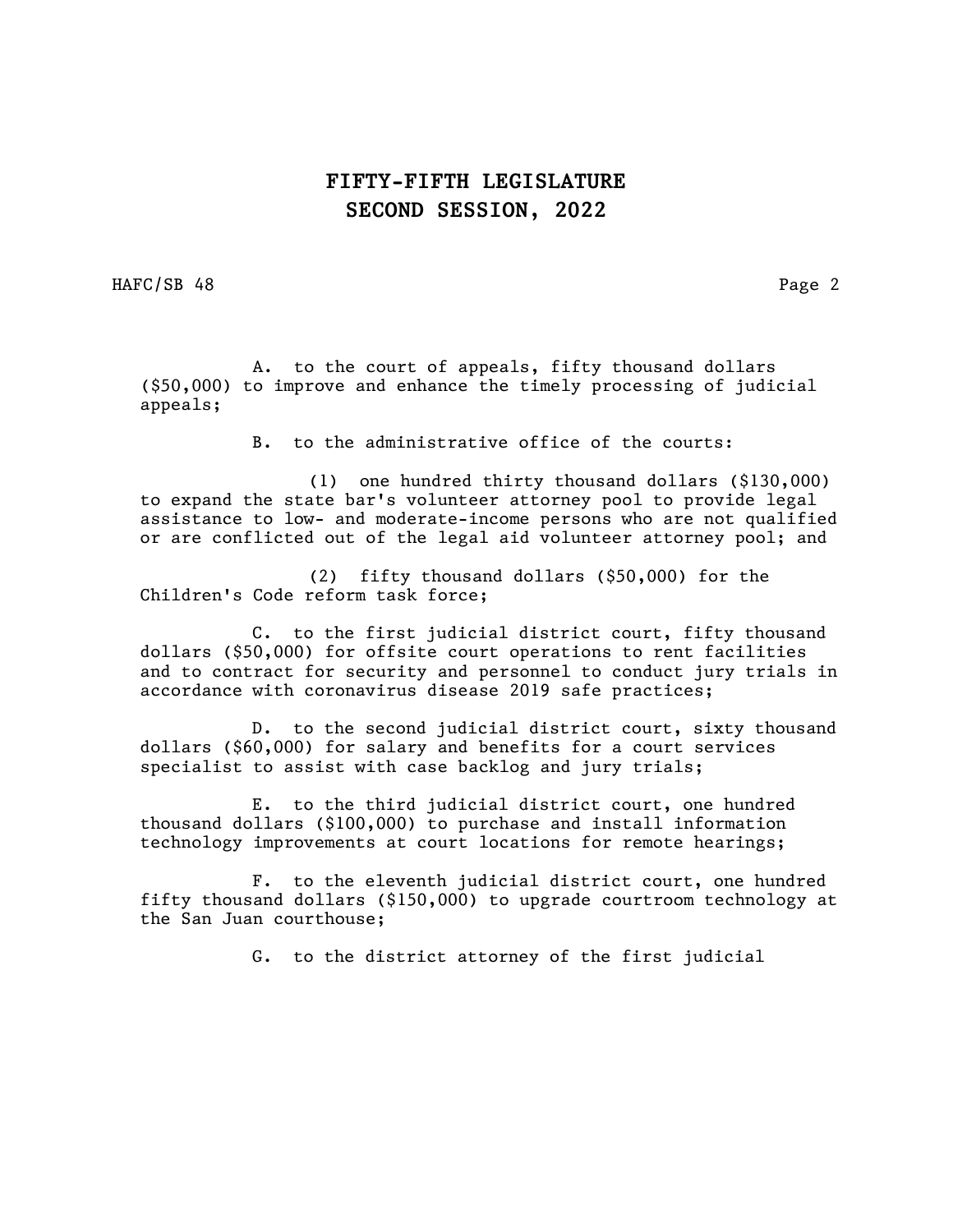HAFC/SB 48 Page 3

district, three hundred sixty thousand dollars (\$360,000) for an integrated prosecution, intervention and diversion data system; and

H. to the district attorney of the sixth judicial district, one hundred thousand dollars (\$100,000) to purchase and install forensic interviewing and information technology equipment.

SECTION 3. GENERAL CONTROL FISCAL YEAR 2022 APPROPRIATIONS.-- The appropriations in this section are from the general fund for the following agencies for expenditure in fiscal years 2022 and 2023 for the purposes specified and, unless otherwise indicated, the unexpended or unencumbered balance of an appropriation in this section at the end of fiscal year 2023 shall revert to the general fund:

A. to the acequia and community ditch fund, one hundred thirty thousand dollars (\$130,000) for the New Mexico department of agriculture to carry out the purposes of the Acequia and Community Ditch Fund Act;

B. to the department of finance and administration:

(1) for land grants:

(a) one hundred thousand dollars (\$100,000) to develop a grant process for grants for operations of land grants;

(b) fifty thousand dollars (\$50,000) to provide youth development program services to land grants-mercedes;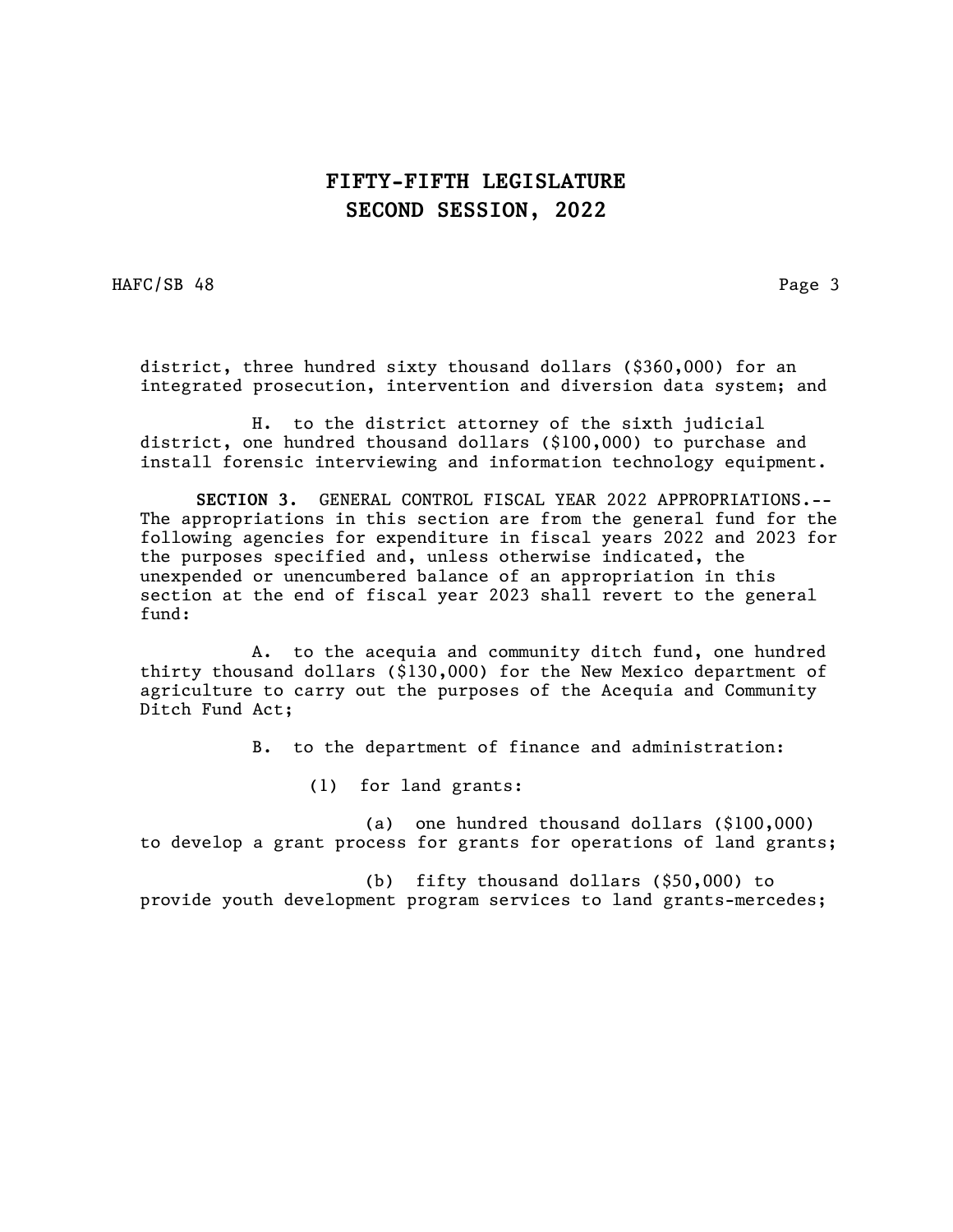HAFC/SB 48 Page 4

 (c) one hundred thirty-five thousand dollars (\$135,000) to fund youth recreational programs and community education services at the Anton Chico land grant-merced;

(d) fifty thousand dollars (\$50,000) to develop a cultural and educational youth program on the land grantmerced heritage of the Cristobal de la Serna land grant-merced;

(e) fifty thousand dollars (\$50,000) to the town of Tajique land grant-merced to acquire property and other expenses related to the relocation of the transfer station; and

(f) fifty thousand dollars (\$50,000) for the Tierra Amarilla land grant-merced to support community programs, operate a community center and maintain various properties for community use;

(2) eighty thousand dollars (\$80,000) for the north central New Mexico economic development district to hire staff and consultants to provide grant research, grant writing and technical assistance for communities within the district;

(3) seventy-five thousand dollars (\$75,000) for the northwest New Mexico council of governments for grant writing services for rural communities;

(4) fifty thousand dollars (\$50,000) to the southwest New Mexico council of governments for the senior compassion fund;

(5) one hundred thousand dollars (\$100,000) for civil legal services;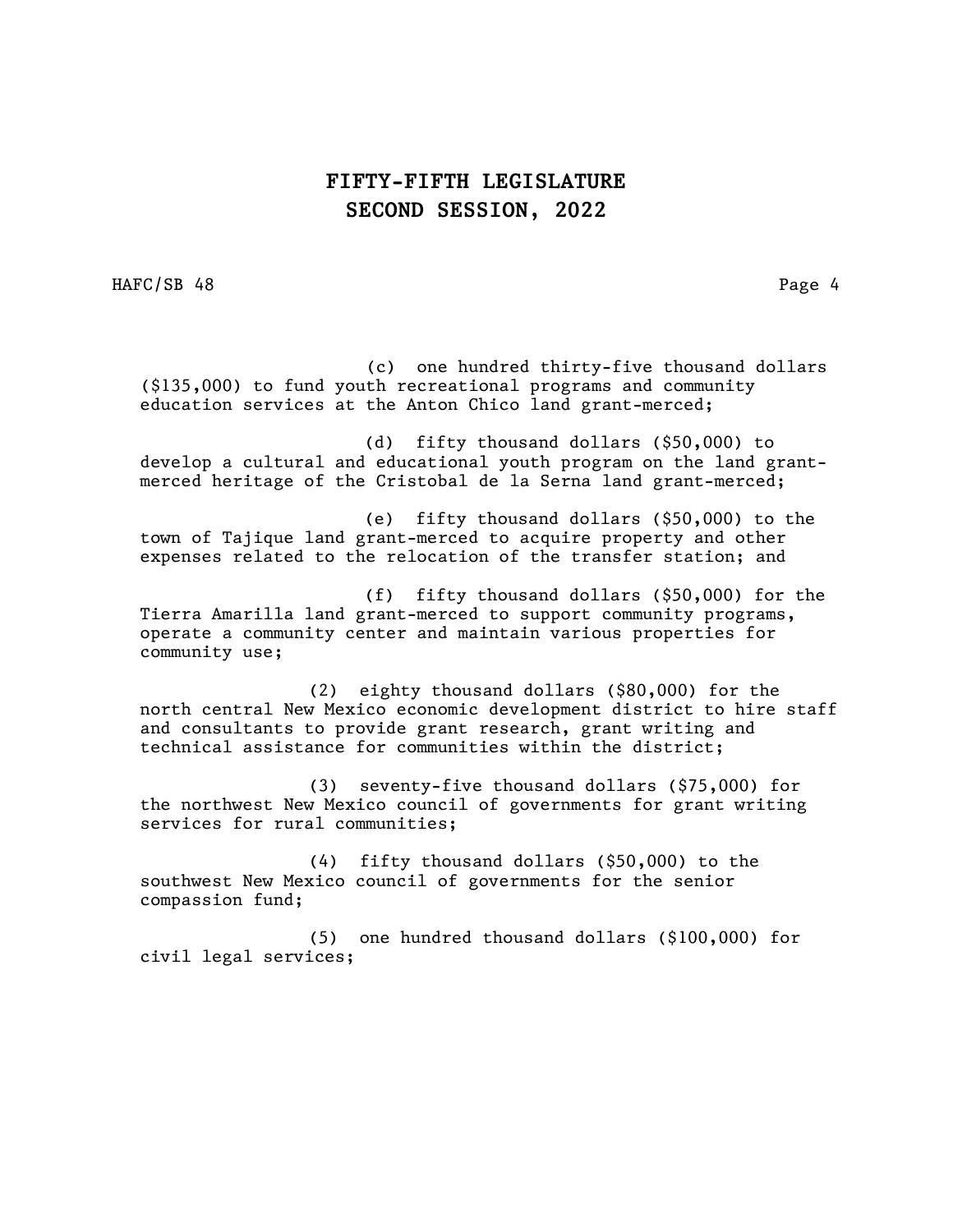HAFC/SB 48 Page 5

 (6) one hundred ten thousand dollars (\$110,000) to contract for the provision of civil legal services for immigrant families;

(7) one hundred thousand dollars (\$100,000) to provide funding for the economic development department to administer the healthy food financing initiative as part of the statewide hunger initiative; and

(8) for the New Mexico department of agriculture to administer the following double up food bucks programs as part of the statewide hunger initiative:

(a) fifty thousand dollars (\$50,000) for Bernalillo county; and

Ana county;

(b) fifty thousand dollars (\$50,000) for Dona

C. to the local government division:

(1) fifty thousand dollars (\$50,000) for food security efforts in Bernalillo and Sandoval counties;

(2) in Bernalillo county:

(a) fifty thousand dollars (\$50,000) for the Albuquerque arts and culture department to support the arts, community, culture, education, sports and science program for children and families;

(b) fifty thousand dollars (\$50,000) for the Albuquerque arts and culture department for the historic route 66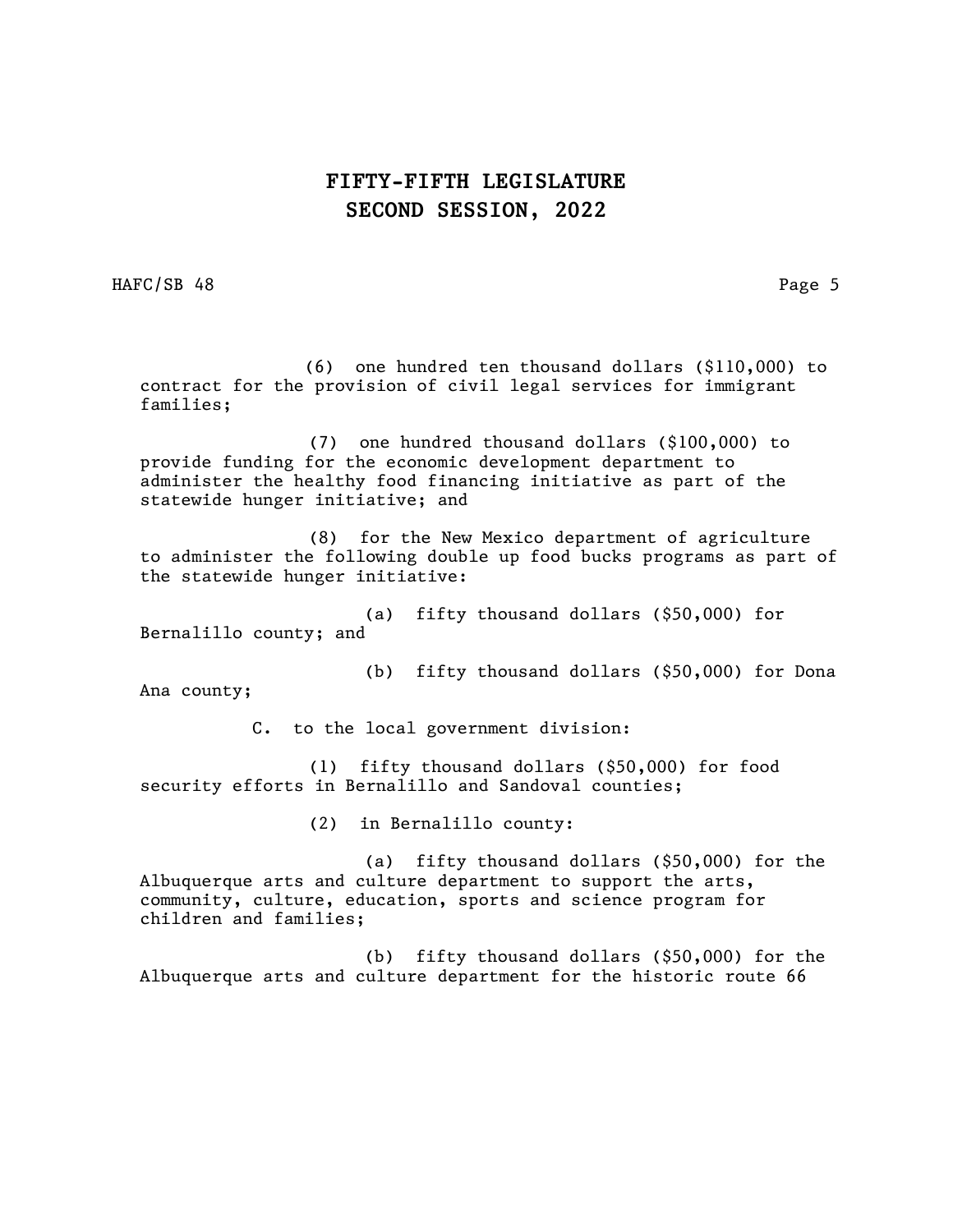HAFC/SB 48 Page 6

anniversary history and celebration project;

(c) one hundred fifty thousand dollars (\$150,000) for contractual services for operation of the route 66 visitors center;

(d) fifty thousand dollars (\$50,000) for the low-income food and enrichment program that prepares and delivers free or subsidized meals for low-income, medically challenged or homebound people living in Albuquerque and surrounding areas;

(e) one hundred forty thousand dollars (\$140,000) to contract with a nonprofit organization for mental health services in Albuquerque;

(f) eighty thousand dollars (\$80,000) for programs encouraging dialogue, mutual understanding and appropriate actions to create a state and country in which there is true equality, opportunity and acceptance of differences by using lessons of the holocaust and other genocides to build an informed citizenry and communities that confront hate and intolerance in Albuquerque;

(g) fifty thousand dollars (\$50,000) to contract for services for mentoring African American students in Albuquerque;

(h) fifty thousand dollars (\$50,000) for educational programs at the Albuquerque zoo;

(i) one hundred thousand dollars (\$100,000) for Los Ranchos de Albuquerque's Fourth street revitalization project, which includes an outdoor classroom at the Larry P.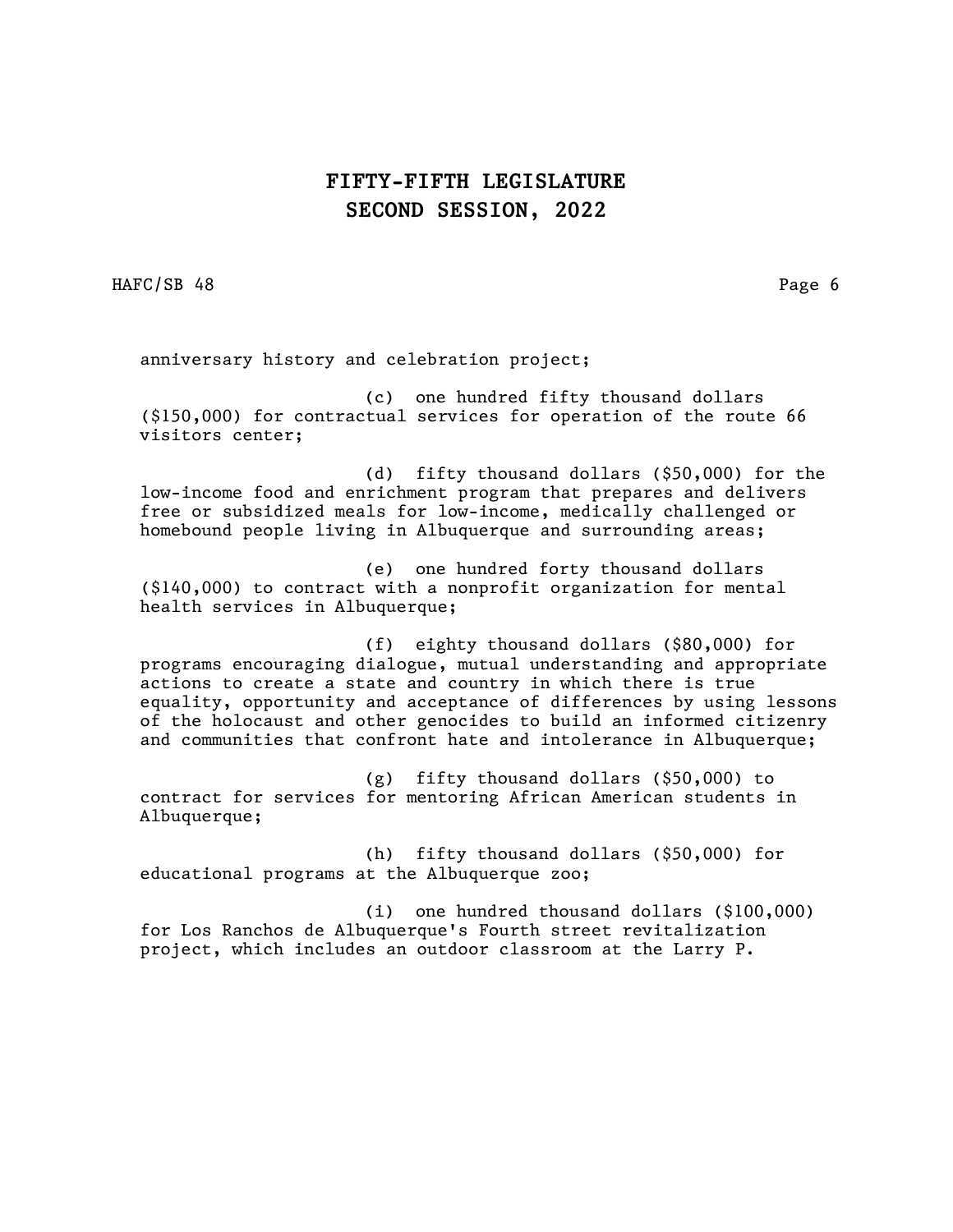HAFC/SB 48 Page 7

Abraham agri-nature center;

(j) fifty thousand dollars (\$50,000) to repair and install new Vietnam veteran recognition plaques; repair a rock wall; and plan, design and construct new memorials honoring veterans from all military conflicts at the Tijeras veterans memorial;

(k) one hundred thousand dollars (\$100,000) to plan, design, construct and equip improvements for a therapeutic play and green space at the children's grief center;

(l) one hundred thirty thousand dollars (\$130,000) for food bank services to address food insecurity in the east mountain area of Bernalillo county;

(m) one hundred five thousand dollars (\$105,000) for family services facilities;

(n) two hundred forty thousand dollars (\$240,000) for wrap-around job-life training programs, weekly seminars and life skills education for incarcerated persons and their families and for juvenile offenders;

(o) fifty thousand dollars (\$50,000) for a community organization to improve services to adult and child victims of human trafficking and sex trafficking;

(p) one hundred thousand dollars (\$100,000) to plan, design, construct and equip building and site improvements, including aquatics, a horseshoe tournament area, a park and picnic space, a basketball court, parking lots, drainage, trails, walkways and landscaping, at the Los Padillas community center;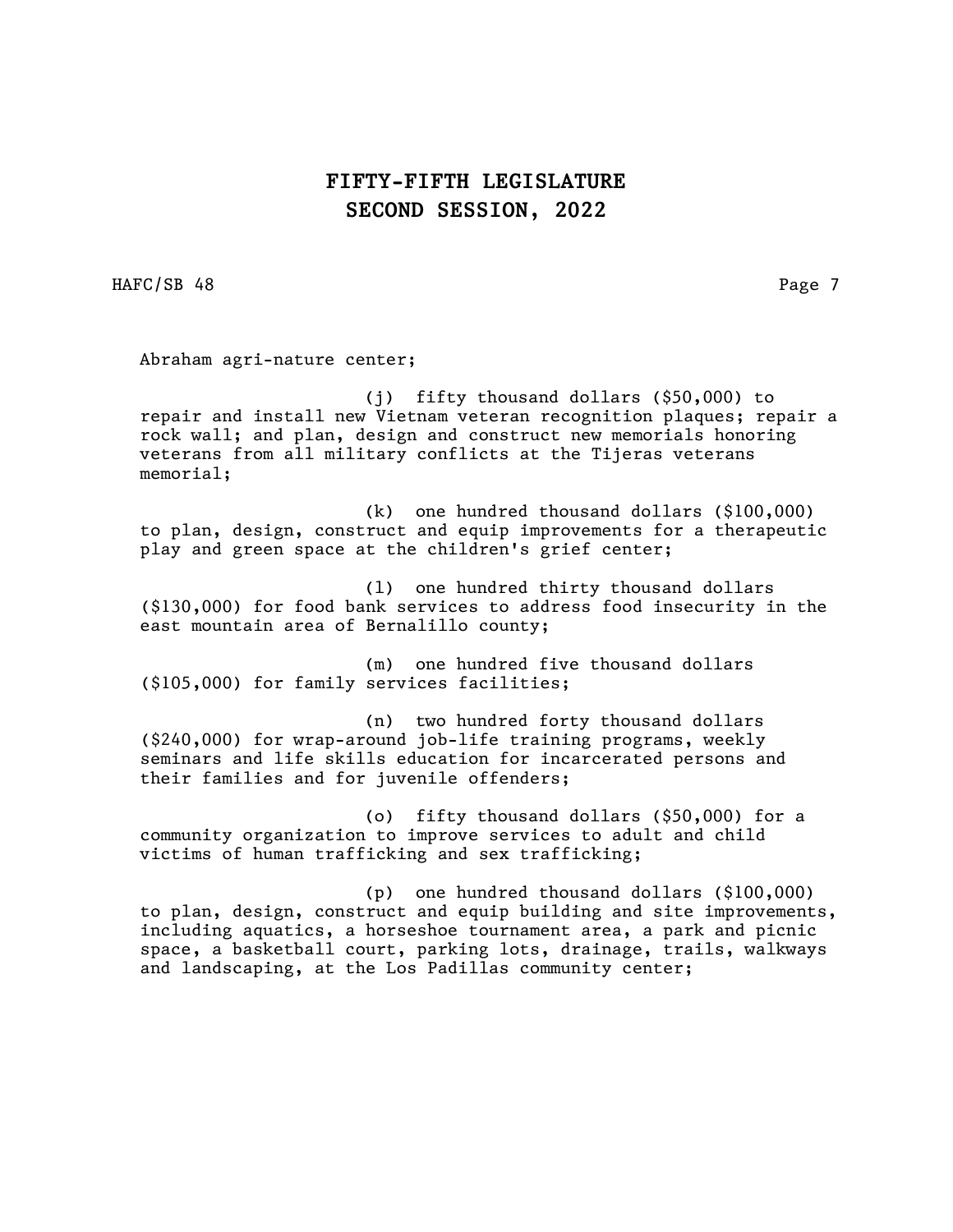HAFC/SB 48 Page 8

 (q) fifty thousand dollars (\$50,000) to contract for community outreach related to the route 66 visitor center; and

(r) seventy-five thousand dollars (\$75,000) for transitional living services for adolescents and young adults struggling with addictions;

(3) in Chaves county:

(a) fifty thousand dollars (\$50,000) to purchase and equip a police vehicle for Hagerman;

(b) one hundred thousand dollars (\$100,000) to purchase and equip vehicles for the Roswell police department;

(c) one hundred thousand dollars (\$100,000) for street repairs in Roswell;

(d) ninety-five thousand dollars (\$95,000) to expand educational programs, services and tours of the animal enclosures at the Roswell zoo; and

(e) one hundred fifty thousand dollars (\$150,000) to purchase and equip pickup trucks for the Chaves county sheriff's office;

(4) in Cibola county:

(a) fifty thousand dollars (\$50,000) to provide domestic violence services in Grants;

(b) one hundred thousand dollars (\$100,000)

to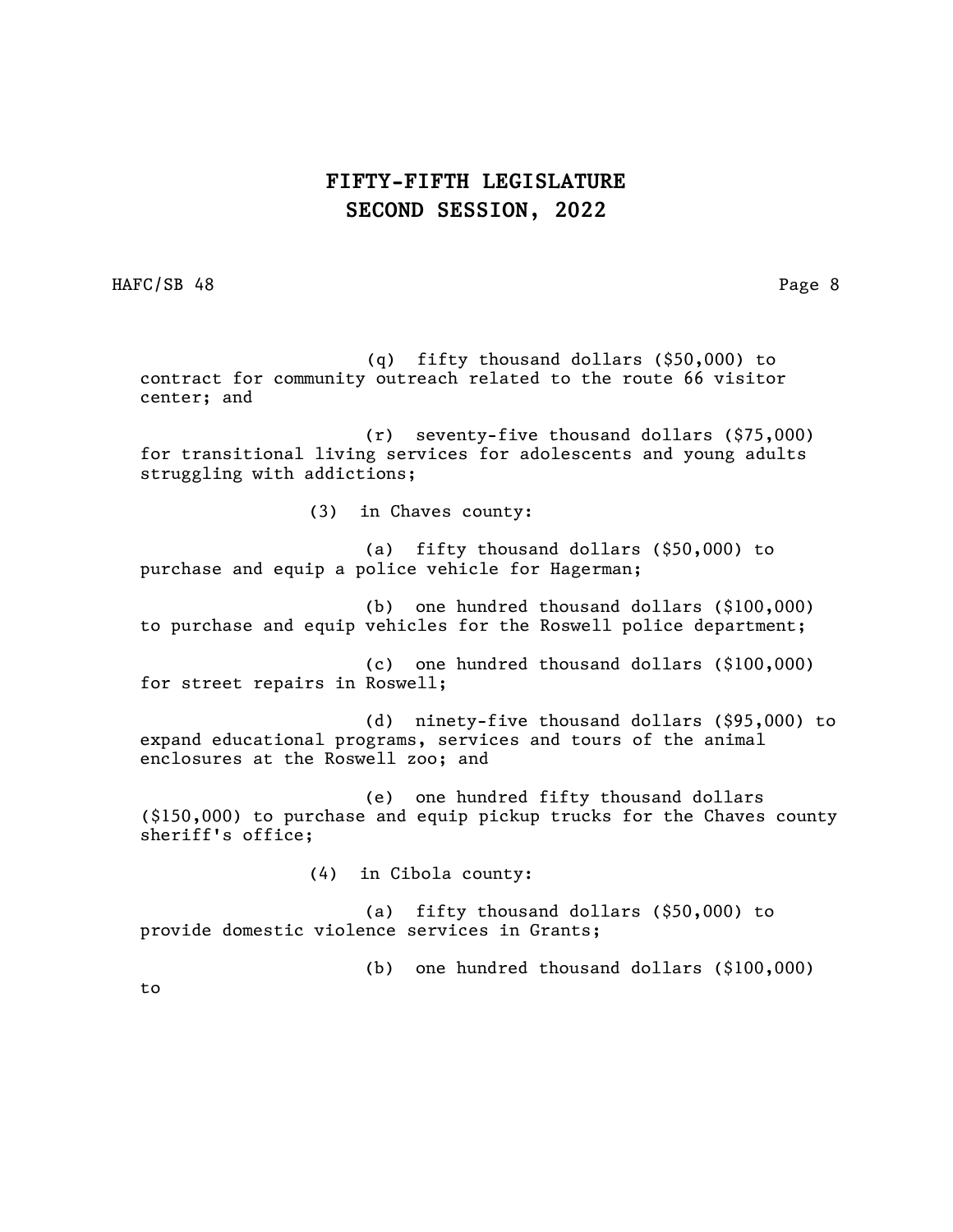HAFC/SB 48 Page 9

purchase equipment for the Grants fire department; (c) fifty thousand dollars (\$50,000) for improvements at the Grants mining museum; (d) fifty thousand dollars (\$50,000) to purchase and equip Grants police vehicles; (e) one hundred thirty thousand dollars (\$130,000) for the veterans', firefighters' and police memorial in Grants; (f) one hundred thirty thousand dollars (\$130,000) to purchase and install equipment and lighting and make other improvements to Kerns field in Milan; (g) fifty thousand dollars (\$50,000) to purchase and equip a crew-cab pickup truck for the Milan fire department; (h) fifty thousand dollars (\$50,000) to purchase and equip police vehicles for the Milan police department; and (i) fifty thousand dollars (\$50,000) to purchase and equip Cibola county law enforcement vehicles; (5) in Dona Ana county: (a) fifty thousand dollars (\$50,000) for the Anthony library; (b) eighty thousand dollars (\$80,000) for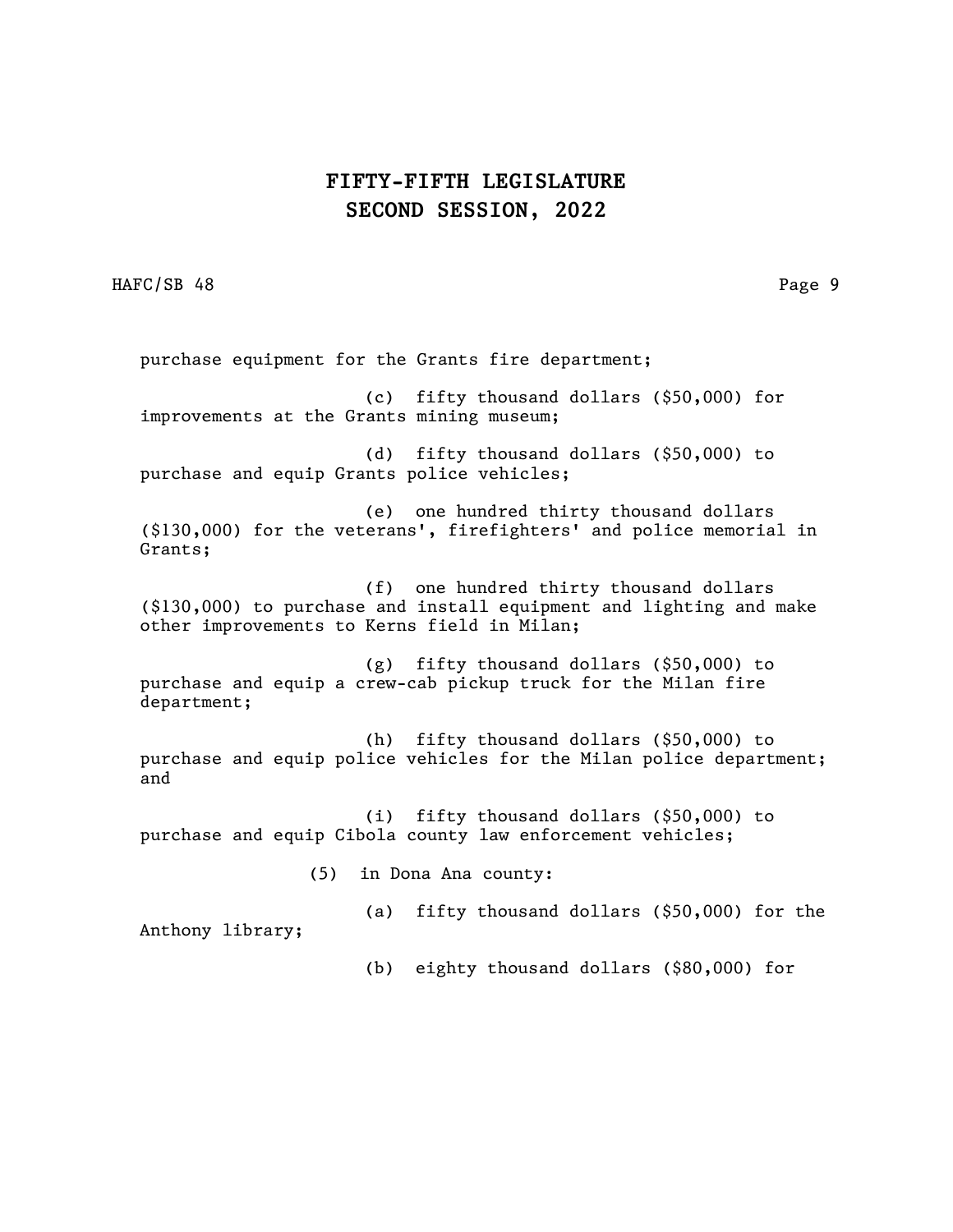HAFC/SB 48 Page 10

safety equipment for the Anthony police department;

(c) eighty thousand dollars (\$80,000) for the Thomas Branigan library in Las Cruces to implement a community adult learning initiative; to provide no-cost learning opportunities, including language courses, basic education and civics; to educate staff to better serve Spanish-speakers; and to partner with rural libraries in the area to increase access and programming for farm workers and migrants;

(d) fifty thousand dollars (\$50,000) for youth development programs for boys and girls in Las Cruces to support one-on-one mentoring for low-income youth;

(e) fifty thousand dollars (\$50,000) to provide services to victims of child abuse and sexual abuse and provide child abuse prevention in Las Cruces;

(f) fifty thousand dollars (\$50,000) to provide services to victims of domestic violence in Las Cruces;

(g) one hundred thousand dollars (\$100,000) to contract with a community organization to conduct an assessment of the needs for domestic violence services in Las Cruces;

(h) eighty thousand dollars (\$80,000) for a needs assessment at a domestic violence shelter in Las Cruces;

(i) fifty thousand dollars (\$50,000) to provide services to the homeless population of Las Cruces;

(j) fifty thousand dollars (\$50,000) to implement the plan for residential psychosis treatment in Las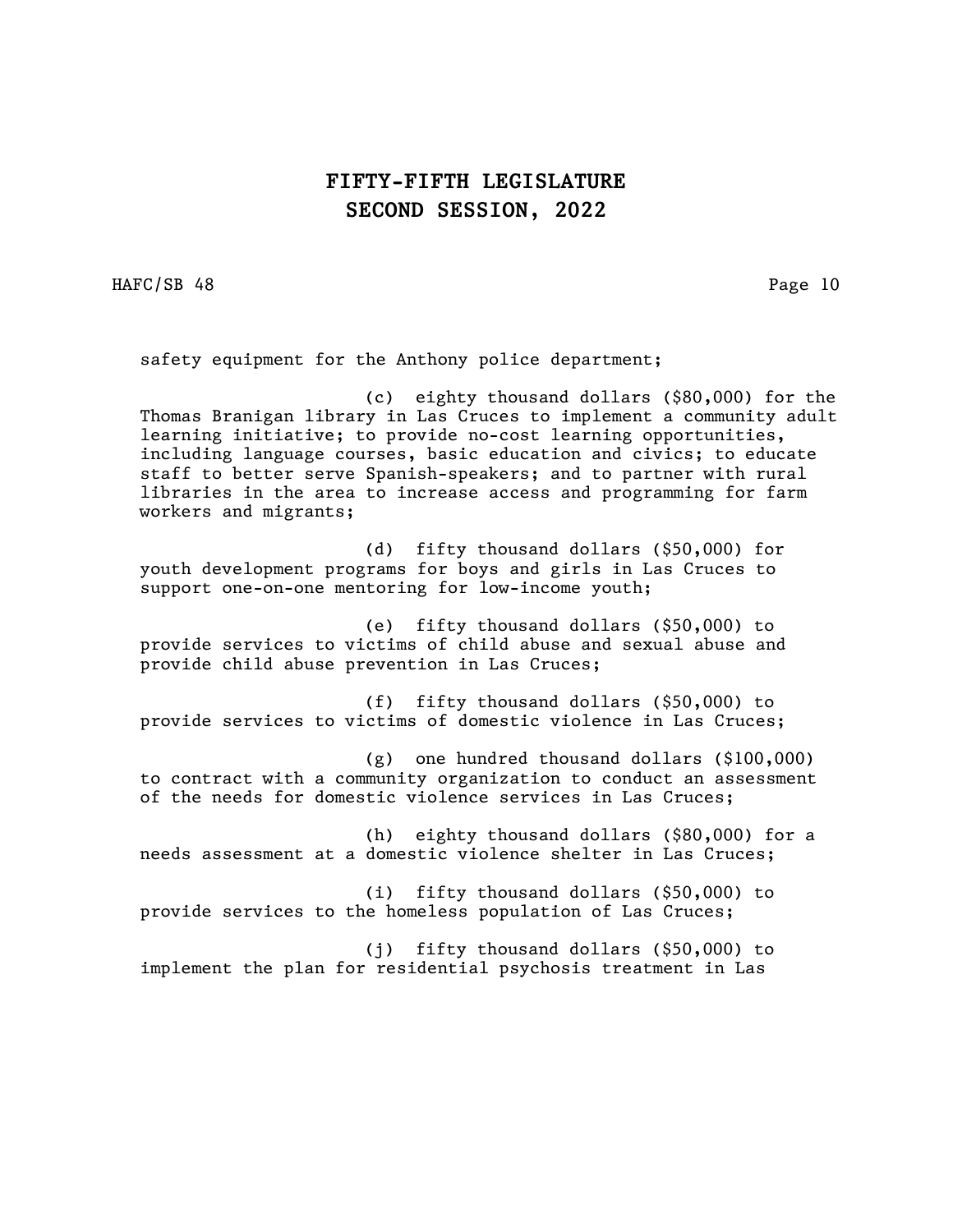HAFC/SB 48 Page 11

Cruces;

(k) fifty thousand dollars (\$50,000) to purchase and install a backup generator for the Dona Ana county wastewater system;

(l) fifty thousand dollars (\$50,000) to fund food security in Las Cruces and northern Dona Ana county;

(m) fifty thousand dollars (\$50,000) to provide senior services in Las Cruces and northern Dona Ana county; and

(n) fifty thousand dollars (\$50,000) for Sunland Park to provide behavioral health services, including domestic violence and other essential services;

(6) in Eddy county:

(a) fifty thousand dollars (\$50,000) for a public safety communications director and related services in Artesia;

(b) one hundred thousand dollars (\$100,000) to purchase and equip law enforcement vehicles for Carlsbad;

(c) one hundred thousand dollars (\$100,000) to renovate and equip the main entrance of the senior center in Carlsbad with an entryway that is compliant with the federal Americans with Disabilities Act of 1990; and

(d) fifty thousand dollars (\$50,000) to purchase a vehicle and equipment for the Malaga mutual domestic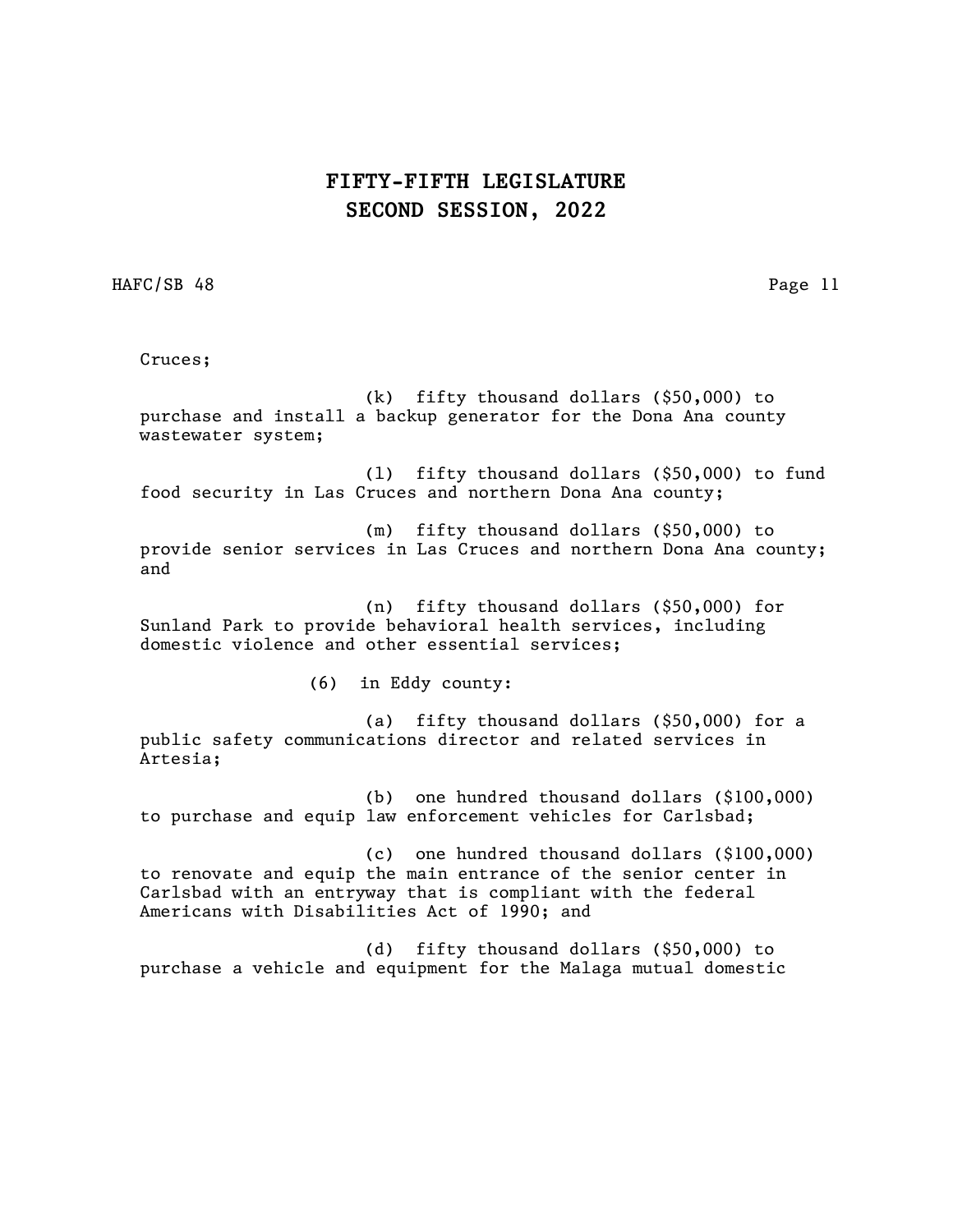HAFC/SB 48 Page 12

water consumers and sewage works;

(7) in Grant county:

(a) fifty thousand dollars (\$50,000) for support of the Silver City clay festival;

(b) fifty thousand dollars (\$50,000) for planning and development of Grant county parks and recreation;

(c) sixty thousand dollars (\$60,000) to purchase equipment for the Grant county sheriff's office; and

(d) eighty-five thousand dollars (\$85,000) for veterans' transportation services, including the purchase and equipping of a wheelchair-accessible van, in Grant, Sierra and Socorro counties;

(8) in Lea county:

(a) two hundred thousand dollars (\$200,000) to upgrade and repair the Hobbs animal shelter;

(b) eighty thousand dollars (\$80,000) for programs, services and counseling for a drug and substance abuse program in Hobbs; and

(c) fifty thousand dollars (\$50,000) to lease vehicles for the Jal senior citizen center;

(9) in Lincoln county, two hundred thirty thousand dollars (\$230,000) to restore murals in downtown Ruidoso;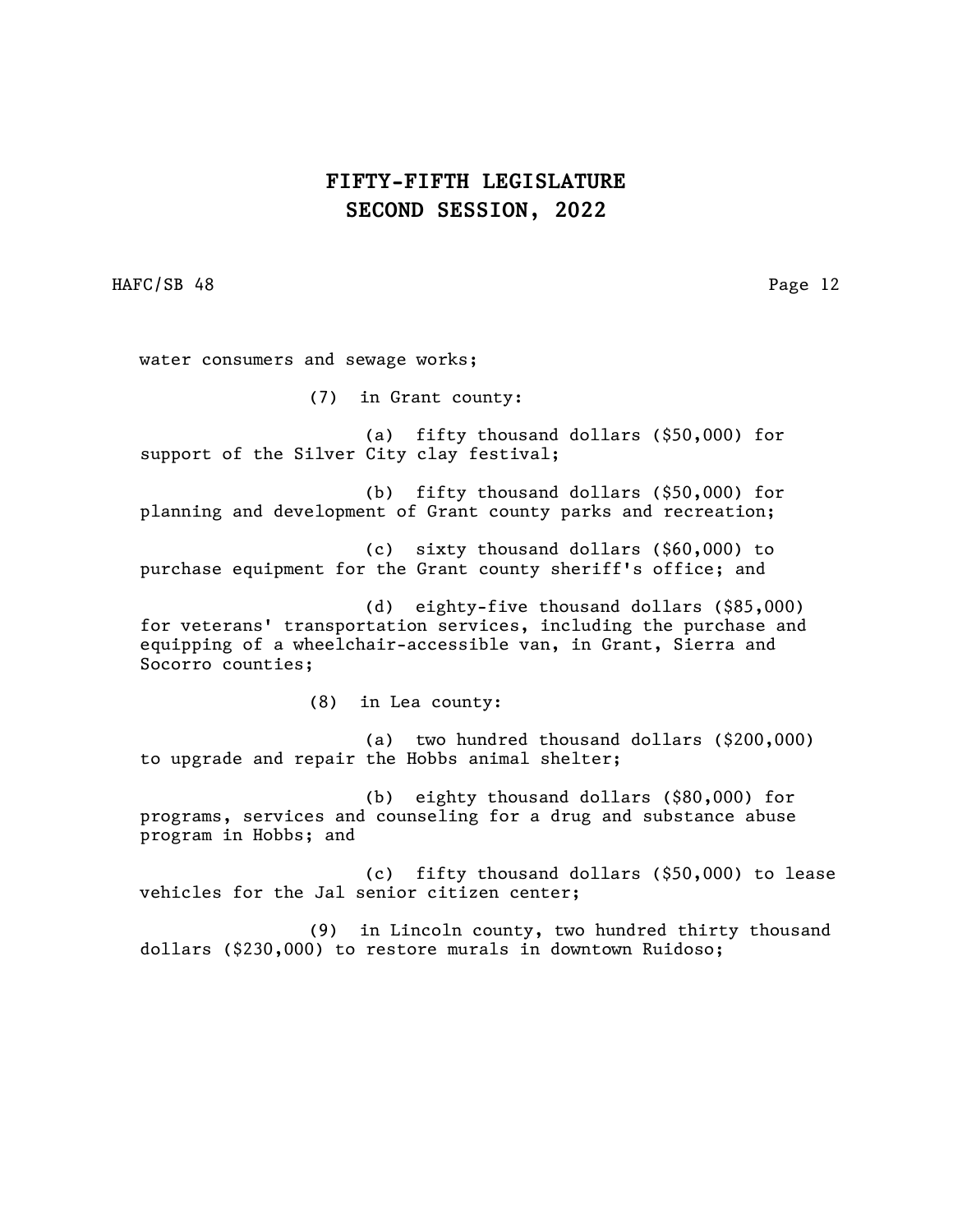HAFC/SB 48 Page 13

 (10) in Luna county, eighty thousand dollars (\$80,000) for a children's museum and library in Deming; (11) in McKinley county: (a) fifty thousand dollars (\$50,000) to purchase and equip law enforcement vehicles for Gallup; (b) fifty thousand dollars (\$50,000) to purchase and equip McKinley county public safety law enforcement vehicles; (c) one hundred twenty thousand dollars (\$120,000) for a K-9 unit for the McKinley county sheriff's office; and (d) fifty thousand dollars (\$50,000) for general use McKinley county vehicles; (12) in Otero county: (a) fifty thousand dollars (\$50,000) to purchase and install ground cover and playground borders for Alamogordo city playgrounds; (b) one hundred thousand dollars (\$100,000) to purchase and install security and surveillance equipment for Alamogordo city parks; (c) fifty thousand dollars (\$50,000) to purchase and equip law enforcement vehicles for Alamogordo; (d) sixty-five thousand dollars (\$65,000) to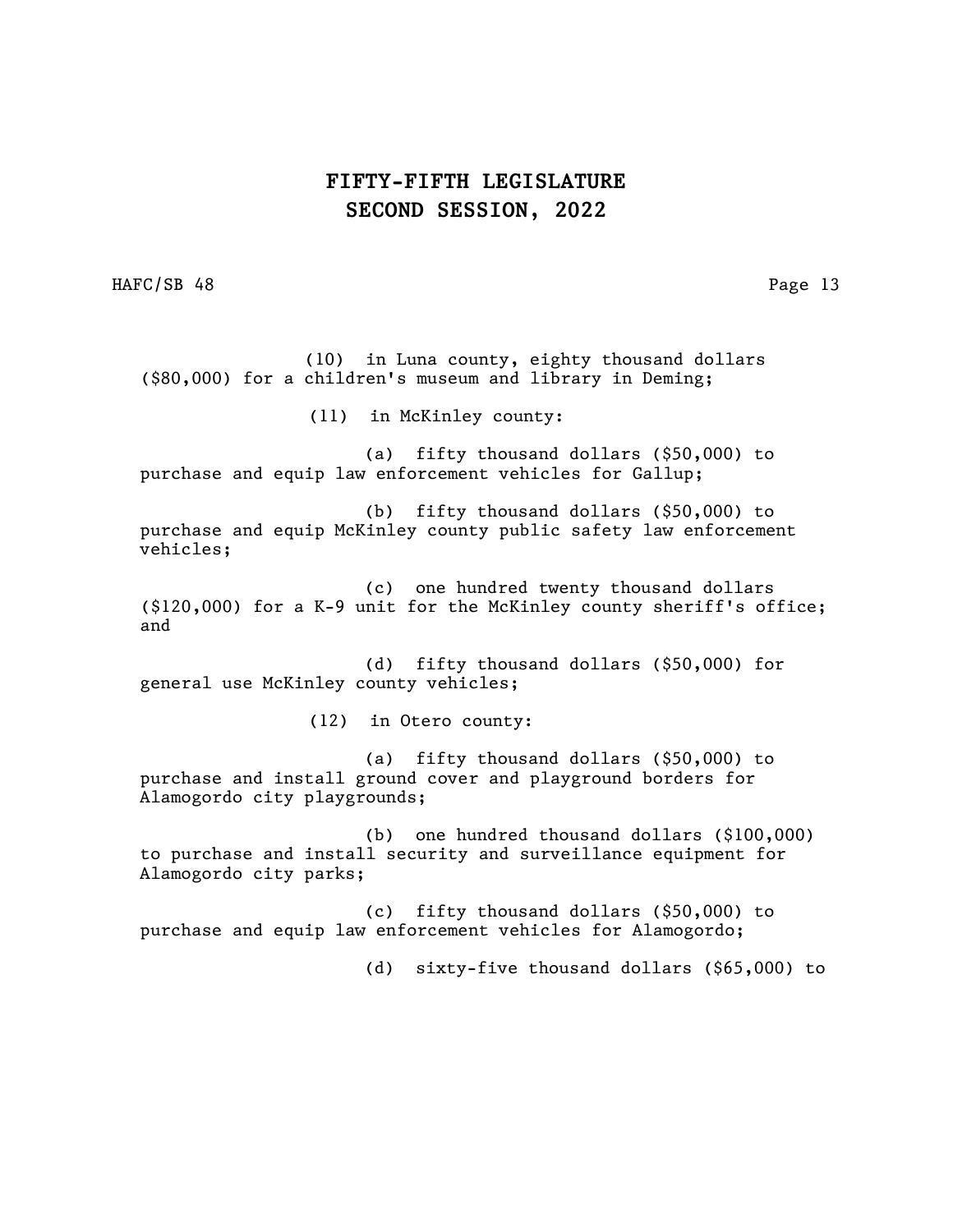HAFC/SB 48 Page 14

purchase and equip law enforcement vehicles and equipment for the Alamogordo police department;

(e) sixty thousand dollars (\$60,000) for maintenance, operation, staffing and supplies for the Chaparral community center;

(f) one hundred thousand dollars (\$100,000) to plan, design and construct utility improvements and upgrades at the Tularosa basin museum of history; and

(g) sixty-five thousand dollars (\$65,000) to purchase and equip law enforcement vehicles and equipment for the Otero county sheriff's office;

 (13) in Roosevelt county, one hundred fifty thousand dollars (\$150,000) to purchase and equip vehicles for the Roosevelt county sheriff's department;

(14) in Sandoval county:

(a) ninety thousand dollars (\$90,000) to purchase and equip a fire and rescue truck for the Corrales fire department;

(b) ninety thousand dollars (\$90,000) to purchase and equip police vehicles and other equipment for the Corrales police department;

(c) ninety thousand dollars (\$90,000) to purchase and equip public safety vehicles and equipment for the Rio Rancho fire department; and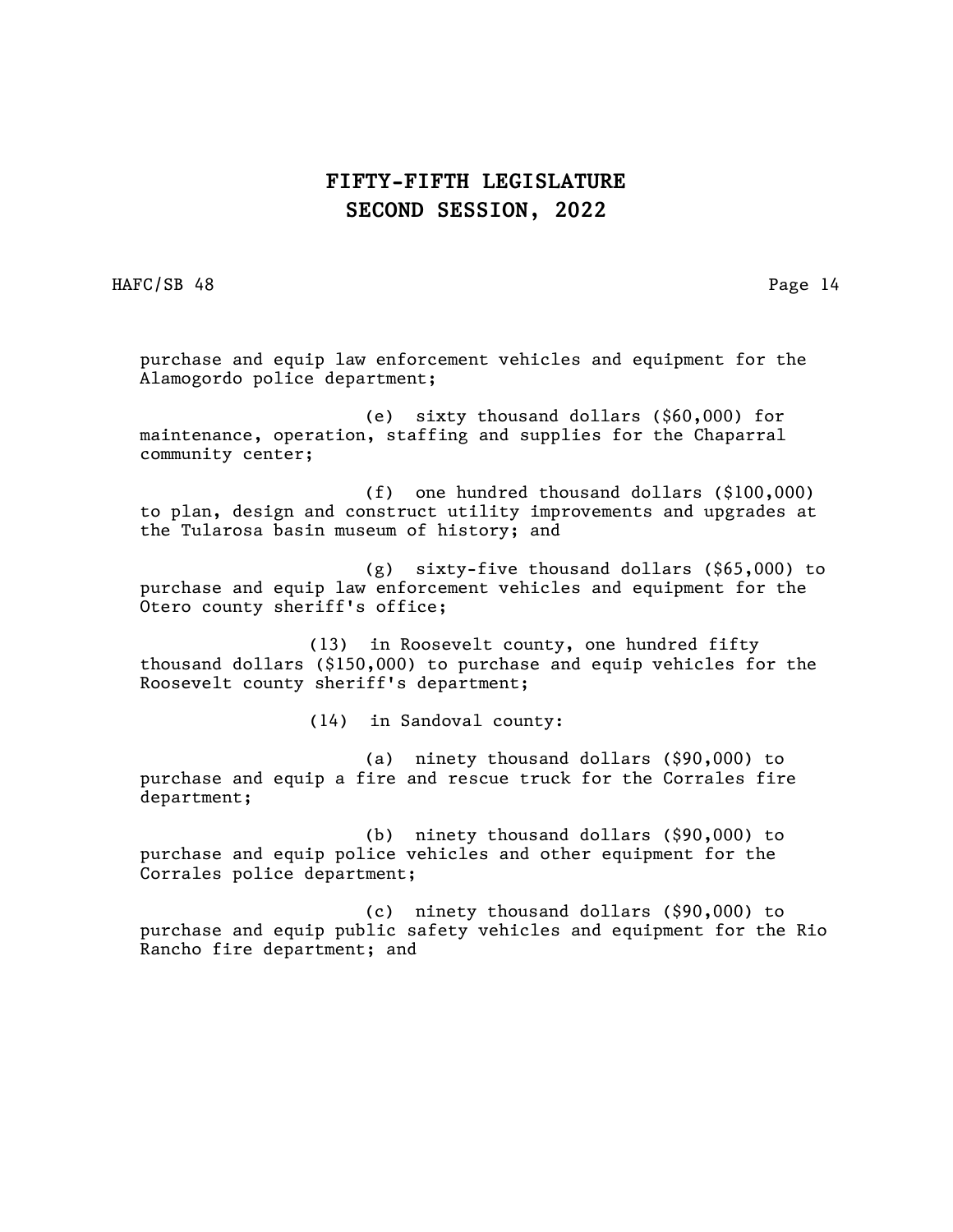HAFC/SB 48 Page 15

 (d) ninety thousand dollars (\$90,000) to purchase and equip public safety vehicles and equipment for the Rio Rancho police department; (15) in San Juan county: (a) fifty thousand dollars (\$50,000) for Bloomfield irrigation district canal maintenance; (b) one hundred thousand dollars (\$100,000) to plan, design and construct the Scott reservoir in Bloomfield; (c) one hundred twenty thousand dollars (\$120,000) for construction costs of the San Juan county Ricketts park building; and (d) sixty thousand dollars (\$60,000) for mobile data units for the San Juan county sheriff's office; (16) in San Miguel county, one hundred thousand dollars (\$100,000) to renovate Creston park in Las Vegas; (17) in Santa Fe county, sixty thousand dollars (\$60,000) for the Galisteo mutual domestic water consumers association to install essential fire hydrants in Galisteo; (18) in Sierra county: (a) seventy-five thousand dollars (\$75,000) to re-roof Elephant Butte buildings; (b) seventy thousand dollars (\$70,000) for maintenance costs at the Hillsboro community center;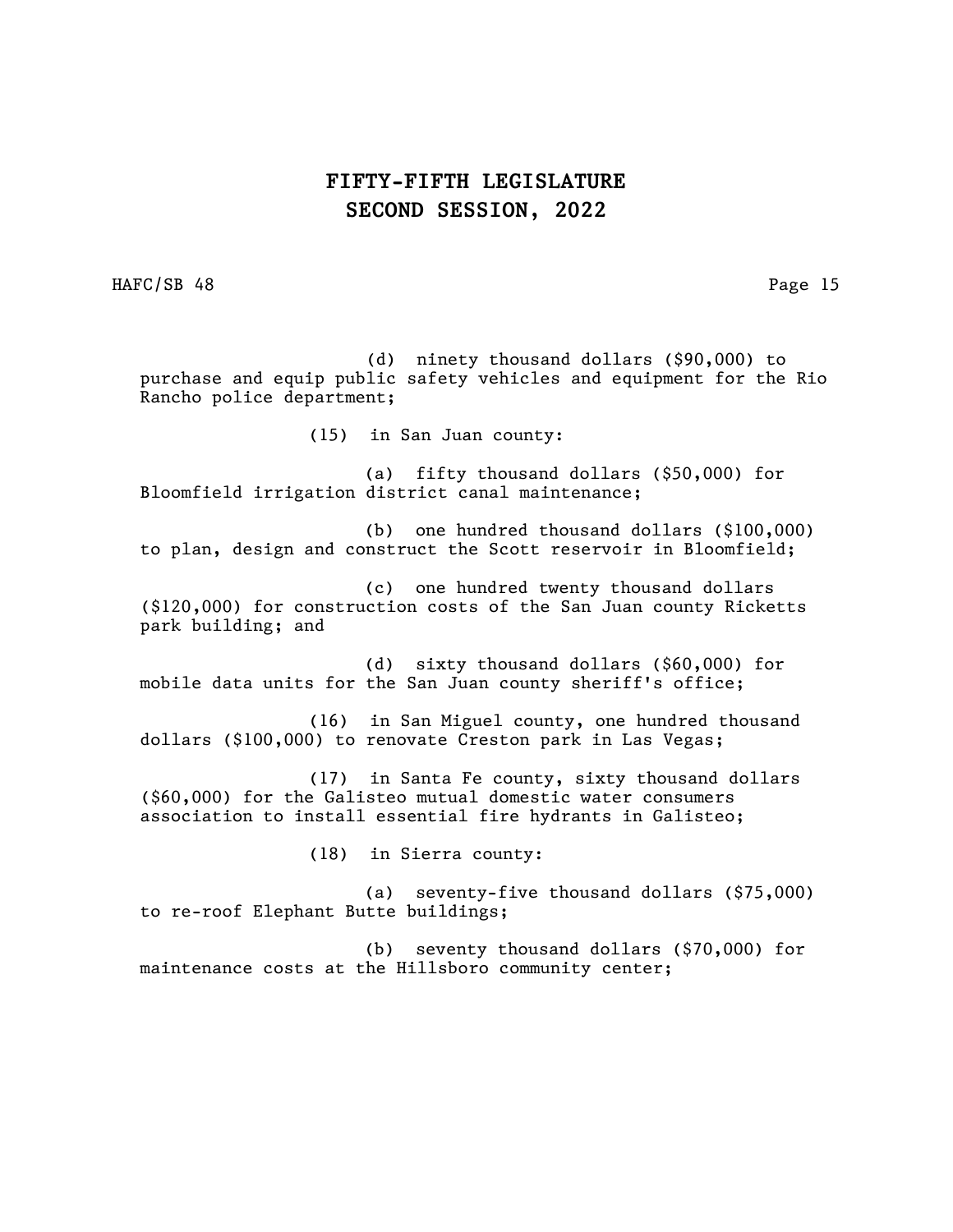HAFC/SB 48 Page 16

 (c) ninety-five thousand dollars (\$95,000) for Williamsburg park improvements; and

(d) seventy-five thousand dollars (\$75,000) to purchase a blade truck for Sierra county;

(19) in Socorro county:

(a) fifty thousand dollars (\$50,000) to purchase and equip public safety vehicles and support narcotics investigations for the Socorro county sheriff's office; and

(b) one hundred eighty thousand dollars (\$180,000) to purchase and equip Socorro county sheriff's office vehicles;

(20) in Taos county, fifty thousand dollars (\$50,000) to purchase, install and equip snow clearing vehicles and equipment for Taos county roads;

(21) in Torrance county, fifty thousand dollars (\$50,000) to plan, design, construct, renovate and equip an investigation and evidence building in Torrance county; and

(22) in Valencia county:

(a) fifty thousand dollars (\$50,000) to purchase new generation 911 technology car radios and car computers for public safety vehicles in Bosque Farms;

(b) sixty thousand dollars (\$60,000) to purchase law enforcement equipment and supplies for the Bosque Farms police department;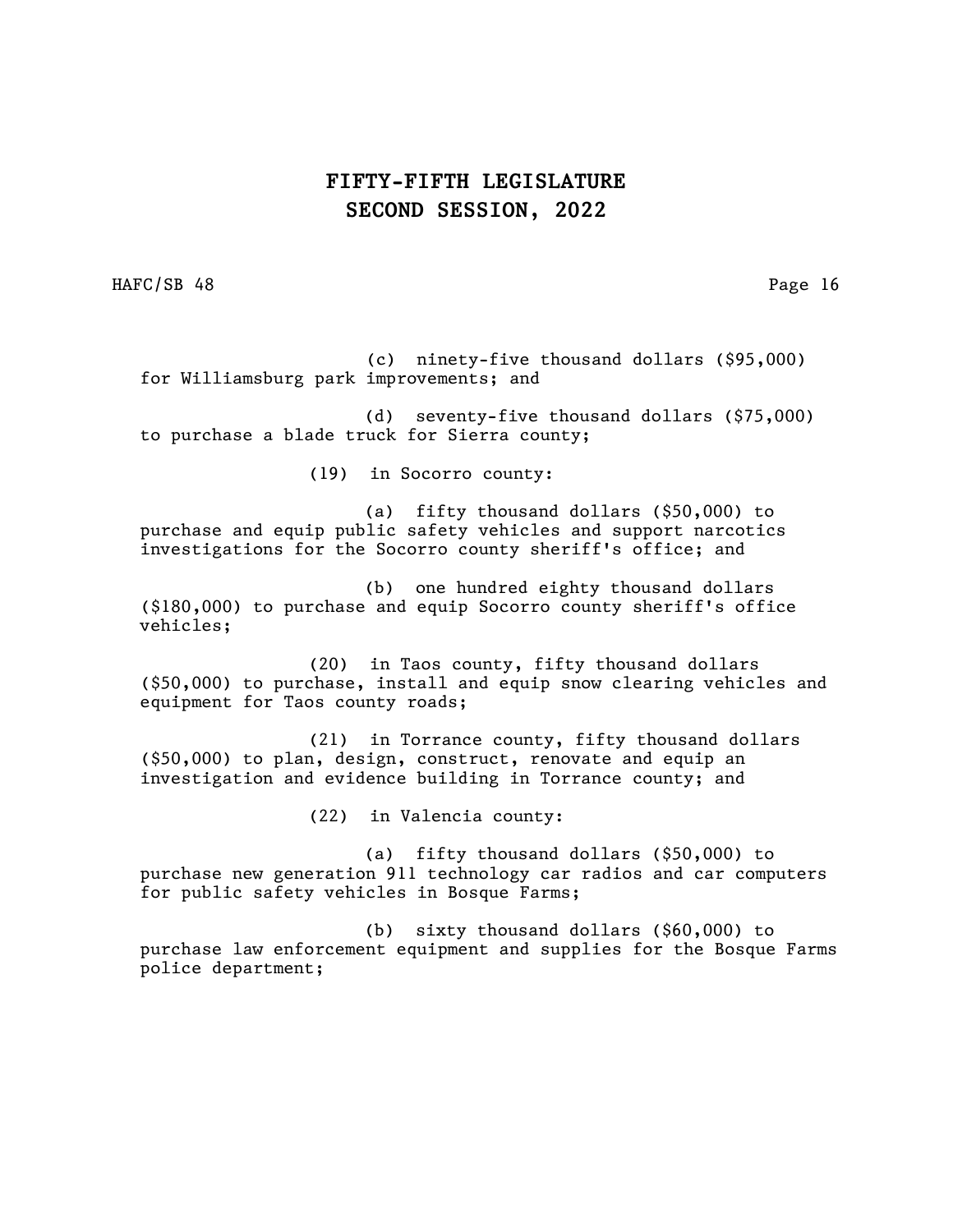HAFC/SB 48 Page 17

 (c) one hundred fifty thousand dollars (\$150,000) for improvements to Eagle park in Belen;

(d) sixty thousand dollars (\$60,000) to purchase law enforcement equipment and supplies for the Los Lunas police department;

(e) ninety-five thousand dollars (\$95,000) to purchase public safety equipment for first responders;

(f) one hundred fifty thousand dollars (\$150,000) for communications equipment upgrades for the Valencia county sheriff's office;

(g) fifty thousand dollars (\$50,000) for body cameras for Valencia county sheriff's office deputies; and

(h) sixty thousand dollars (\$60,000) to purchase law enforcement equipment and supplies for the Valencia country sheriff's office; and

D. to the state personnel office, two hundred thousand dollars (\$200,000) for training on the provisions of the federal Indian Child Welfare Act of 1978.

SECTION 4. COMMERCE AND INDUSTRY FISCAL YEAR 2022 APPROPRIATIONS.--The appropriations in this section are from the general fund for the following agencies for expenditure in fiscal years 2022 and 2023 for the purposes specified and, unless otherwise indicated, the unexpended or unencumbered balance of an appropriation in this section at the end of fiscal year 2023 shall revert to the general fund: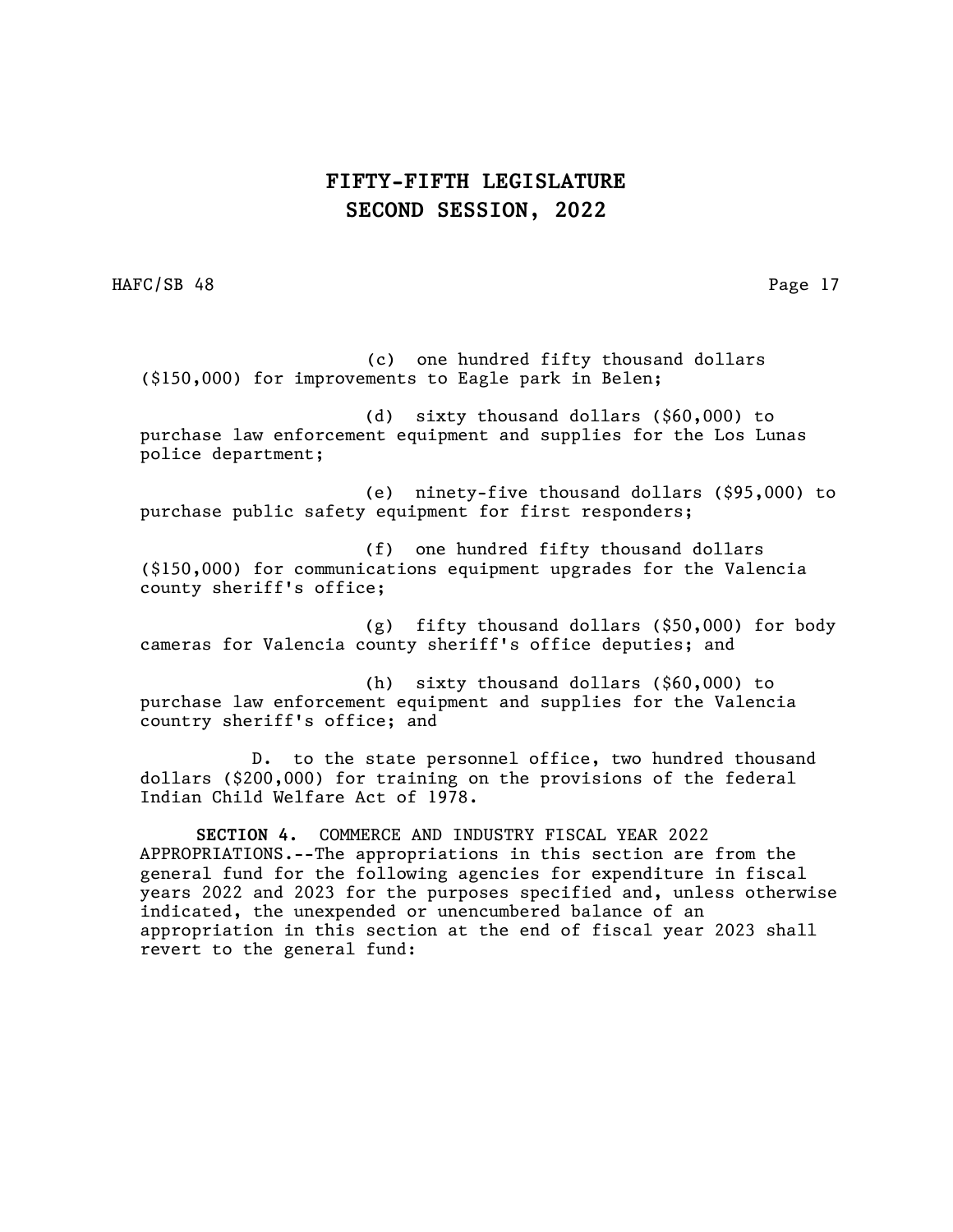HAFC/SB 48 Page 18

A. to the economic development department:

(1) one hundred ten thousand dollars (\$110,000) to the outdoor recreation equity grant fund to carry out the purposes of the fund;

(2) fifty thousand dollars (\$50,000) for the outdoor recreation division to develop an outdoor recreation plan for the Rio Grande;

(3) one hundred eighty thousand dollars (\$180,000) for economic development organizations promoting economic development along west Central avenue in Bernalillo county; and

(4) one hundred five thousand dollars (\$105,000) for the adventure Gallup and beyond outdoor services recreation plan;

B. to the regulation and licensing department, one hundred thousand dollars (\$100,000) for the financial institutions division to evaluate licensing, examination and enforcement rules and practices and make recommendations to improve and implement consumer protections and effective oversight of nondepository financial institutions and licenses under the New Mexico Small Loan Act of 1955, including expanded audit procedures and anti-evasion compliance strategies; and

C. to the office of superintendent of insurance, six hundred forty thousand dollars (\$640,000) to contract with consultants and hire staff to conduct research related to and to design a guaranteed comprehensive health coverage system for New Mexico residents.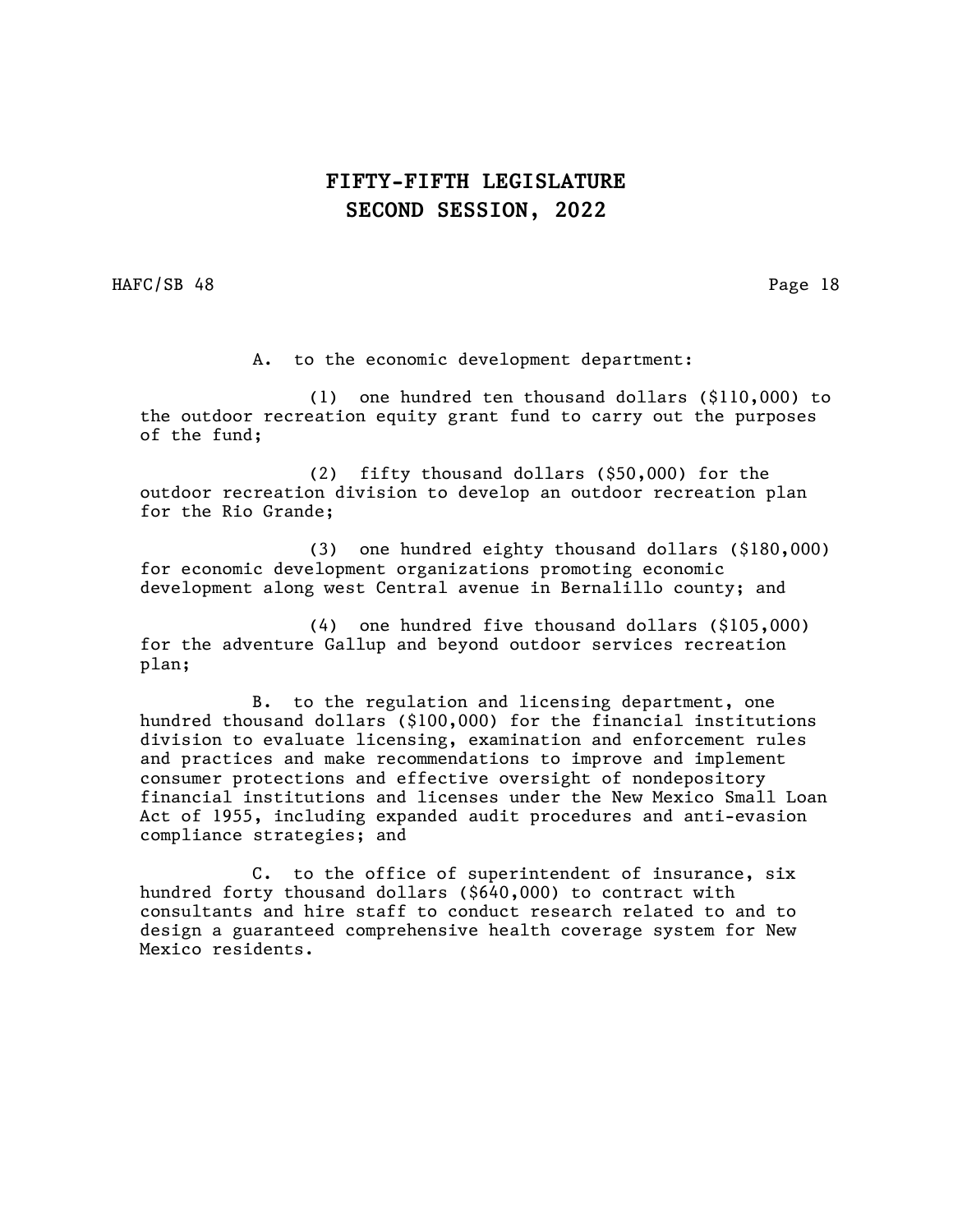HAFC/SB 48 Page 19

 SECTION 5. AGRICULTURE, ENERGY AND NATURAL RESOURCES FISCAL YEAR 2022 APPROPRIATIONS.--The appropriations in this section are from the general fund for the following agencies for expenditure in fiscal years 2022 and 2023 for the purposes specified and, unless otherwise indicated, the unexpended or unencumbered balance of an appropriation in this section at the end of fiscal year 2023 shall revert to the general fund:

A. to the cultural affairs department:

(1) one hundred thousand dollars (\$100,000) for historic land research to determine culturally significant sites in the state;

(2) fifty thousand dollars (\$50,000) to provide music education, concerts and symphony performances for school children in Chaves county; and

(3) one hundred thousand dollars (\$100,000) for restoration of the village of Tijeras historic church;

B. to the energy, minerals and natural resources department, eighty thousand dollars (\$80,000) for New Mexico reforestation projects;

C. to the state parks division of the energy, minerals and natural resources department:

(1) one hundred thousand dollars (\$100,000) to renovate trails, pathways and exhibits to ensure that Living Desert zoo and gardens state park meets federal Americans with Disabilities Act of 1990 and United States department of agriculture requirements; and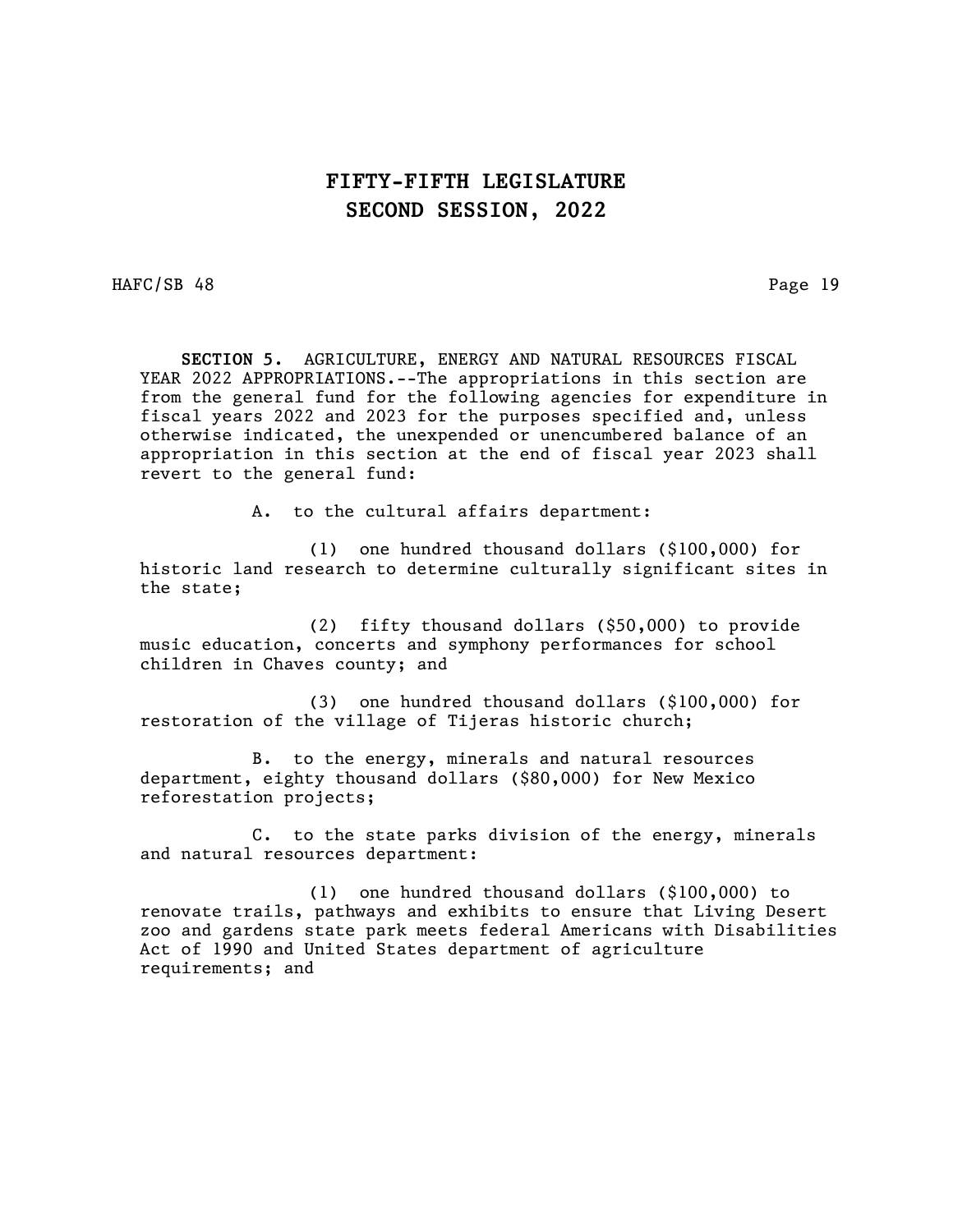HAFC/SB 48 Page 20

 (2) one hundred thousand dollars (\$100,000) for structural and other improvements needed to renovate or replace visitor center exhibits and trails and to construct storage for artifacts and collections, including upgrades to the visitor center and ranch house, at Oliver Lee state park; and

D. to the office of the state engineer:

(1) one hundred eighty thousand dollars (\$180,000) for information technology services and employees for implementation of the Water Data Act;

(2) sixty thousand dollars (\$60,000) for a grant writer for acequia capital projects; and

(3) to the interstate stream commission, fifty thousand dollars (\$50,000) to plan, design and construct improvements to the San Ysidro community ditch in Sandoval county.

SECTION 6. HEALTH, HOSPITALS AND HUMAN SERVICES FISCAL YEAR 2022 APPROPRIATIONS.--The appropriations in this section are from the general fund for the following agencies for expenditure in fiscal years 2022 and 2023 for the purposes specified and, unless otherwise indicated, the unexpended or unencumbered balance of an appropriation in this section at the end of fiscal year 2023 shall revert to the general fund:

A. to the office on African American affairs, fifty thousand dollars (\$50,000) for the women's leadership program;

B. to the Indian affairs department: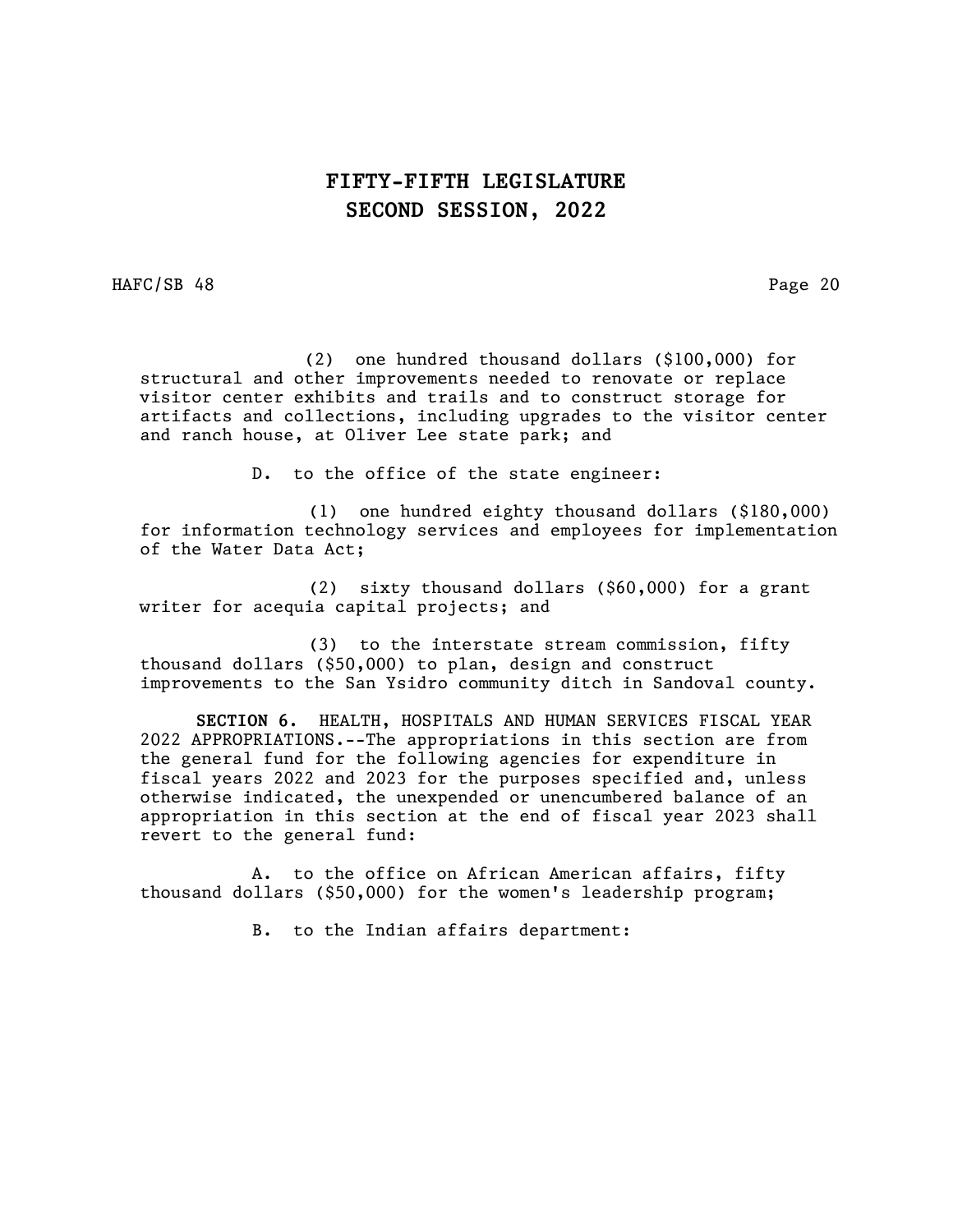HAFC/SB 48 Page 21

 (1) fifty thousand dollars (\$50,000) for entrepreneur training programs for Native Americans, including programs pertaining to financial literacy, business technology, business plan development, access to capital and attracting investors;

(2) one hundred ten thousand dollars (\$110,000) to support special projects on the indigenous wisdom curriculum for Native American students;

(3) sixty thousand dollars (\$60,000) to support development of language preservation or culturally relevant curricula for Native American students;

(4) fifty thousand dollars (\$50,000) for leadership and education programs for Native American youth;

(5) one hundred forty thousand dollars (\$140,000) for the Pueblo of Jemez to acquire a dumpster truck and other equipment;

(6) sixty thousand dollars (\$60,000) for the Jicarilla Apache Willow Creek agriculture construction project;

(7) fifty thousand dollars (\$50,000) to plan, design and construct a Mescalero veterans' memorial;

(8) eighty thousand dollars (\$80,000) for the Santa Fe Indian school leadership institute's youth leadership and education program; and

(9) eighty thousand dollars (\$80,000) to purchase and equip a hay baler and compactor for the Pueblo of Santo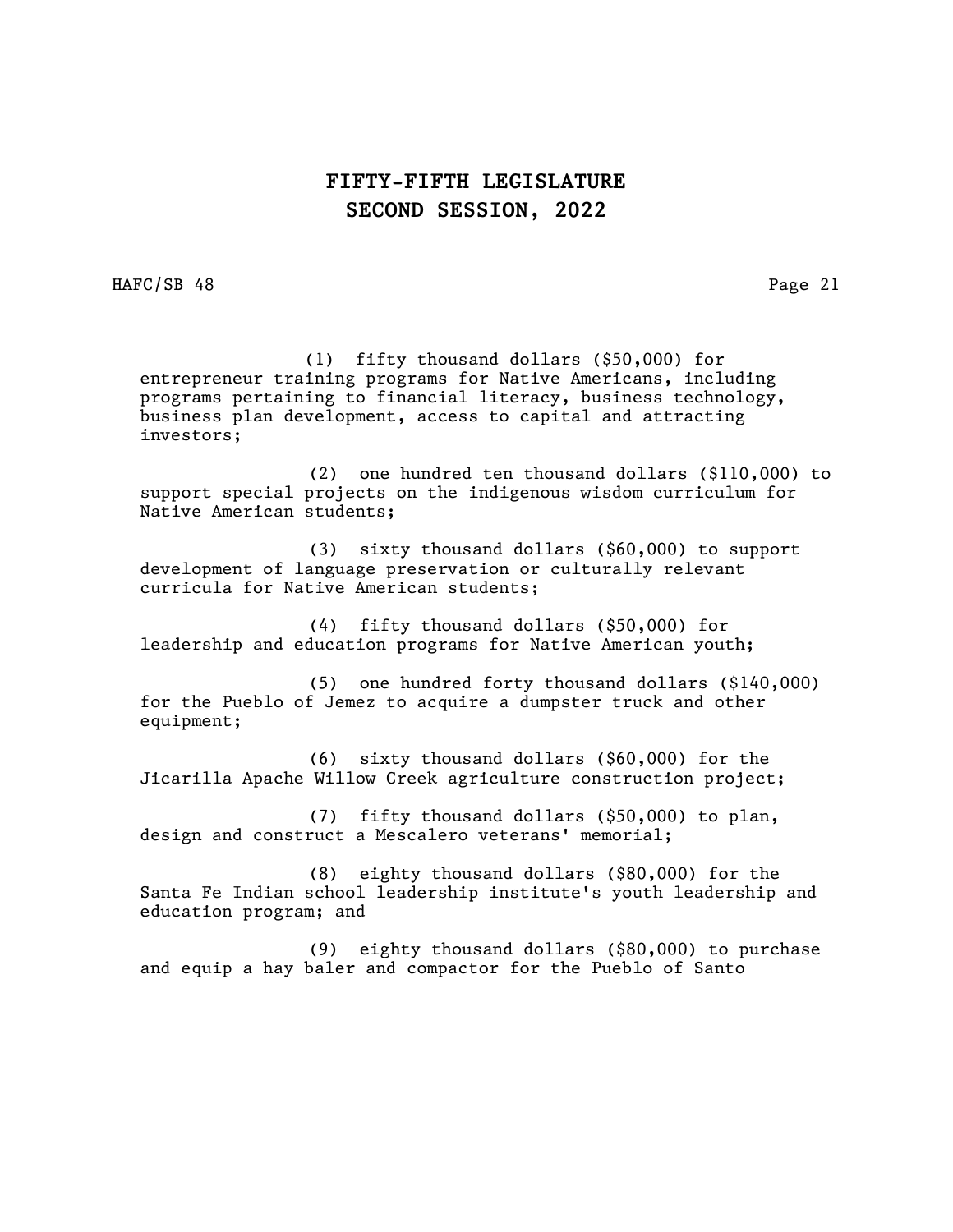HAFC/SB 48 Page 22

Domingo;

C. to the aging and long-term services department:

(1) fifty thousand dollars (\$50,000) to provide New-Mexico-grown produce for senior center meals programs;

(2) one hundred thousand dollars (\$100,000) to deploy field assessment tools for verifying ventilation and filtration system performance for effectively removing infection aerosols;

(3) eighty thousand dollars (\$80,000) for the Albuquerque department of senior affairs to provide tree cutting services for low-income seniors in the south valley;

(4) fifty thousand dollars (\$50,000) for operations, meals, programs, transportation and other services for the senior center in Loving;

(5) one hundred thousand dollars (\$100,000) for programs, meals, transportation services and operations at the Hobbs senior center;

(6) fifty thousand dollars (\$50,000) to expand programs and services at the Roswell adult center; and

(7) fifty thousand dollars (\$50,000) to expand programs, meals, services and transportation at the Tularosa senior center;

D. to the human services department: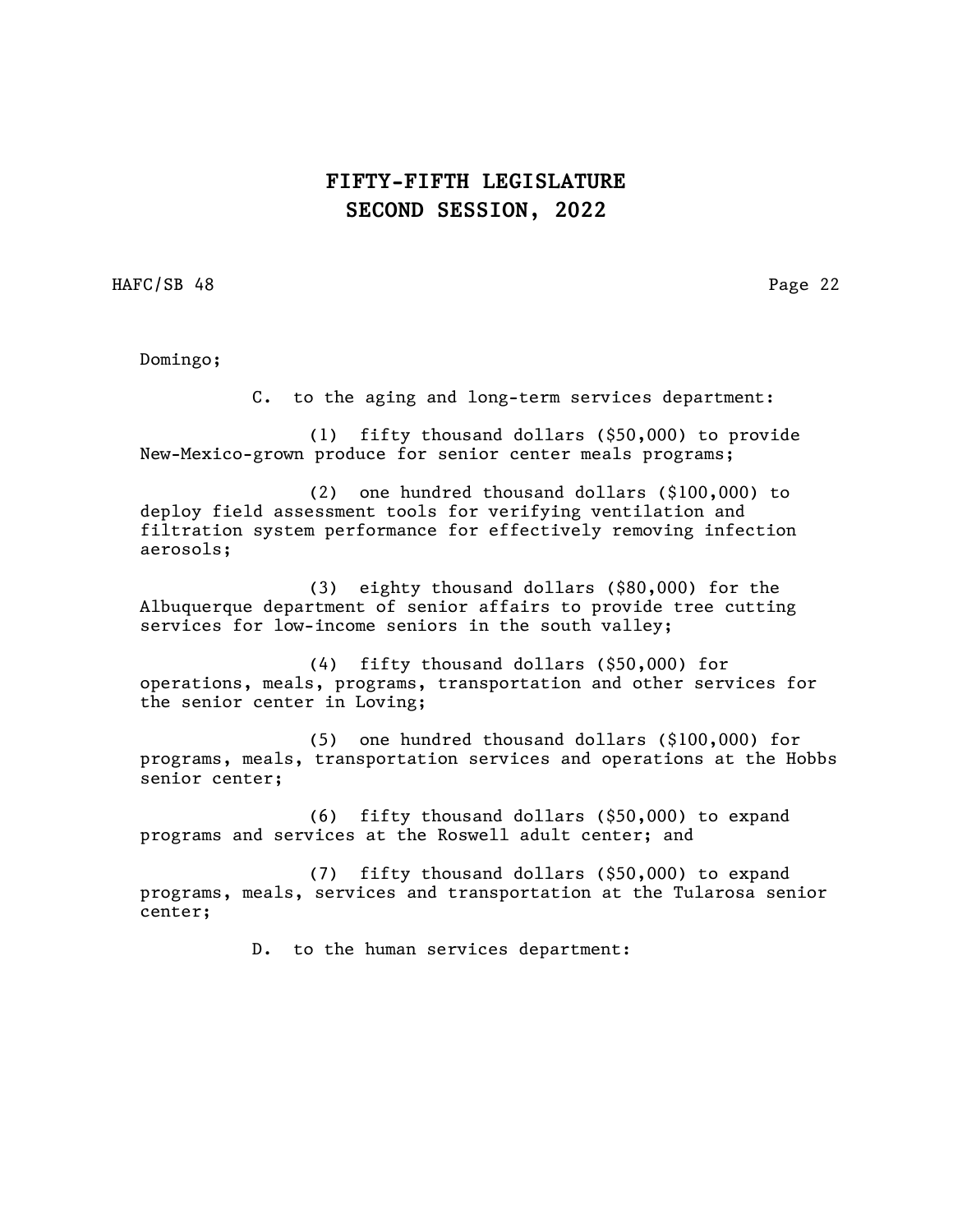HAFC/SB 48 Page 23

 (1) one hundred thousand dollars (\$100,000) to develop a comprehensive behavioral health plan for the interagency behavioral health purchasing collaborative;

(2) fifty thousand dollars (\$50,000) for a homeless shelter and community mental health center in Santa Fe; and

(3) fifty thousand dollars (\$50,000) for rural outreach to persons with substance use disorder and co-occurring disorders, as well as outreach to the homeless population through evidence-based peer support using peer-driven services in Taos county;

E. to the workforce solutions department:

(1) one hundred sixty thousand dollars (\$160,000) for a paid family and medical leave task force; and

(2) fifty thousand dollars (\$50,000) to continue the industrial workforce program in Gallup;

F. to the department of health:

(1) fifty thousand dollars (\$50,000) for social worker recruitment;

(2) fifty thousand dollars (\$50,000) for the office of school and adolescent health for the generation justice program that provides youth development in leadership skills and media production;

(3) one hundred thousand dollars (\$100,000) for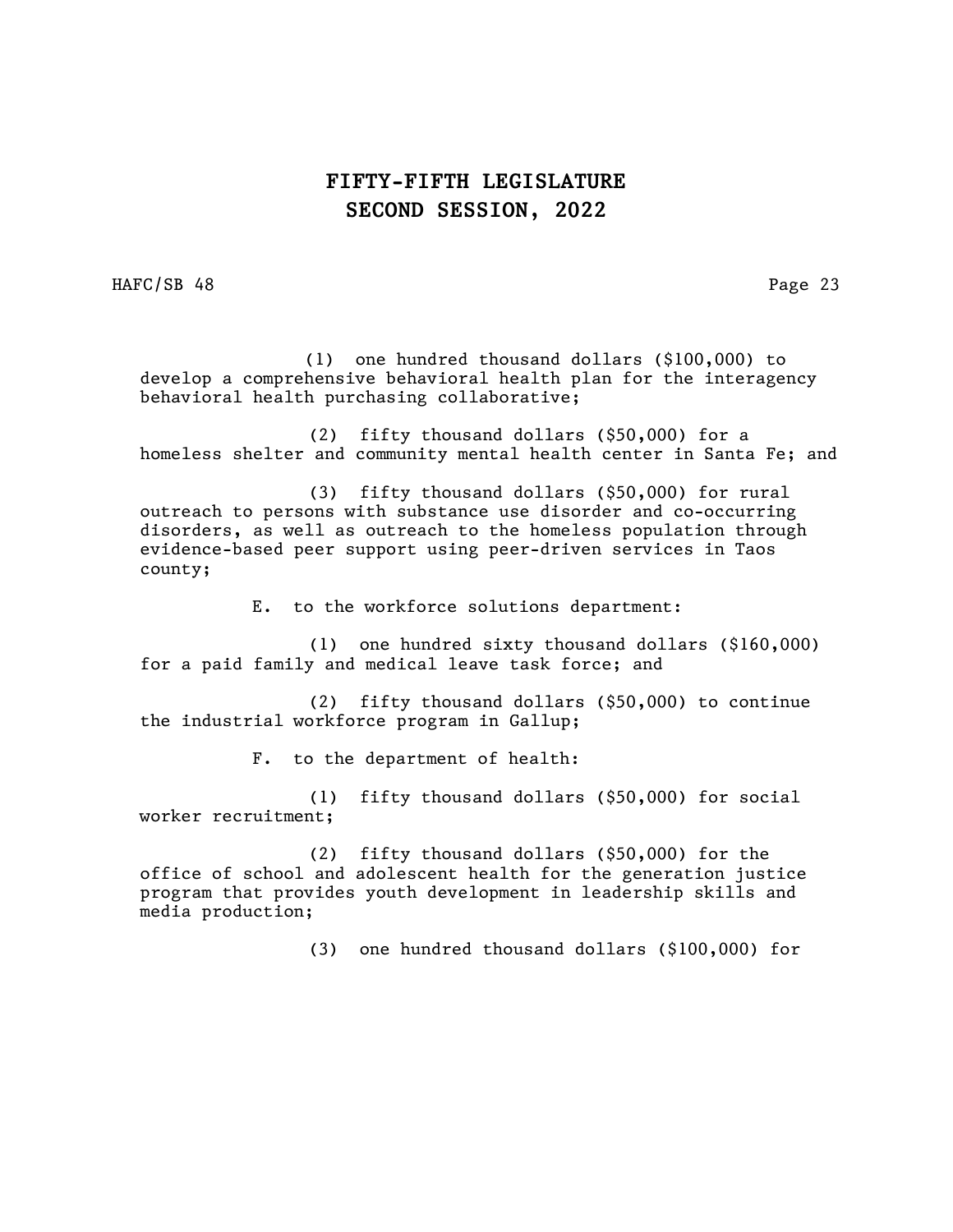HAFC/SB 48 Page 24

the center for health innovation;

(4) fifty thousand dollars (\$50,000) to match federal funds to expand the senior farmers' market nutrition program;

(5) seven hundred sixty thousand dollars (\$760,000) to expand services for education, prevention and treatment of sexually transmitted infections and human immunodeficiency virus and to expand access to reproductive health care and pregnancy services;

(6) fifty thousand dollars (\$50,000) for local health councils;

(7) two hundred ninety thousand dollars (\$290,000) for a statewide dance program in public schools for low-income atrisk students;

(8) thirty thousand dollars (\$30,000) for a statewide dance program for low-income at-risk students in public schools in Chaves county;

(9) fifty thousand dollars (\$50,000) to fund the Sandoval county health council; and

(10) three hundred thirty thousand dollars (\$330,000) for medical equipment at San Juan regional medical center;

G. to the department of environment:

(1) three hundred thousand dollars (\$300,000) to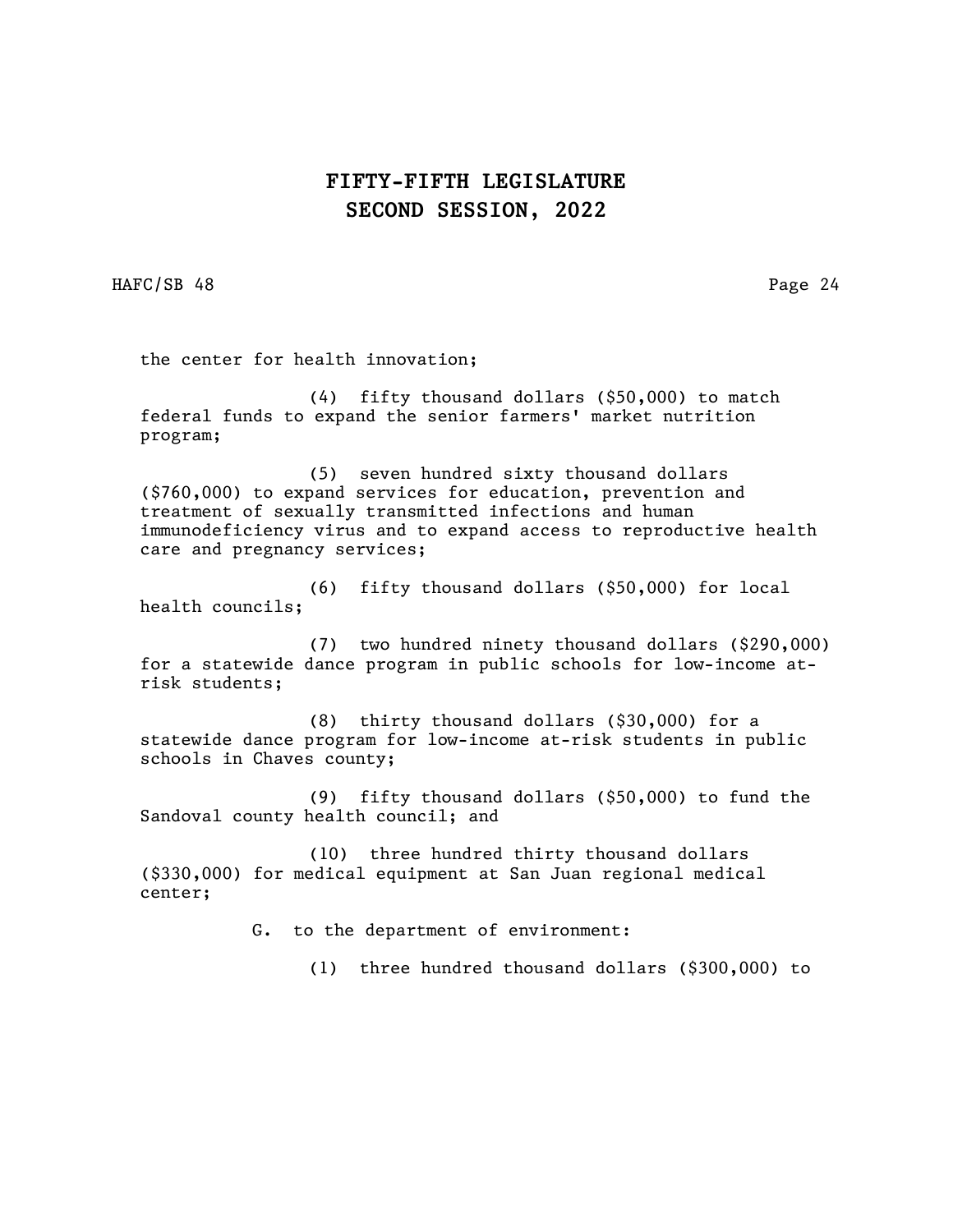HAFC/SB 48 Page 25

protect public health from exposure to per- and polyfluoroalkyl chemicals;

(2) fifty thousand dollars (\$50,000) for water system improvements for the Canon mutual domestic water consumers and sewage works association;

(3) sixty thousand dollars (\$60,000) for water system development for the Sena mutual domestic water consumers' association; and

(4) fifty thousand dollars (\$50,000) for planning, administration and oversight of uranium mine remediation and cleanup;

H. to the veterans' services department:

(1) fifty thousand dollars (\$50,000) to provide transportation to medical appointments for veterans; and

(2) one hundred thousand dollars (\$100,000) to provide services for veterans experiencing homelessness and for suicide prevention; and

I. to the children, youth and families department:

(1) fifty thousand dollars (\$50,000) for the tribal affairs office to provide training related to the Indian Family Protection Act, contingent on the enactment of House Bill 135 or similar legislation of the second session of the fifty-fifth legislature;

(2) fifty thousand dollars (\$50,000) for marketing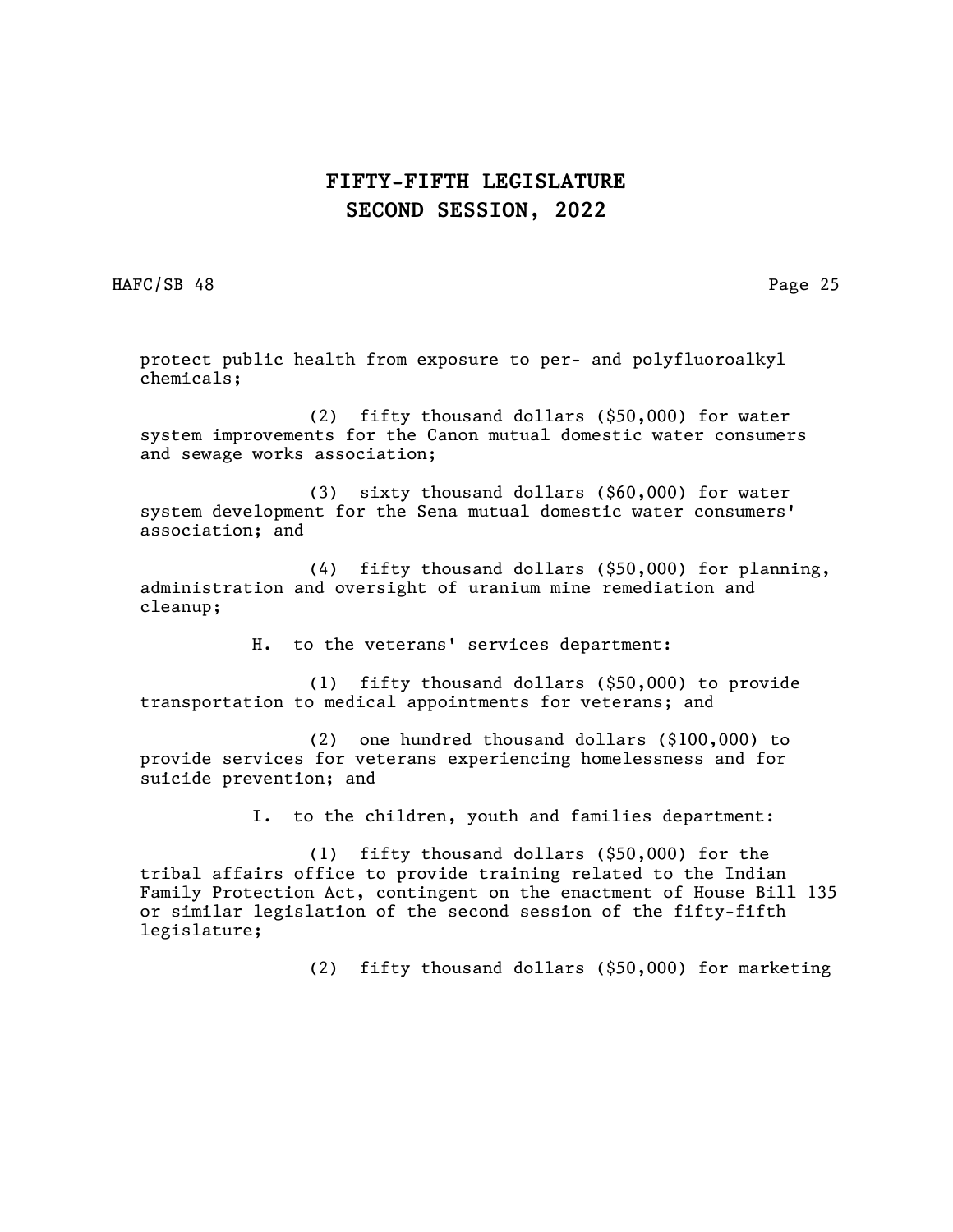HAFC/SB 48 Page 26

and promotion of youth mentoring programs in southeastern New Mexico;

(3) fifty thousand dollars (\$50,000) to provide domestic violence services in Lincoln and Otero counties;

(4) fifty thousand dollars (\$50,000) for youth programs that provide individual and group counseling, education and recreation for youth ages six through seventeen in Carlsbad;

(5) one hundred thirty thousand dollars (\$130,000) to contract for the provision of domestic violence shelter services in Santa Fe county;

(6) sixty-five thousand dollars (\$65,000) for volunteer recruitment for juvenile justice mentoring in Santa Fe county and northern New Mexico; and

(7) fifty thousand dollars (\$50,000) to provide services addressing complex needs of children, adults and families impacted by the trauma of sexual or domestic violence in Taos county.

SECTION 7. PUBLIC SAFETY FISCAL YEAR 2022 APPROPRIATIONS.-- The appropriations in this section are from the general fund for the following agencies for expenditure in fiscal years 2022 and 2023 for the purposes specified and, unless otherwise indicated, the unexpended or unencumbered balance of an appropriation in this section at the end of fiscal year 2023 shall revert to the general fund:

A. to the crime victims reparation commission: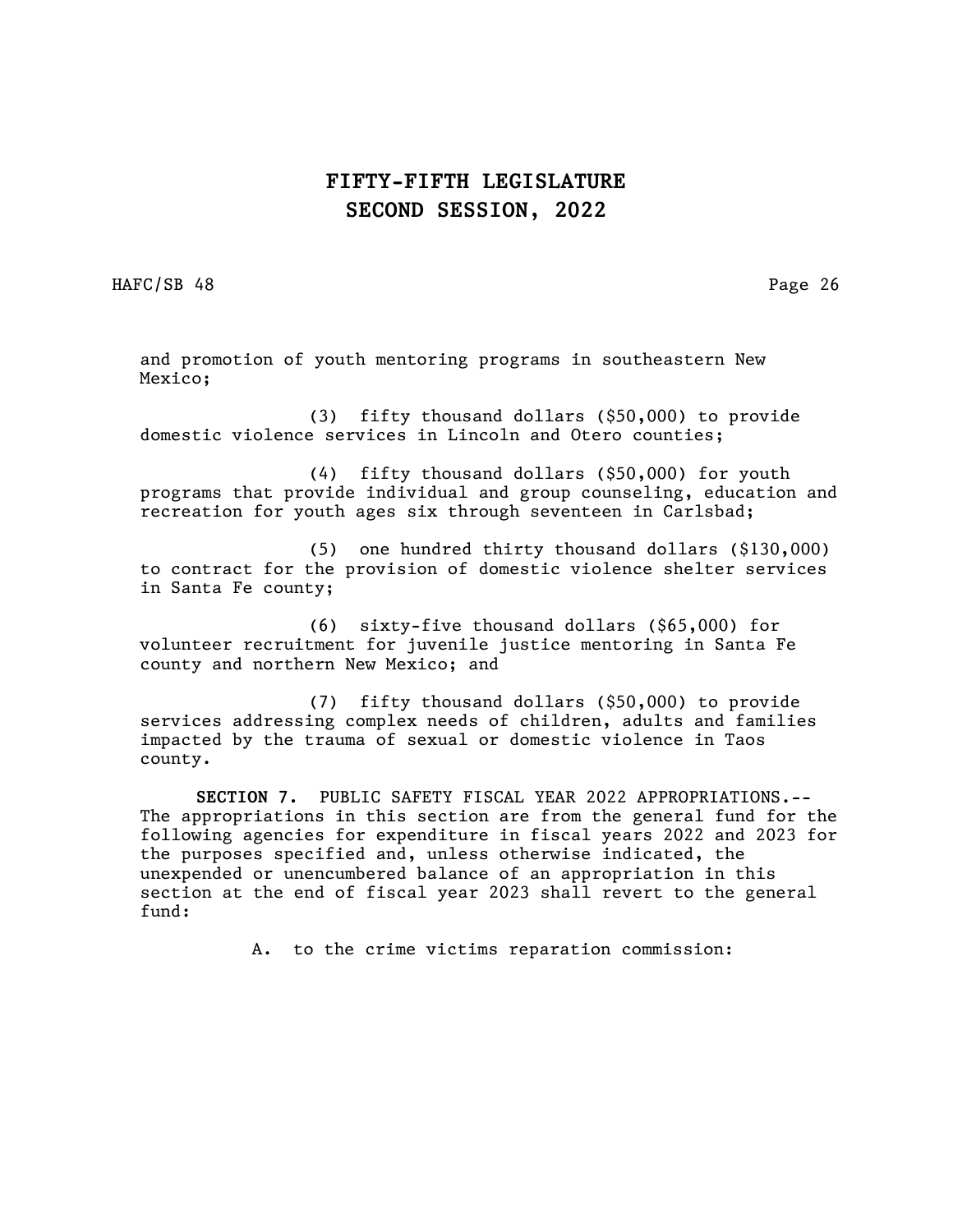HAFC/SB 48 Page 27

 (1) one hundred thousand dollars (\$100,000) to coordinate revisions to the Family Violence Protection Act and to provide services to victims of violent crime;

(2) seventy thousand dollars (\$70,000) for services for children who are victims of crimes;

(3) fifty thousand dollars (\$50,000) to provide civil legal services to children with guardianship issues;

(4) fifty thousand dollars (\$50,000) to provide for sexual assault service providers;

(5) fifty thousand dollars (\$50,000) for treatment and other services for victims of sexual assault;

(6) eighty thousand dollars (\$80,000) for supportive services for survivors of sexual assault; and

(7) eighty-five thousand dollars (\$85,000) for services for individuals and families affected by domestic violence, sexual assault and child abuse in Valencia county; and

B. to the department of public safety, one hundred eighty thousand dollars (\$180,000) for training equipment at the New Mexico law enforcement academy.

SECTION 8. TRANSPORTATION FISCAL YEAR 2022 APPROPRIATIONS.--The following amounts are appropriated from the general fund to the department of transportation for expenditure in fiscal years 2022 and 2023 for the purposes specified and, unless otherwise indicated, the unexpended or unencumbered balance of an appropriation in this section at the end of fiscal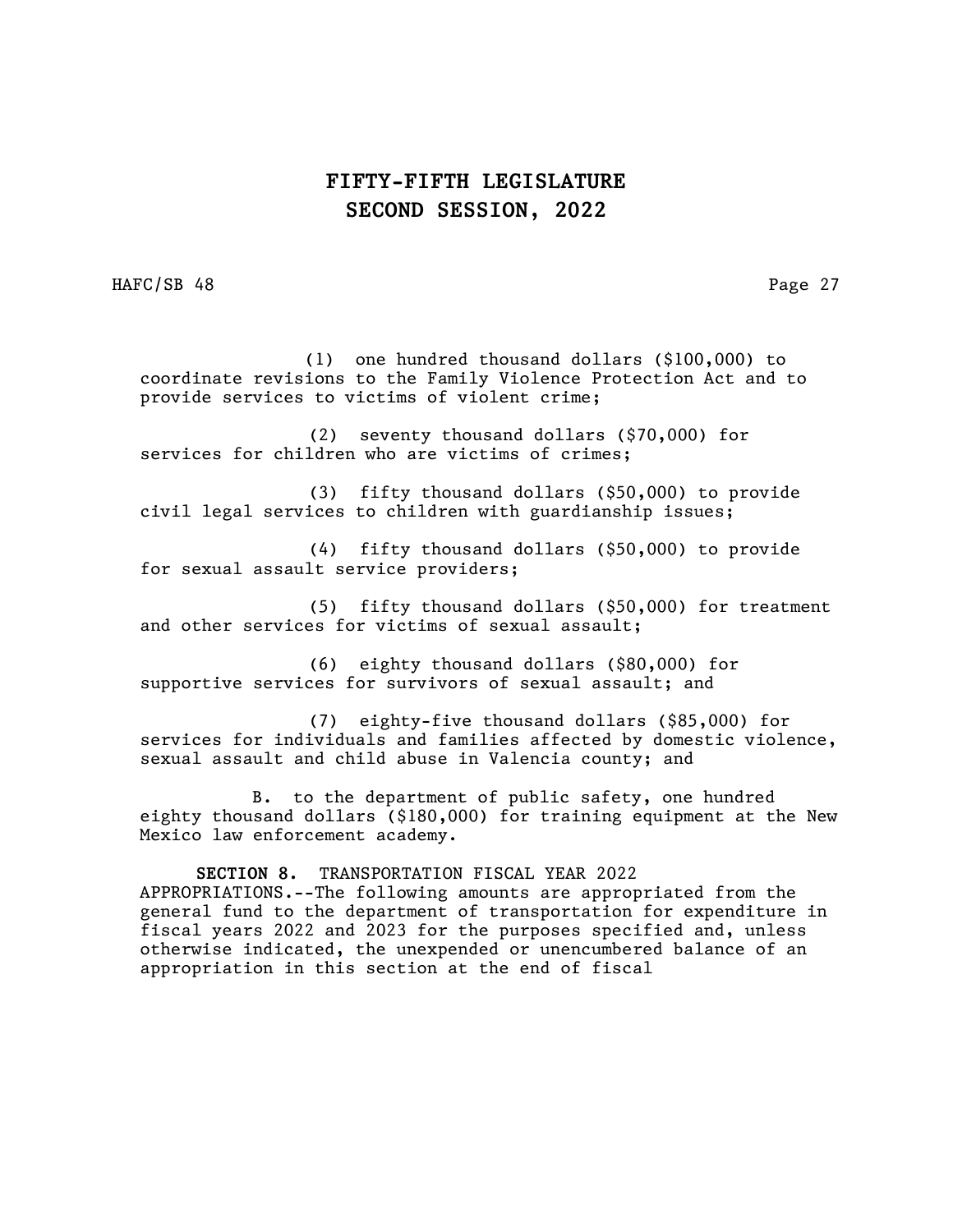HAFC/SB 48 Page 28

year 2023 shall revert to the general fund:

A. fifty thousand dollars (\$50,000) to plan, design and install safety signage along highway 313 in Algodones; and

B. fifty-five thousand dollars (\$55,000) to increase the capacity of the 7th street drainage channel in Clovis.

SECTION 9. PUBLIC EDUCATION FISCAL YEAR 2022 APPROPRIATIONS.- -The following amounts are appropriated from the general fund to the public education department for expenditure in fiscal years 2022 and 2023 for the purposes specified and, unless otherwise indicated, the unexpended or unencumbered balance of an appropriation in this section at the end of fiscal year 2023 shall revert to the general fund:

A. two hundred thirty thousand dollars (\$230,000) for the statewide media literacy program;

B. sixty thousand dollars (\$60,000) for a statewide media literacy training program for educators;

C. one hundred fifty thousand dollars (\$150,000) for school-based inclusion programs to foster one-to-one friendships between students with and without intellectual and developmental disabilities;

D. one hundred sixty thousand dollars (\$160,000) to contract with a nonprofit organization to support the expansion of a statewide youth film education and festival that opens career paths for middle and high school students;

E. one hundred thousand dollars (\$100,000) to contract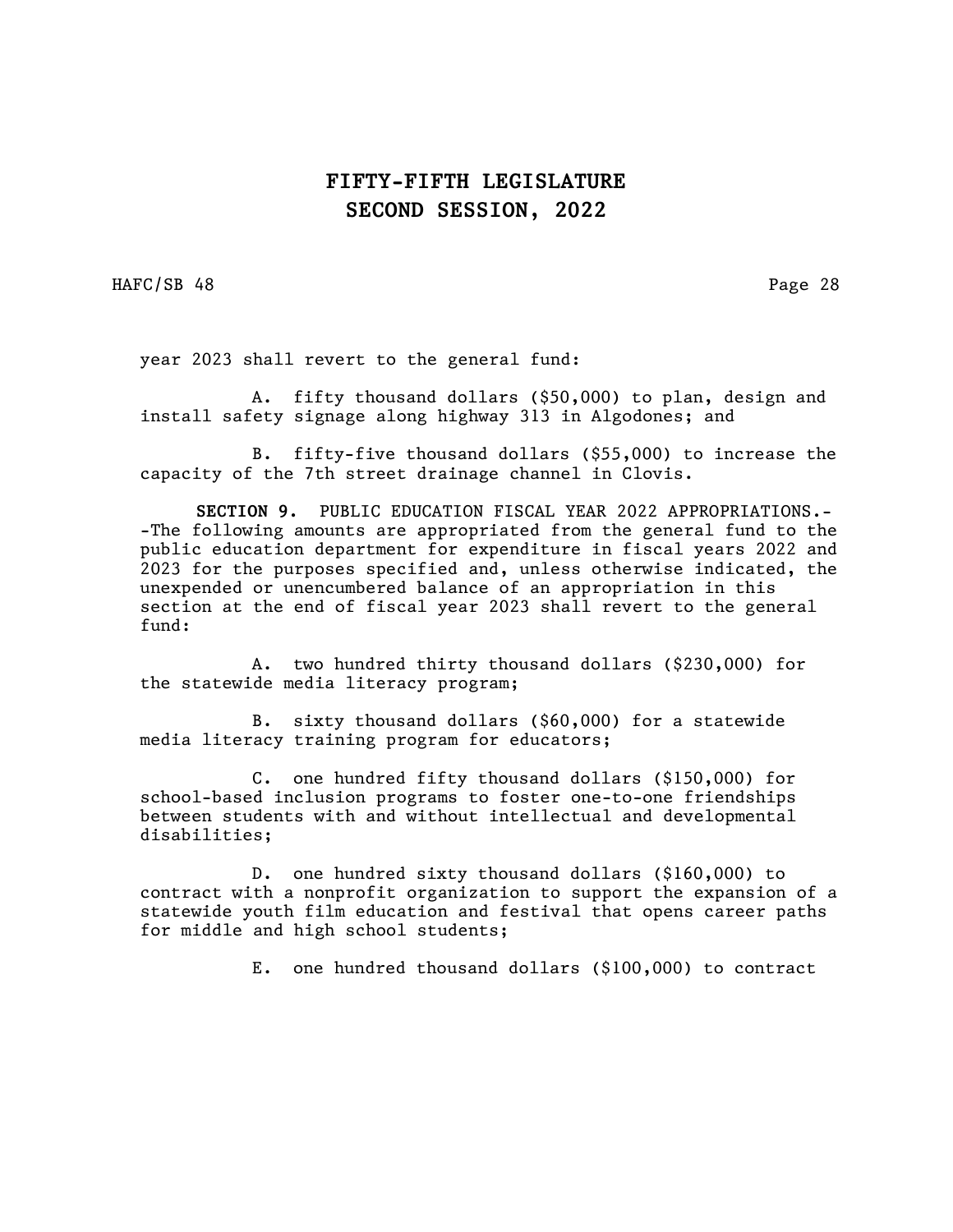HAFC/SB 48 Page 29

with a nonprofit youth development program dedicated to helping young people graduate from high school;

F. one hundred forty-five thousand dollars (\$145,000) to enhance six-week summer and out-of-school programming, including literacy and mathematics enrichment, social-emotional learning, physical wellness and swimming, life and career skills and individualized tutoring for K-12 public school students in the Albuquerque area from under-resourced families;

G. sixty thousand dollars (\$60,000) for continued expansion of career and technical education at the Robert F. Kennedy charter school in Albuquerque;

H. sixty-five thousand dollars (\$65,000) for a community school coordinator at South Valley preparatory charter school in Albuquerque;

I. one hundred thousand dollars (\$100,000) to purchase a school activities bus for the Animas public school district;

J. fifty thousand dollars (\$50,000) for agricultural farm equipment, implements and related projects in the Hobbs municipal school district;

K. seventy-five thousand dollars (\$75,000) for expansion of the career technical program, specifically for costs related to the greenhouse, in the Lovington municipal school district;

L. three hundred thousand dollars (\$300,000) for career technical education programs in the Rio Rancho public school district;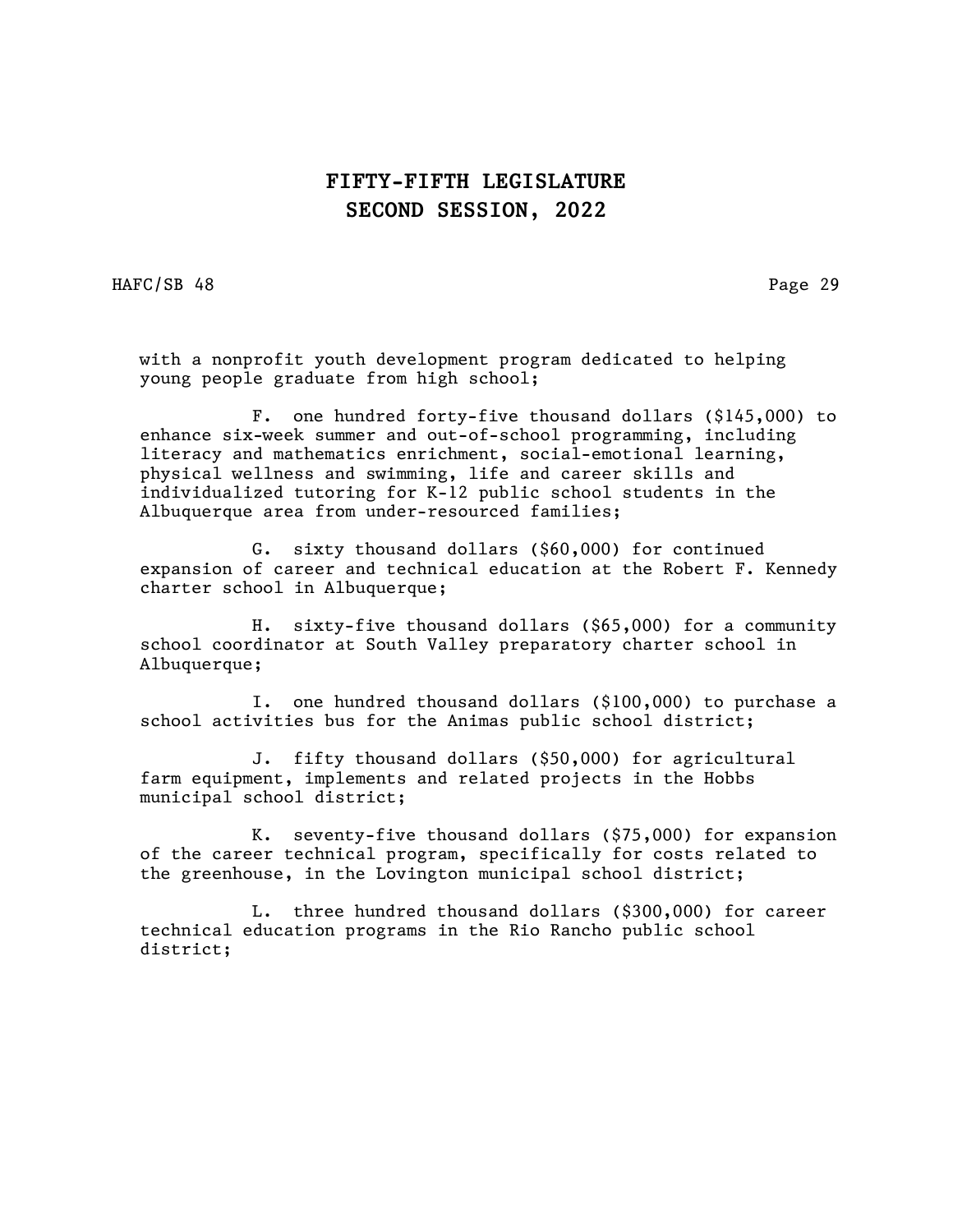HAFC/SB 48 Page 30

 M. ninety thousand dollars (\$90,000) to plan, design, construct and equip the campus expansion for the engineering and biomedical leadership program at the ASK academy charter school in Rio Rancho; and

N. ninety thousand dollars (\$90,000) for start-up costs of the engineering and biomedical leadership program for the ASK academy charter school in Rio Rancho.

SECTION 10. HIGHER EDUCATION FISCAL YEAR 2022 APPROPRIATIONS.--The appropriations in this section are from the general fund for the following agencies for expenditure in fiscal years 2022 and 2023 for the purposes specified. Unless otherwise indicated, the unexpended or unencumbered balance of an appropriation in this section at the end of fiscal year 2023 shall revert to the general fund:

A. to the higher education department:

(1) fifty thousand dollars (\$50,000) to support the statewide higher education food and housing insecurity survey to provide baseline data for students at public post-secondary educational institutions and tribal colleges;

(2) sixty thousand dollars (\$60,000) for the higher education and public education teacher workforce task force to continue its work;

(3) fifty thousand dollars (\$50,000) to enhance transaction capability for the public service law loan repayment program to recruit and train attorneys for the public defender department and district attorneys;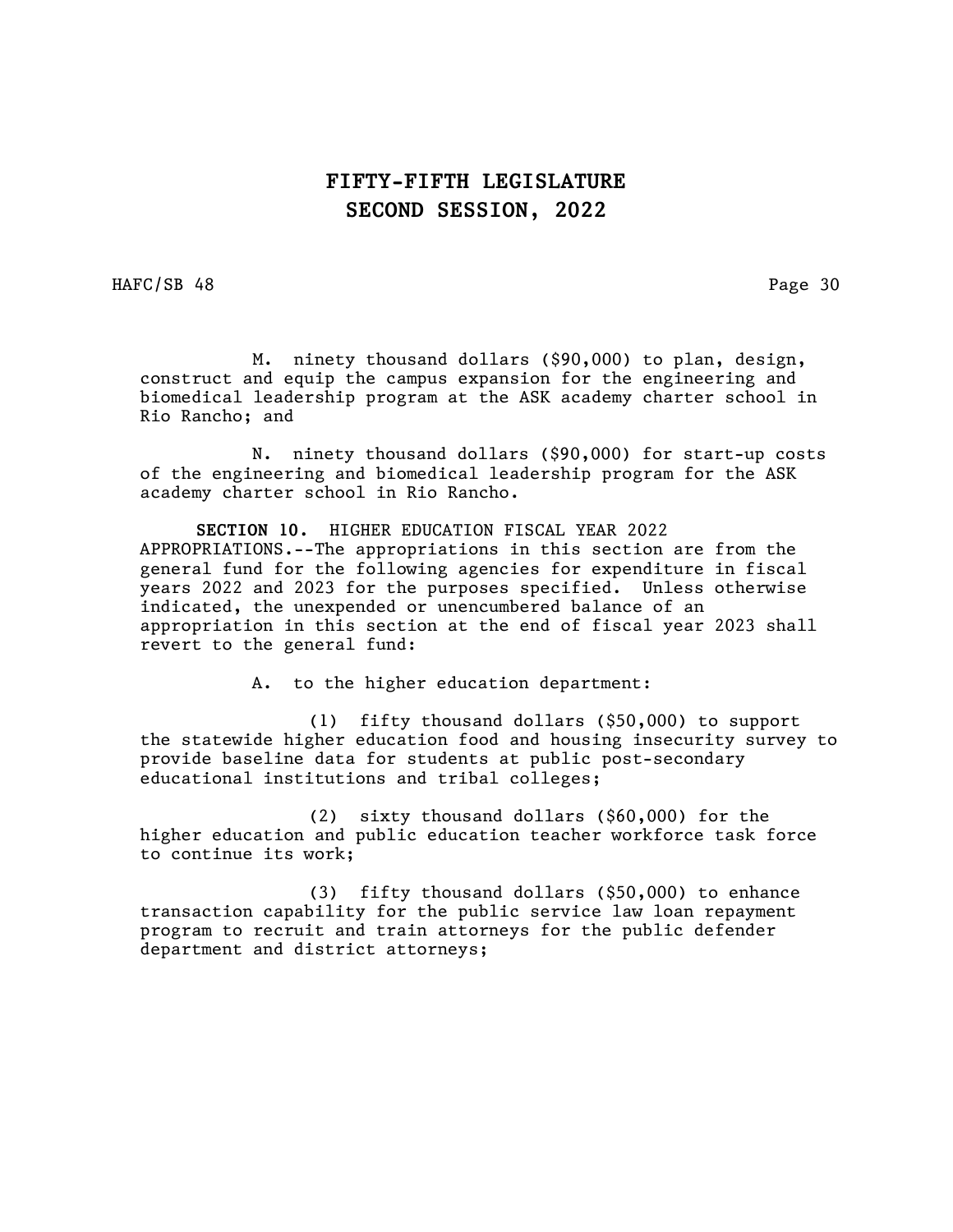HAFC/SB 48 Page 31

 (4) fifty thousand dollars (\$50,000) to contract with an accredited provider of adult basic education to award adult general education credentials using a pay-for-completion model for reimbursement;

(5) fifty thousand dollars (\$50,000) for the adult literacy division to contract for services related to Rio Arriba adult literacy services;

(6) for Santa Fe community college:

(a) four hundred fifty-five thousand dollars (\$455,000) for the first born home visiting training, technical assistance and research for the model program;

(b) fifty thousand dollars (\$50,000) to contract for the provision of effective project-based science, technology, engineering and mathematics programs for students twelve through eighteen years of age, with a focus on girls and underrepresented minorities in northern New Mexico; and

(c) sixty thousand dollars (\$60,000) for upgrades in the community college's trades and technology programs;

(7) for central New Mexico community college:

(a) one hundred thousand dollars (\$100,000) for a landscape assessment; and

(b) two hundred ten thousand dollars (\$210,000) to provide science, technology, engineering, art and mathematics education outreach for young children and educators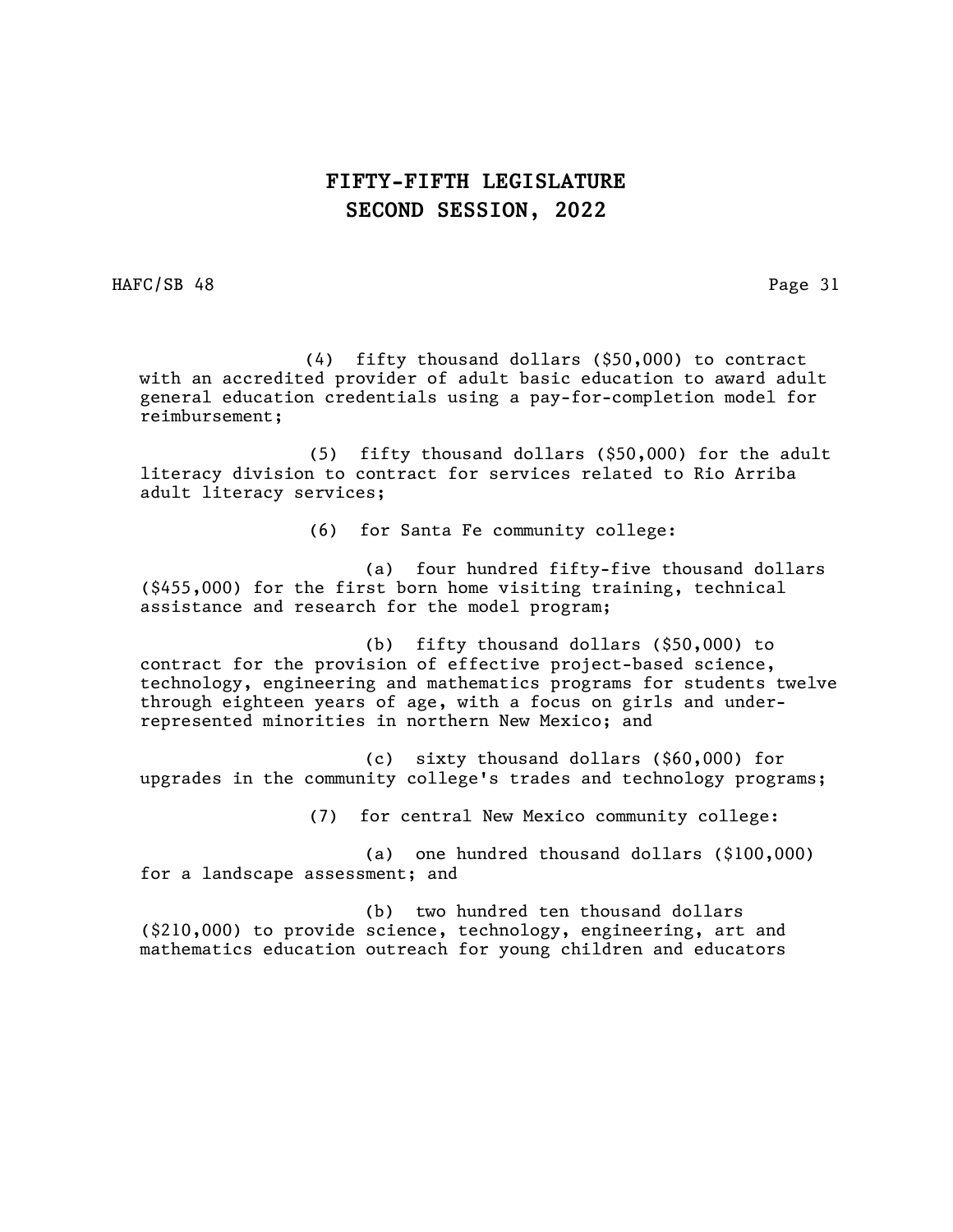HAFC/SB 48 Page 32

at a science center and children's museum in Albuquerque;

(8) for Luna community college:

(a) fifty thousand dollars (\$50,000) for one full-time-equivalent employee and year-round mentorship initiative to recruit underserved students from rural communities into higher education; and

(b) one hundred twenty thousand dollars (\$120,000) to purchase an activity bus;

(9) for New Mexico junior college, one hundred thousand dollars (\$100,000) to purchase and install portable teaching laboratories for welding; and

(10) for Clovis community college:

(a) ninety-four thousand dollars (\$94,000) for additional welding booths; and

(b) one hundred twenty-five thousand dollars (\$125,000) for repair or replacement of cardio and exercise equipment at the health and fitness center;

B. to the board of regents of the university of New Mexico:

(1) fifty thousand dollars (\$50,000) for the community internship program of Chicana and Chicano studies;

(2) eighty thousand dollars (\$80,000) for economic development research;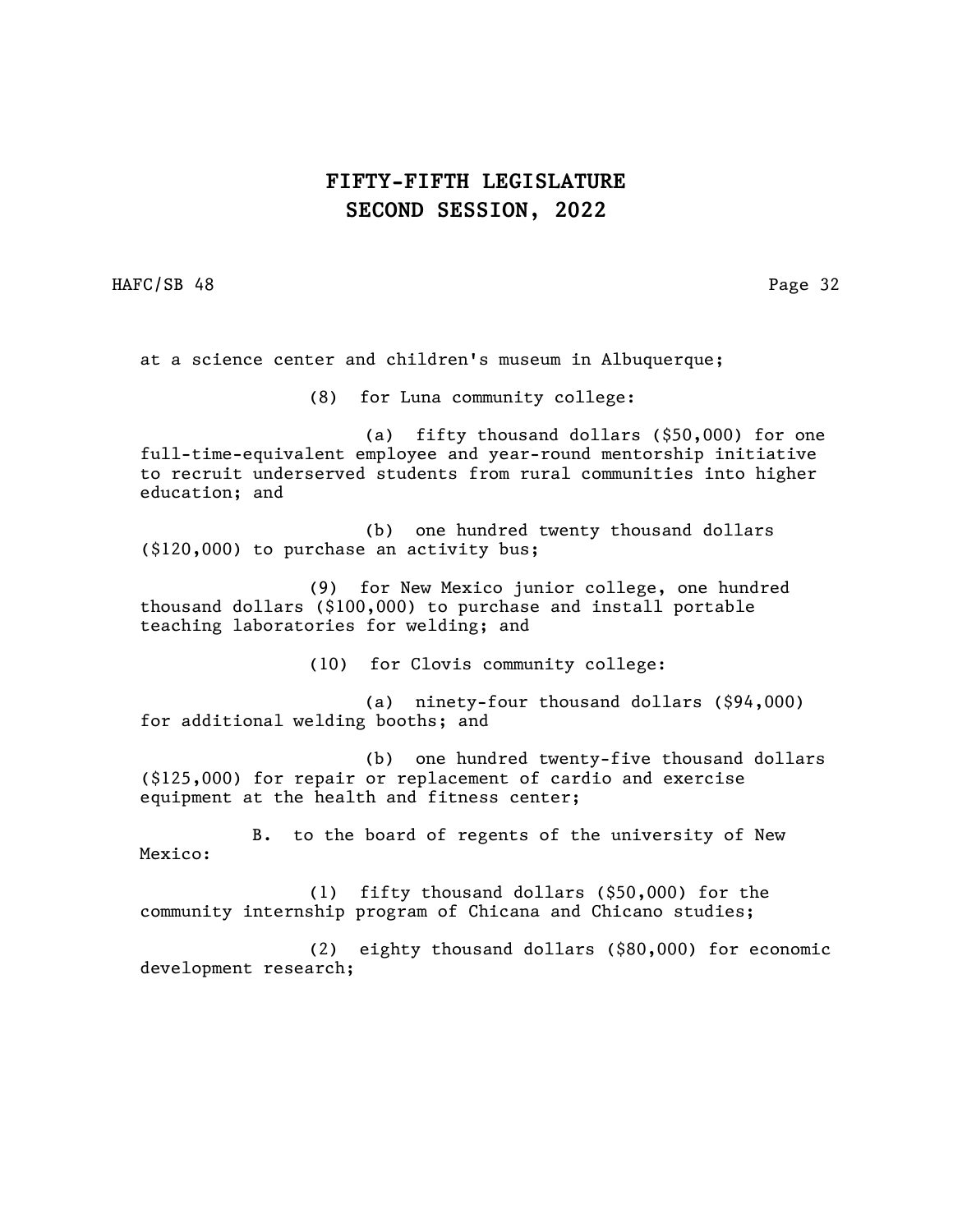HAFC/SB 48 Page 33

 (3) one hundred thousand dollars (\$100,000) for the graduate and professional student association, health science student grant account to support health science student expenses to serve clinical rotations in rural New Mexico;

(4) fifty thousand dollars (\$50,000) for the health sciences center for the office of diversity, equity and inclusion for the communities to careers program;

(5) for the bureau of business and economic

research:

(a) one hundred thousand dollars (\$100,000) to conduct and report a survey of legislative personnel on the needs of the legislature and a survey of legislators to identify the activities and time devoted to their legislative duties outside of legislative sessions and to study the costs and benefits of legislator compensation, modifying the length and scope of legislative sessions and legislative staffing; and

(b) fifty thousand dollars (\$50,000) to evaluate the fiscal impact on state and local governments of the proposed Santolina development in Bernalillo county;

(6) for the law school:

(a) seventy thousand dollars (\$70,000) for the border justice initiative;

(b) ninety thousand dollars (\$90,000) for media upgrades; and

(c) sixty thousand dollars (\$60,000) to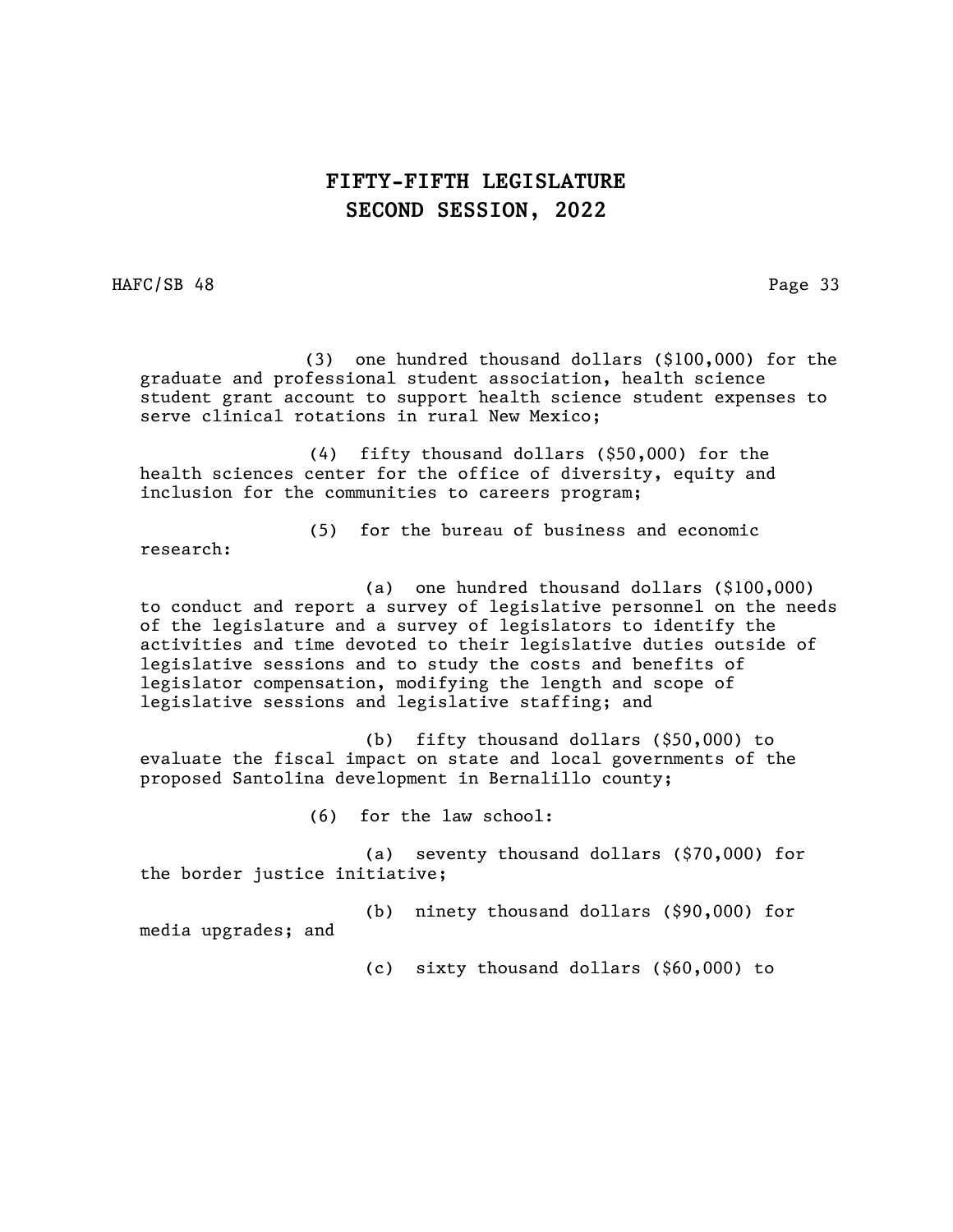HAFC/SB 48 Page 34

purchase a van with safety and navigation features for use when providing legal services in rural locations;

(7) three hundred thousand dollars (\$300,000) to provide professional assistance devoted to the mental health and physical well-being of student athletes; and

(8) one hundred fifty thousand dollars (\$150,000) for the student mentoring program to provide government training for high school students and minority student services;

C. to the board of regents of New Mexico state university:

(1) one hundred thousand dollars (\$100,000) for the campus safety prevention through environmental design campus safety improvements;

(2) fifty thousand dollars (\$50,000) to purchase and equip a pickup truck for the animal and range sciences department to haul livestock to and from the main campus to the college ranch;

(3) fifty thousand dollars (\$50,000) for Dona Ana community college for the dental hygiene program;

(4) for the New Mexico department of agriculture:

(a) eighty-six thousand dollars (\$86,000) for the healthy soils program;

(b) fifty thousand dollars (\$50,000) to plan and implement a statewide New Mexico agriculture marketing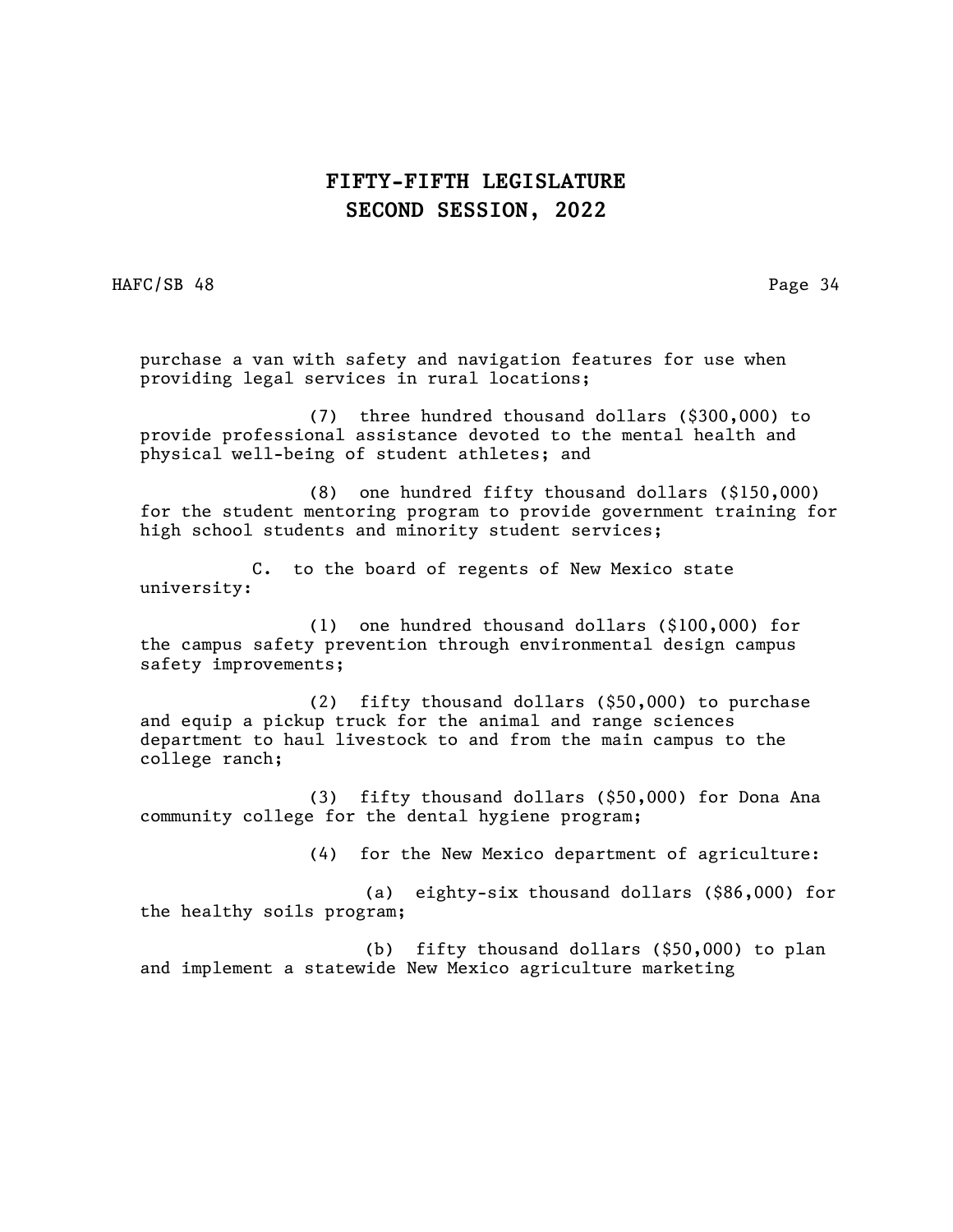HAFC/SB 48 Page 35

campaign; (c) fifty thousand dollars (\$50,000) for statewide youth agricultural education programs; (d) fifty thousand dollars (\$50,000) to provide youth development programs through future farmers of America at Roswell, Goddard, Dexter, Hagerman and Artesia high schools; and (e) one hundred thousand dollars (\$100,000) to purchase equipment for the western Mora soil and water conservation district; (5) for the agriculture experiment station: (a) three hundred eighty thousand dollars (\$380,000) to purchase and install weather stations throughout the state; (b) one hundred fifty-five thousand dollars (\$155,000) for the Artesia agricultural science center; and (c) three hundred thirty thousand dollars (\$330,000) to purchase and install equipment for the Farmington agricultural science center; (6) for the cooperative extension service: (a) fifty thousand dollars (\$50,000) to provide youth development programs in Chaves and Eddy counties; (b) sixty thousand dollars (\$60,000) to assist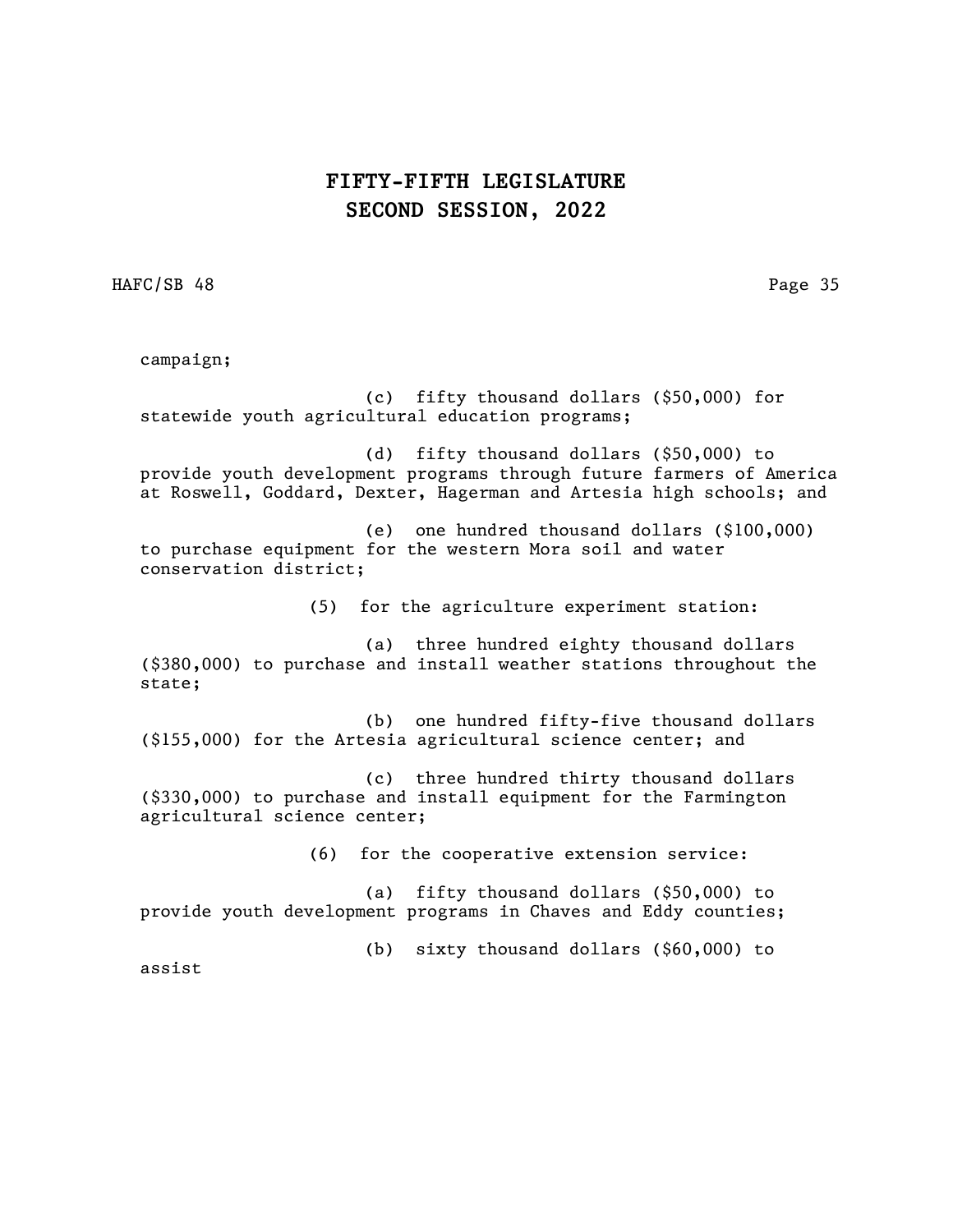HAFC/SB 48 Page 36

4-H clubs in San Juan county, particularly clubs in Navajo Nation chapters; and

(c) fifty-five thousand dollars (\$55,000) for asset purchases, maintenance, transportation, travel expenses and hunter education for Lea county 4-H shooting sports;

(7) fifty thousand dollars (\$50,000) to provide professional assistance devoted to the mental health and physical well-being of student athletes;

(8) three hundred fifty thousand dollars (\$350,000) for the Anna, age eight institute;

(9) one hundred thirty thousand dollars (\$130,000) for the New Mexico produced water consortium;

(10) one hundred twenty thousand dollars (\$120,000) to continue and expand the MESA program in the Gadsden independent school district, including travel, food, lodging, supplies and after-school snacks at the middle schools and high schools within the district; and

(11) one hundred thirty thousand dollars (\$130,000) to create a grant consortium to create and sustain an experimental pathway for students in kindergarten through twelfth grades, with a focus on space-related challenges;

D. to the board of regents of New Mexico highlands university, one hundred thousand dollars (\$100,000) to provide academic support for student athletes;

E. to the board of regents of western New Mexico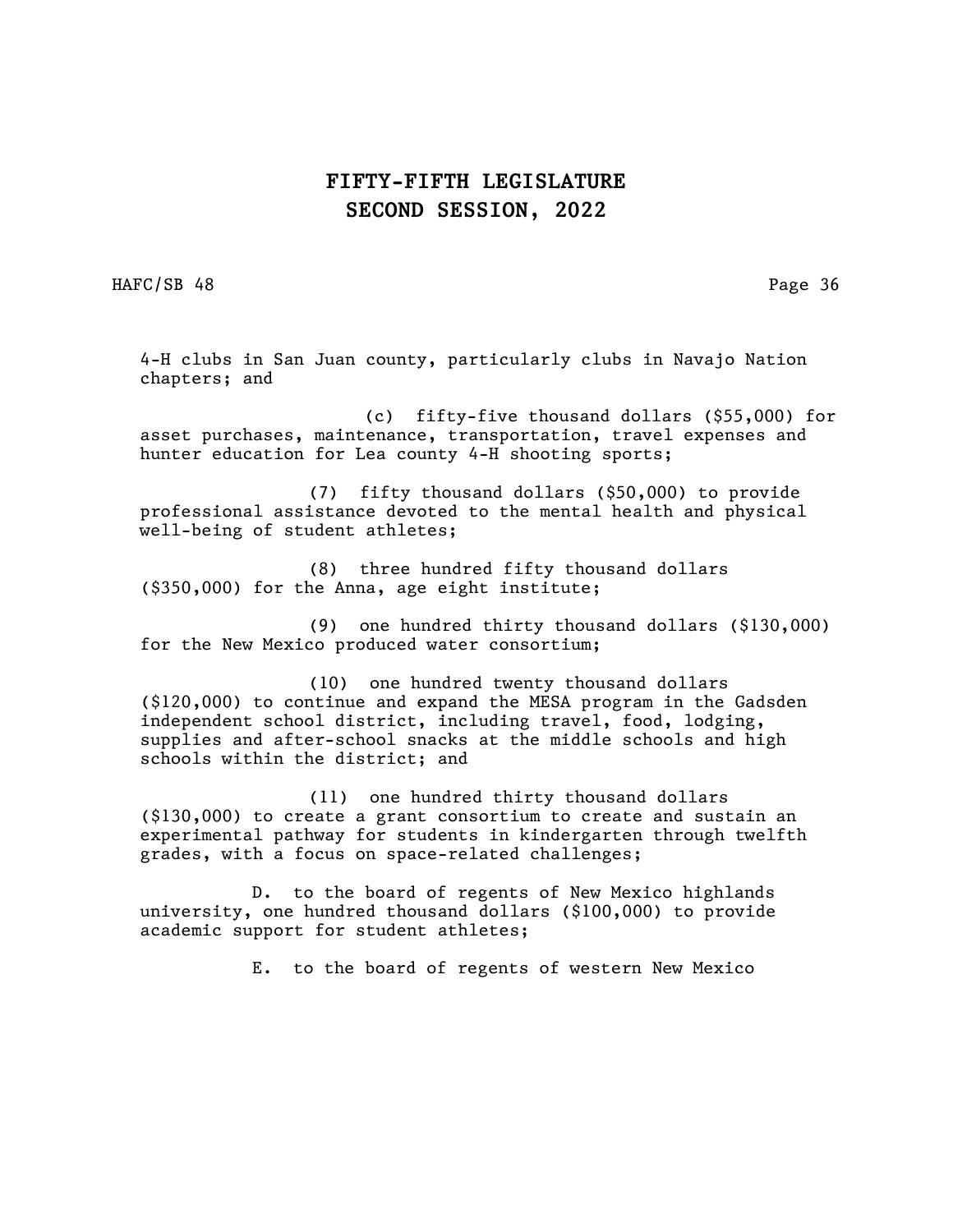HAFC/SB 48 Page 37

university, fifty thousand dollars (\$50,000) for the indigenous student program;

F. to the board of regents of eastern New Mexico university:

(1) one hundred fifteen thousand dollars (\$115,000) for the Roswell branch to expand educational programs and purchase equipment in the welding and automotive programs; and

(2) fifty thousand dollars (\$50,000) for the Ruidoso branch for the workforce development program;

G. to the board of regents of the New Mexico institute of mining and technology, fifty thousand dollars (\$50,000) for homeland security;

H. to the board of regents of northern New Mexico state school:

(1) one hundred ten thousand dollars (\$110,000) to create an arts, culture and healing project for youths in the arts, cultural engagement and sustainable agriculture; and

(2) fifty thousand dollars (\$50,000) to create a four-acre small demonstration farm using traditional, sustainable and regenerative agricultural principles and values, the college's acequia program and modernized farming techniques; and

I. to the board of regents of the New Mexico school for the deaf, ten thousand dollars ( $$10,000$ ) for equipment for a hearing loss program in McKinley county.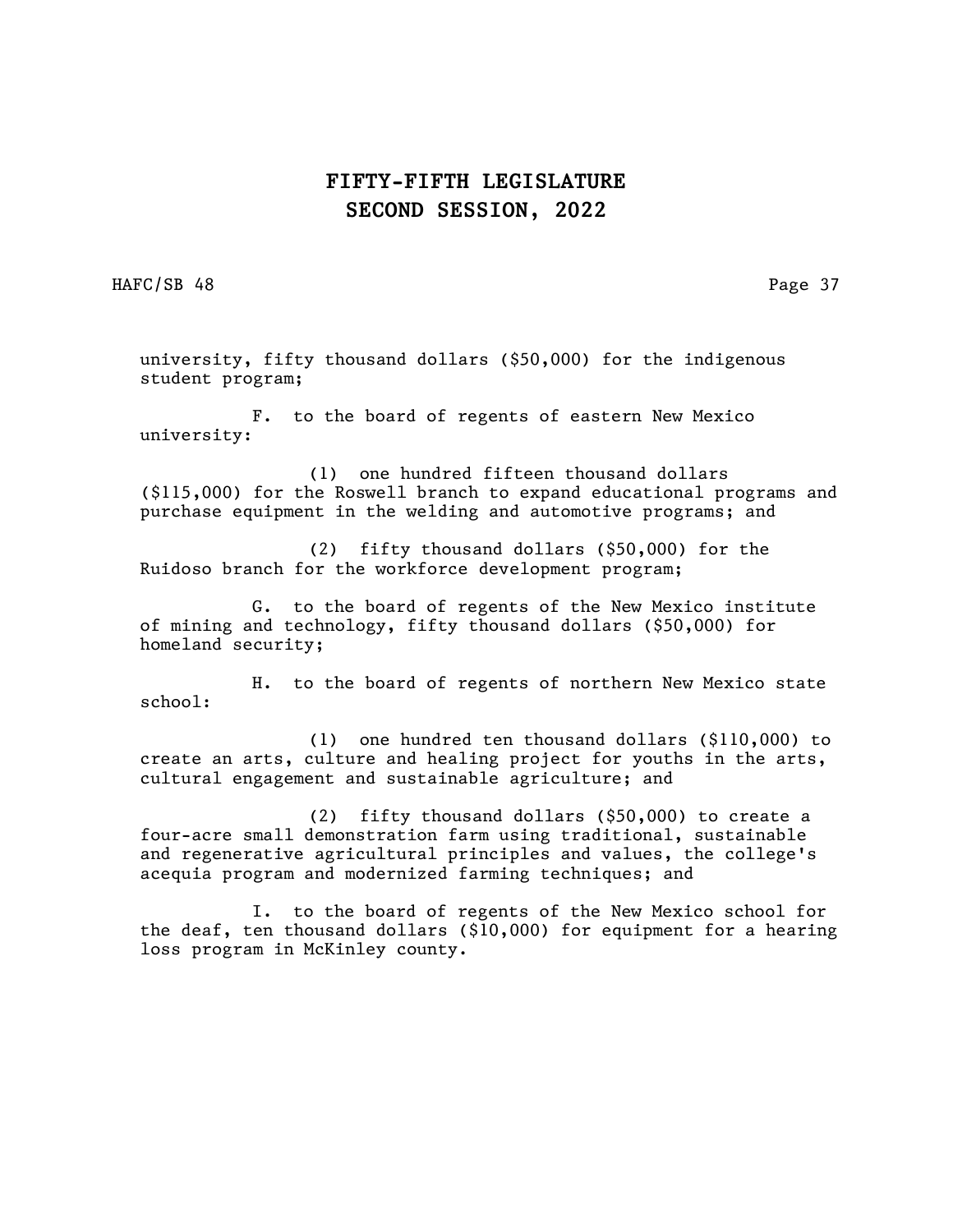HAFC/SB 48 Page 38

 SECTION 11. LEGISLATIVE FISCAL YEAR 2023 APPROPRIATIONS.--Four hundred thousand dollars (\$400,000) is appropriated from the general fund to the legislative finance committee for expenditure in fiscal year 2023 to contract with a consultant to assess improvement of New Mexico's procurement of health benefits to ensure fairness, health improvement and cost-effectiveness. Any unexpended or unencumbered balance remaining at the end of fiscal year 2023 shall revert to the general fund.

SECTION 12. JUDICIAL FISCAL YEAR 2023 APPROPRIATIONS.--The appropriations in this section are from the general fund for the following agencies for expenditure in fiscal year 2023 for the purposes specified and, unless otherwise indicated, the unexpended or unencumbered balance of an appropriation in this section at the end of fiscal year 2023 shall revert to the general fund:

A. to the court of appeals, one hundred fifty thousand dollars (\$150,000) to improve and enhance the timely processing of judicial appeals;

B. to the supreme court, one hundred fifty thousand dollars (\$150,000) to purchase equipment for remote trials and to employ information technology staff;

C. to the administrative office of the courts:

(1) one hundred thousand dollars (\$100,000) for statewide off-site jury hearings;

(2) one hundred thirty thousand dollars (\$130,000) to create an office of family representation, contingent on the enactment of Senate Bill 31, House Bill 46 or similar legislation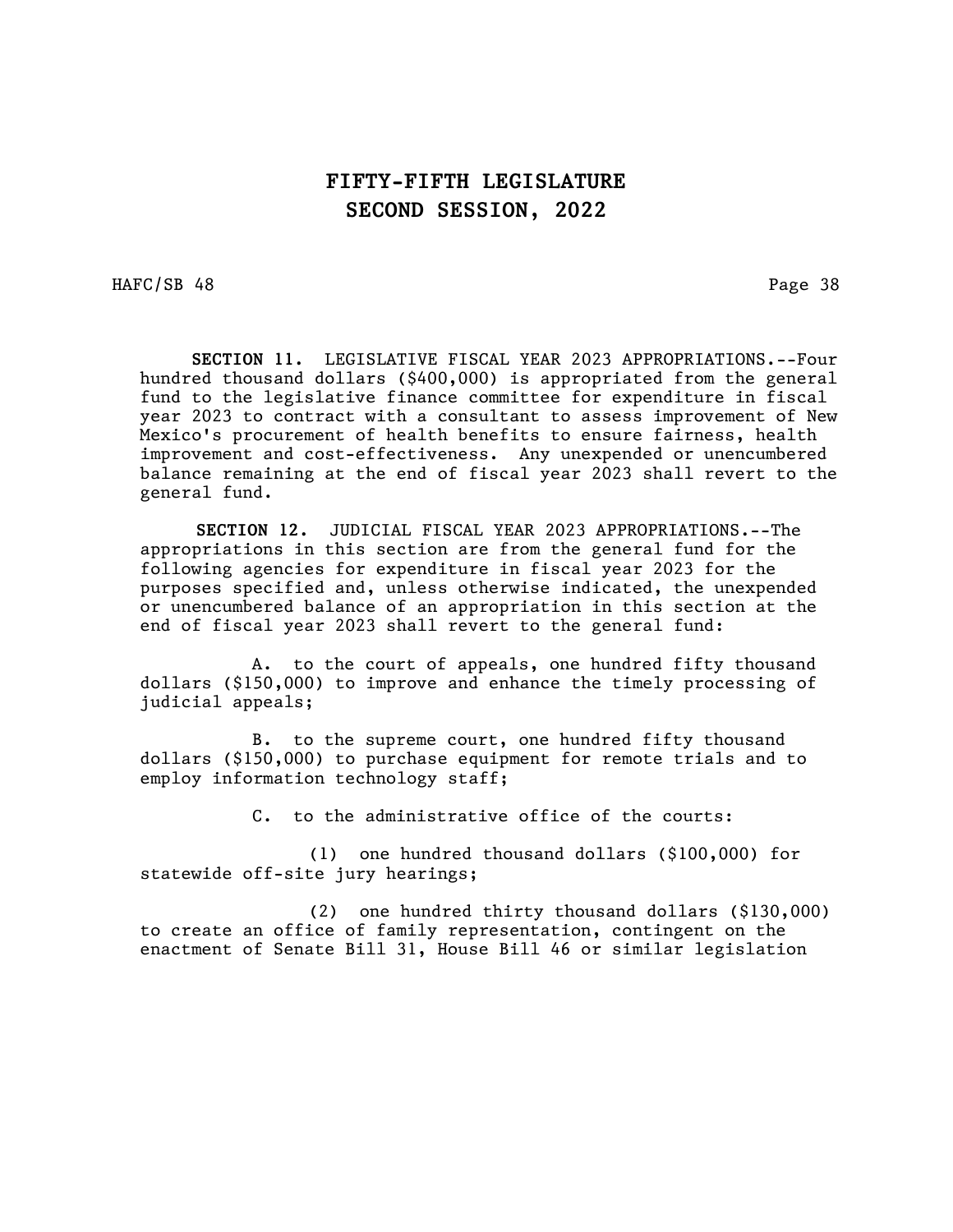HAFC/SB 48 Page 39

of the second session of the fifty-fifth legislature;

(3) one hundred fifty thousand dollars (\$150,000) to expand the New Mexico state bar's volunteer attorney pool to provide legal assistance to low- and moderate-income persons who are not qualified or are conflicted out of the legal aid volunteer attorney pool; and

(4) fifty thousand dollars (\$50,000) for annual camera maintenance in the Aztec division of the San Juan county magistrate court;

D. to the first judicial district court, thirty thousand dollars (\$30,000) for continued operation of the transformative justice initiative wellness court in Santa Fe county;

E. to the second judicial district court, sixty thousand dollars (\$60,000) for salary and benefits for a court services specialist to assist with case backlog and jury trials;

F. to the third judicial district court, fifty thousand dollars (\$50,000) for warrant enforcement staff support;

G. to the fifth judicial district court, fifty thousand dollars (\$50,000) for the court-appointed special advocate program;

H. to the eighth judicial district court, eighty thousand dollars (\$80,000) for a program manager to assist judges presiding over treatment courts, adult drug courts, domestic violence courts and mental health and wellness courts in Taos;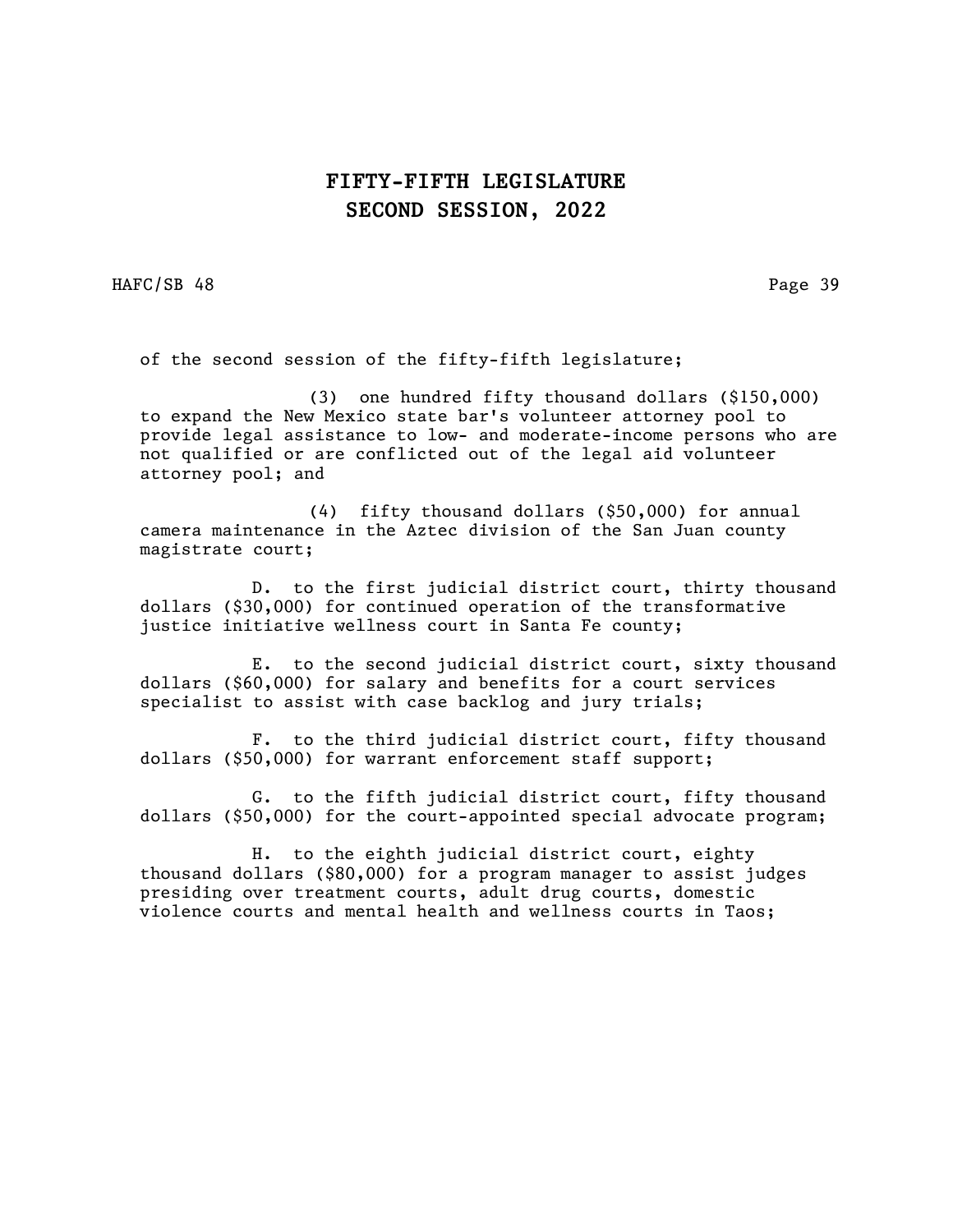HAFC/SB 48 Page 40

I. to the eleventh judicial district court:

(1) one hundred twenty thousand dollars (\$120,000) for pretrial services and warrant enforcement officers in the San Juan county court; and

(2) sixty thousand dollars (\$60,000) for pretrial services in the McKinley county court;

J. to the district attorney of the fifth judicial district:

(1) seventy-five thousand dollars (\$75,000) to provide advocacy for child victims of abuse and neglect and to provide supervised visitation services;

(2) fifty thousand dollars (\$50,000) to contract for transitional housing for victims of domestic violence; and

(3) one hundred twenty-five thousand dollars (\$125,000) to contract for rape crisis services; and

K. to the district attorney of the eleventh judicial district, division one, one hundred twenty-five thousand dollars (\$125,000) for salary and benefits for a full-time attorney.

SECTION 13. GENERAL CONTROL FISCAL YEAR 2023 APPROPRIATIONS.- -The appropriations in this section are from the general fund for the following agencies for expenditure in fiscal year 2023 for the purposes specified and, unless otherwise indicated, the unexpended or unencumbered balance of an appropriation in this section at the end of fiscal year 2023 shall revert to the general fund: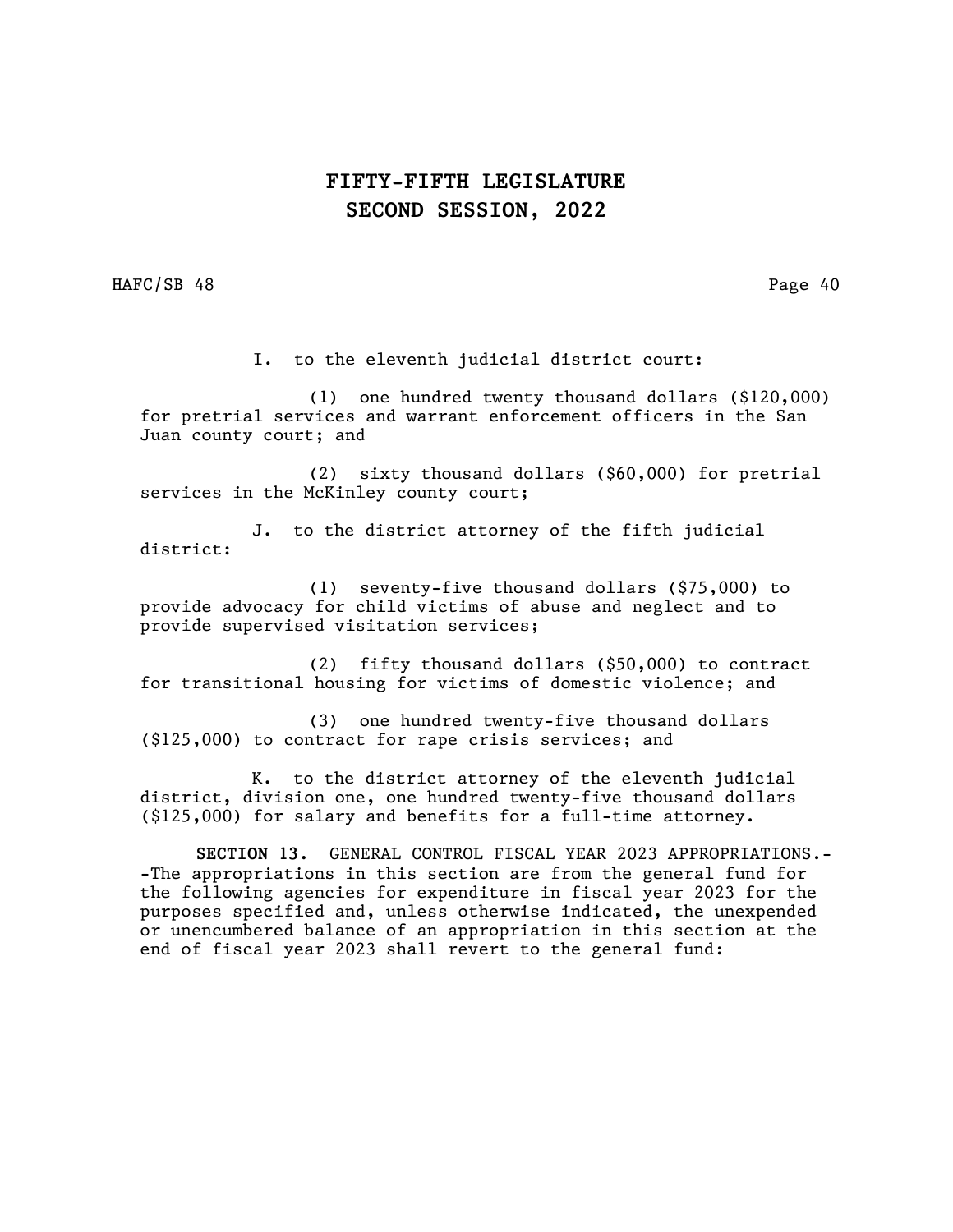HAFC/SB 48 Page 41

 A. to the acequia and community ditch fund, one hundred thousand dollars (\$100,000) for the New Mexico department of agriculture to carry out the purposes of the Acequia and Community Ditch Fund Act;

B. to the attorney general, one hundred fifty thousand dollars (\$150,000) for salary and benefits for a missing indigenous persons specialist, contingent on the enactment of Senate Bill 12 or similar legislation of the second session of the fifty-fifth legislature;

C. to the department of finance and administration:

(1) one hundred thousand dollars (\$100,000) for the acequia and community ditch education program;

(2) one hundred ten thousand dollars (\$110,000) to coordinate language access in state government;

(3) fifty thousand dollars (\$50,000) for civil legal services;

(4) one hundred fifty thousand dollars (\$150,000) to contract with a provider to use the project ECHO model of virtual training and telementoring to train and support attorneys and lay advocates in providing free civil legal services;

(5) for the statewide hunger initiative:

(a) eighty thousand dollars (\$80,000) for the New Mexico department of agriculture to administer the double up food bucks program in Santa Fe county; and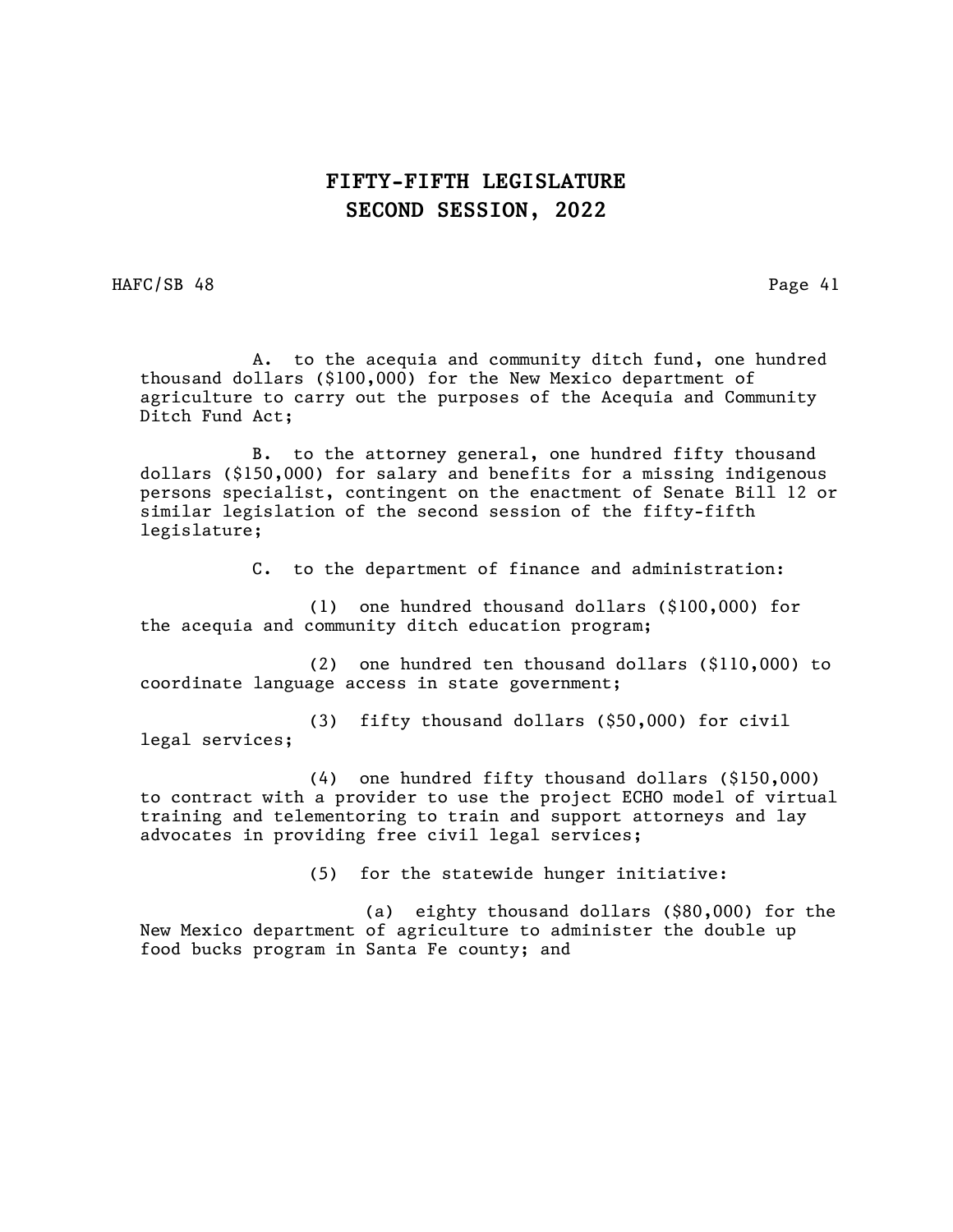HAFC/SB 48 Page 42

 (b) fifty thousand dollars (\$50,000) for the New Mexico department of agriculture to administer the double up food bucks program in Santa Fe, Torrance and Valencia counties;

(6) eighty thousand dollars (\$80,000) for grants to land grants-mercedes for operating expenses;

(7) fifty thousand dollars (\$50,000) to provide youth development program services to land grants-mercedes;

(8) ninety thousand dollars (\$90,000) for the middle Rio Grande conservancy district to procure materials and construct and install traffic control devices along the bosque in Albuquerque to reduce pedestrian and off-road vehicle accidents;

(9) two hundred ninety thousand dollars (\$290,000) for the north central New Mexico economic development district to hire staff and consultants to provide grant research, grant writing and technical assistance for communities within the district;

(10) fifty thousand dollars (\$50,000) for the regional emergency dispatch authority for coordination and equipment in southeastern New Mexico; and

(11) one hundred twenty thousand dollars (\$120,000) for planning, technical assistance, grant writing, capacity building and administrative services for small rural communities in southeastern New Mexico;

D. to the local government division of the department of finance and administration: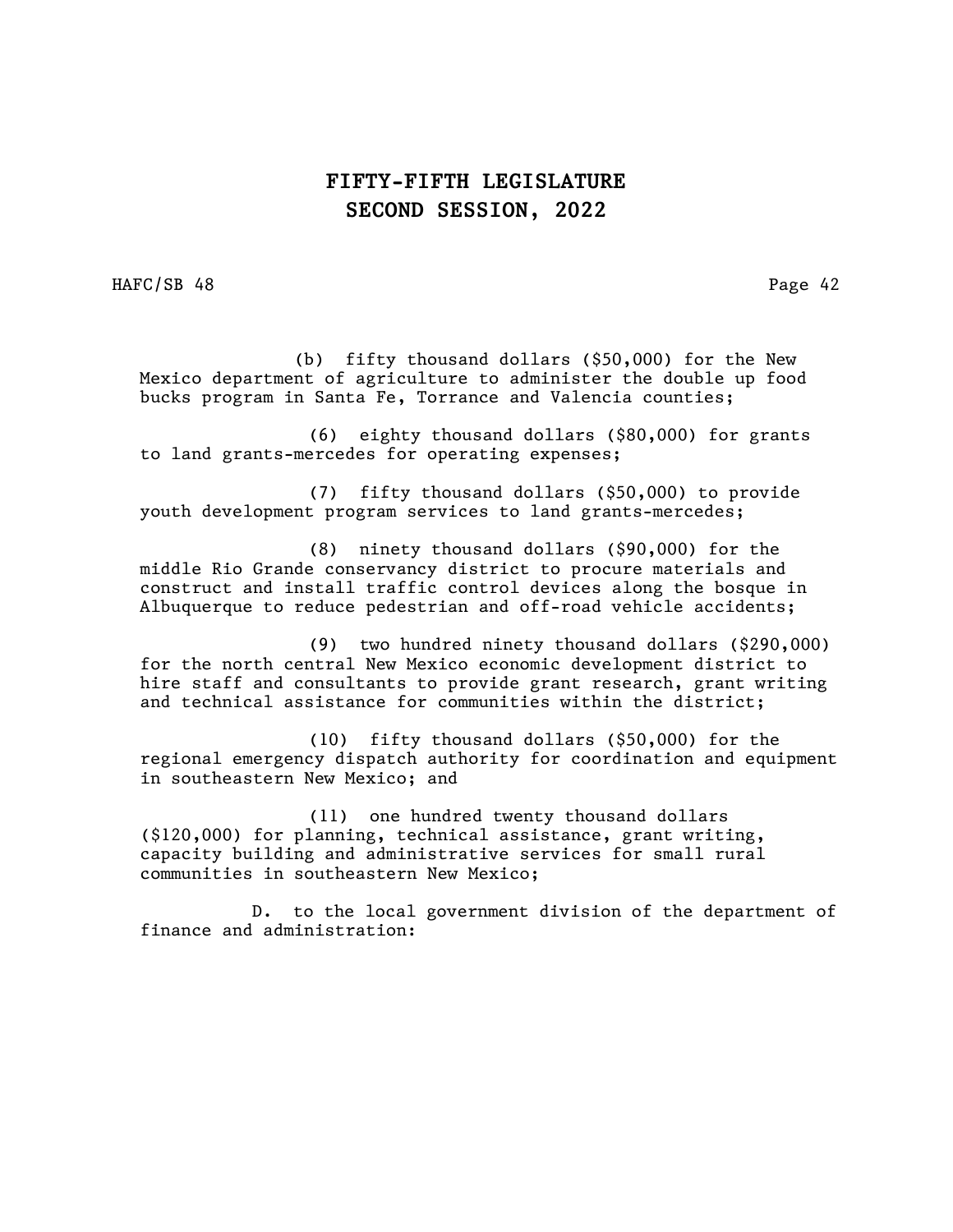HAFC/SB 48 Page 43

(1) in Bernalillo county:

(a) fifty thousand dollars (\$50,000) for the Albuquerque department of arts and culture to support the coronavirus disease 2019 economic recovery in the culture sector;

(b) one hundred fifteen thousand dollars (\$115,000) to contract with a nonprofit organization for mental health services in Albuquerque;

(c) fifty thousand dollars (\$50,000) for the Albuquerque R4 robotic science, technology, engineering and mathematics program;

(d) one hundred ten thousand dollars (\$110,000) to contract with a community organization to expand business incubation in the Rancho de Atrisco community and the southwest quadrant of Albuquerque;

(e) one hundred twenty thousand dollars (\$120,000) for expansion of a life skills education program for incarcerated individuals and their families and juvenile offenders and their families to break the generational cycle of incarceration;

(f) one hundred thousand dollars (\$100,000) to purchase and equip marked patrol vehicles for the Bernalillo county sheriff's office; and

(g) eighty thousand dollars (\$80,000) to purchase equipment for the emergency response team of the Bernalillo county sheriff's office;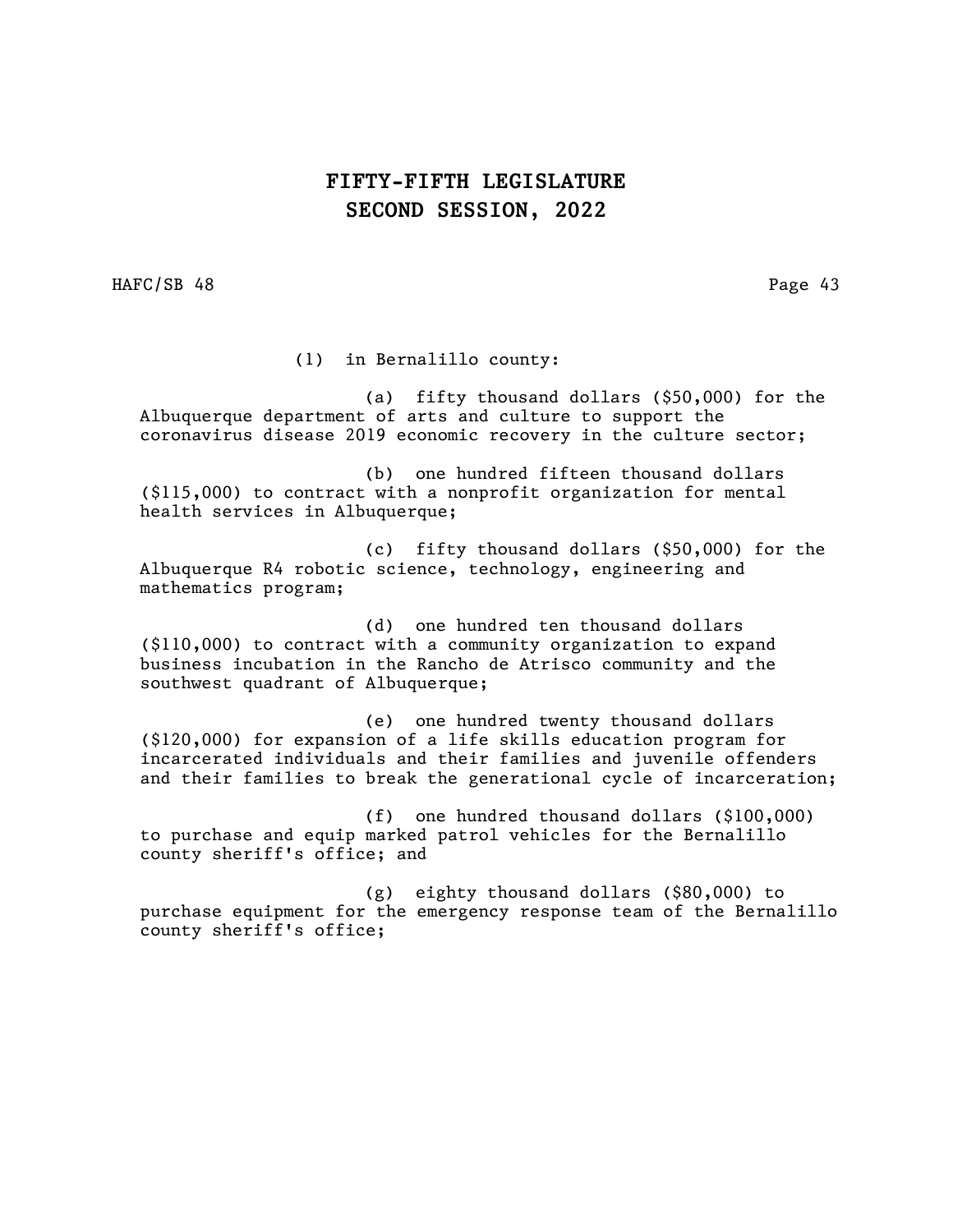HAFC/SB 48 Page 44

(2) in Cibola county:

(a) eighty thousand dollars (\$80,000) to purchase signage and provide other improvements to the Grants mining museum; and

(b) fifty thousand dollars (\$50,000) for operational expenses of the rockin' 66 express transit system in Cibola county;

(3) in Dona Ana county, fifty thousand dollars (\$50,000) to contract with a community organization to provide permanent supportive housing to the homeless population with disabilities and their families in Las Cruces;

(4) in Eddy county, fifty thousand dollars (\$50,000) for public safety communications, coordination through the regional emergency dispatch authority and services in Artesia;

(5) in Grant county:

(a) seventy thousand dollars (\$70,000) to Santa Clara for the maintenance of Fort Bayard;

(b) fifty thousand dollars (\$50,000) for a bicycle race in Silver City and the surrounding area to promote outdoor recreation and tourism;

(c) sixty thousand dollars (\$60,000) for the maintenance of Bataan memorial park; and

(d) sixty thousand dollars (\$60,000) to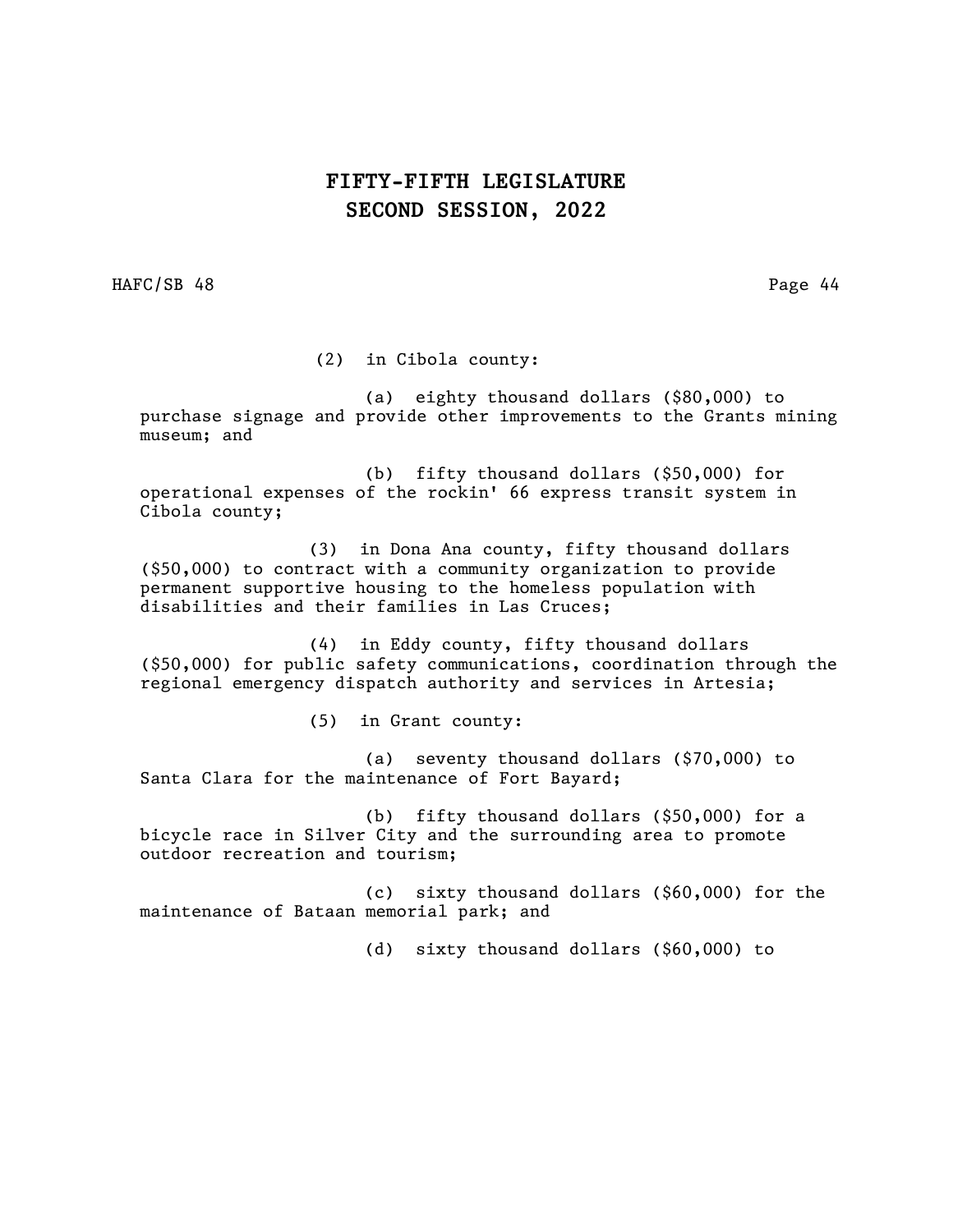HAFC/SB 48 Page 45

purchase equipment for the Grant county sheriff's office;

(6) in Hidalgo county, sixty thousand dollars (\$60,000) to purchase equipment for the Hidalgo county sheriff's office;

(7) in Lea county:

(a) fifty thousand dollars (\$50,000) for youth development programming for boys and girls in Hobbs;

(b) eighty thousand dollars (\$80,000) for the Hobbs first tee program;

(c) fifty thousand dollars (\$50,000) for projects, programs and guidance services for homeless persons in Hobbs; and

(d) fifty-five thousand dollars (\$55,000) for the Lea county sheriff's office training facility and the sheriff's posse;

(8) in Luna county, eighty thousand dollars (\$80,000) for a cannabis enforcement task force in Deming;

(9) in McKinley county, one hundred thirty thousand dollars (\$130,000) for support of emergency shelters in Gallup;

(10) in Rio Arriba county:

(a) fifty thousand dollars (\$50,000) for a grant writer for Espanola; and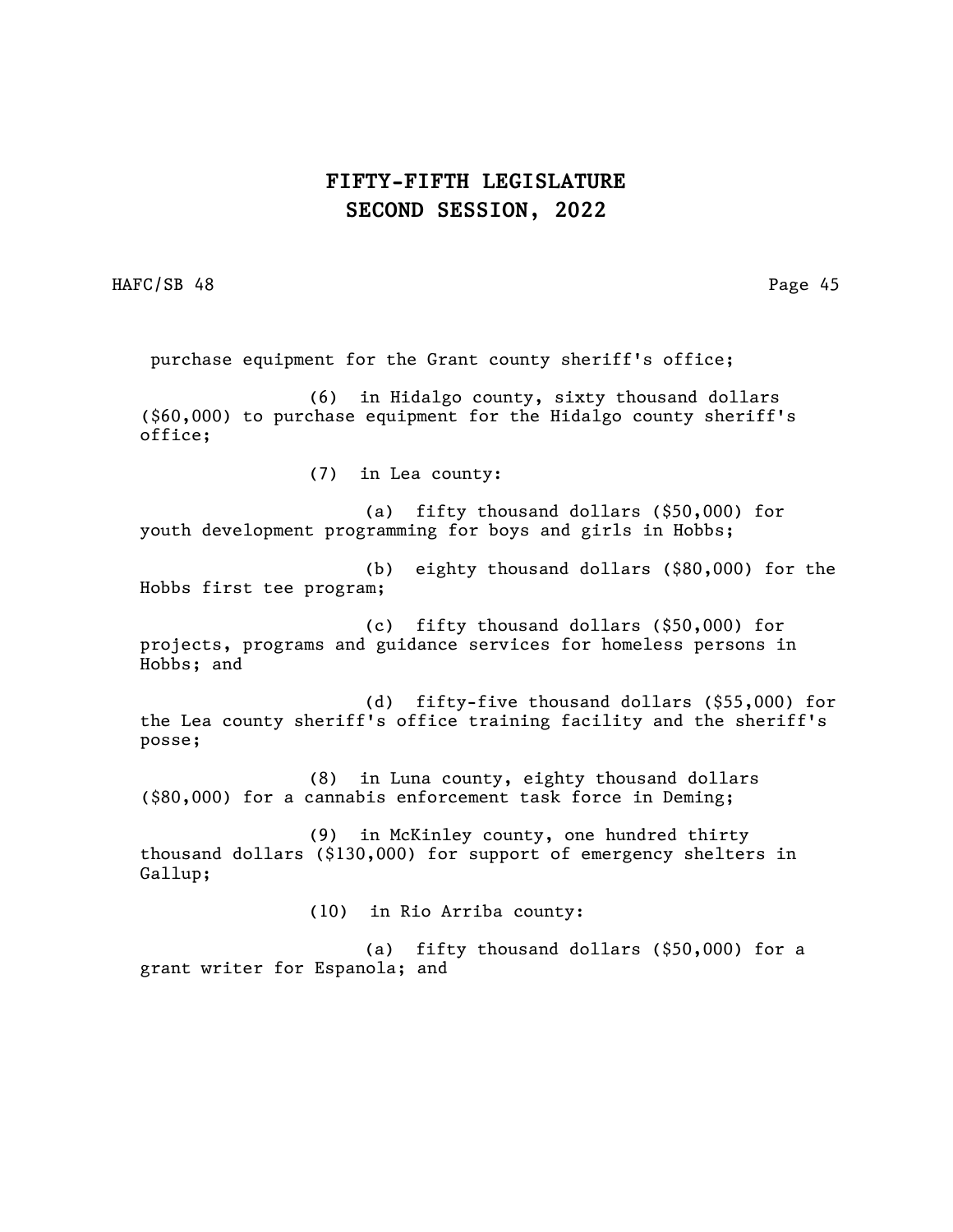HAFC/SB 48 Page 46

 (b) fifty thousand dollars (\$50,000) for a grant writer for Rio Arriba county;

(11) in San Juan county:

(a) seventy thousand dollars (\$70,000) for the Aztec police department to place a school resource officer in the Aztec municipal school district;

(b) three hundred five thousand dollars (\$305,000) for an unarmed de-escalation medical community risk reduction response unit in Farmington; and

(c) one hundred ten thousand dollars (\$110,000) for the San Juan county mental wellness center;

(12) in San Miguel county, sixty thousand dollars (\$60,000) for Las Vegas youth development programs for boys and girls;

(13) in Sandoval county:

(a) eighty thousand dollars (\$80,000) for financial systems operational support, including employment of a finance director, for the town of Bernalillo;

(b) thirty thousand dollars (\$30,000) for computer programs and speakers at the Martha Lambert library in Bernalillo; and

(c) one hundred thousand dollars (\$100,000) for a food pantry program to address food insecurity;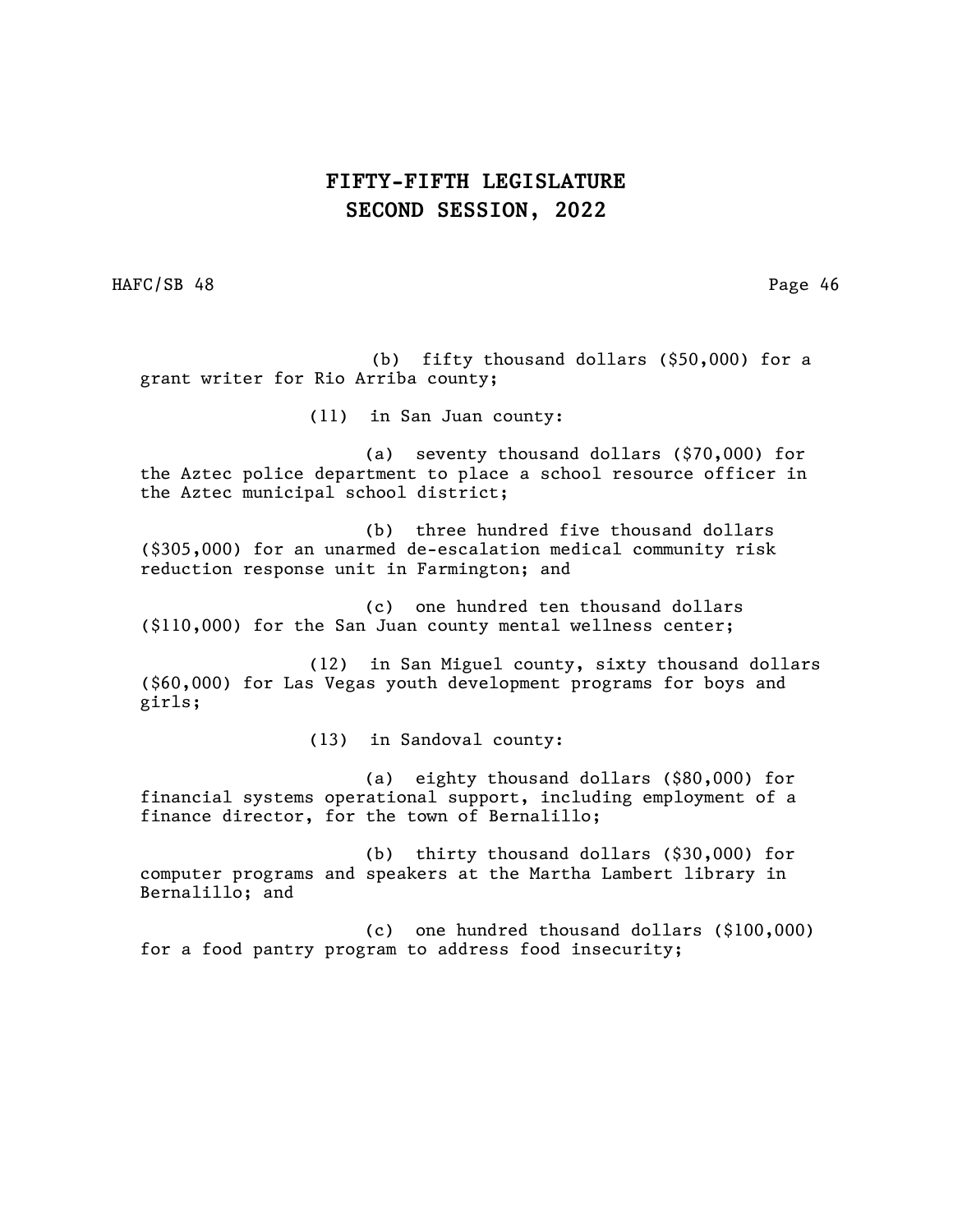HAFC/SB 48 Page 47

 (14) in Sierra county, sixty thousand dollars (\$60,000) to purchase equipment for the Sierra county sheriff's office; and

(15) in Valencia county:

(a) fifty thousand dollars (\$50,000) to Rio Communities for community programs; and

(b) seventy thousand dollars (\$70,000) to improve police and fire training and purchase supplies for public safety departments;

E. to the secretary of state, three hundred thousand dollars (\$300,000) for hardware, software, licensing fees and contractual services for election security programs; and

F. to the state personnel office, fifty thousand dollars (\$50,000) to employ a diversity officer, contingent on the enactment of Senate Bill 163, House Bill 126 or similar legislation of the second session of the fifty-fifth legislature.

SECTION 14. COMMERCE AND INDUSTRY FISCAL YEAR 2023 APPROPRIATIONS.--The appropriations in this section are from the general fund for the following agencies for expenditure in fiscal year 2023 for the purposes specified and, unless otherwise indicated, the unexpended or unencumbered balance of an appropriation in this section at the end of fiscal year 2023 shall revert to the general fund:

A. to the tourism department:

(1) one hundred thousand dollars (\$100,000) for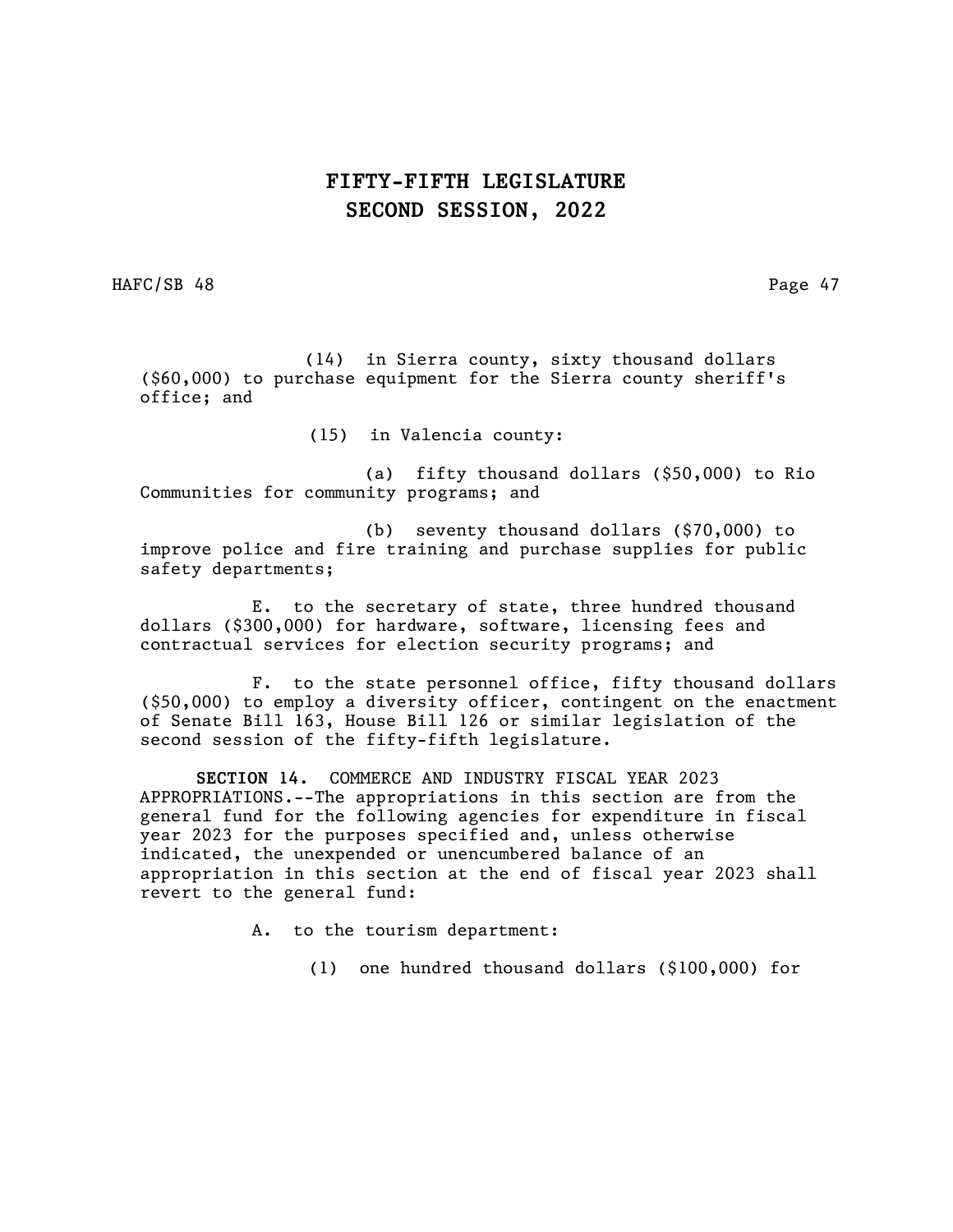HAFC/SB 48 Page 48

personnel services and benefits costs of the sports authority division; and

(2) two hundred fifty thousand dollars (\$250,000) to contract for services for athletic competitions for people with disabilities;

B. to the economic development department:

(1) one hundred thousand dollars (\$100,000) to the outdoor recreation division to plan the Rio Grande trail in coordination with the Rio Grande trail commission;

(2) eighty thousand dollars (\$80,000) for economic development organizations promoting economic development along Coors boulevard in Bernalillo county;

(3) in Cibola county:

(a) fifty thousand dollars (\$50,000) for the main street program in Grants; and

(b) fifty thousand dollars (\$50,000) for economic development; and

(4) eighty thousand dollars (\$80,000) for the main street program in Ruidoso;

C. to the regulation and licensing department:

(1) sixty thousand dollars (\$60,000) to the cannabis control division for work on social equity issues; and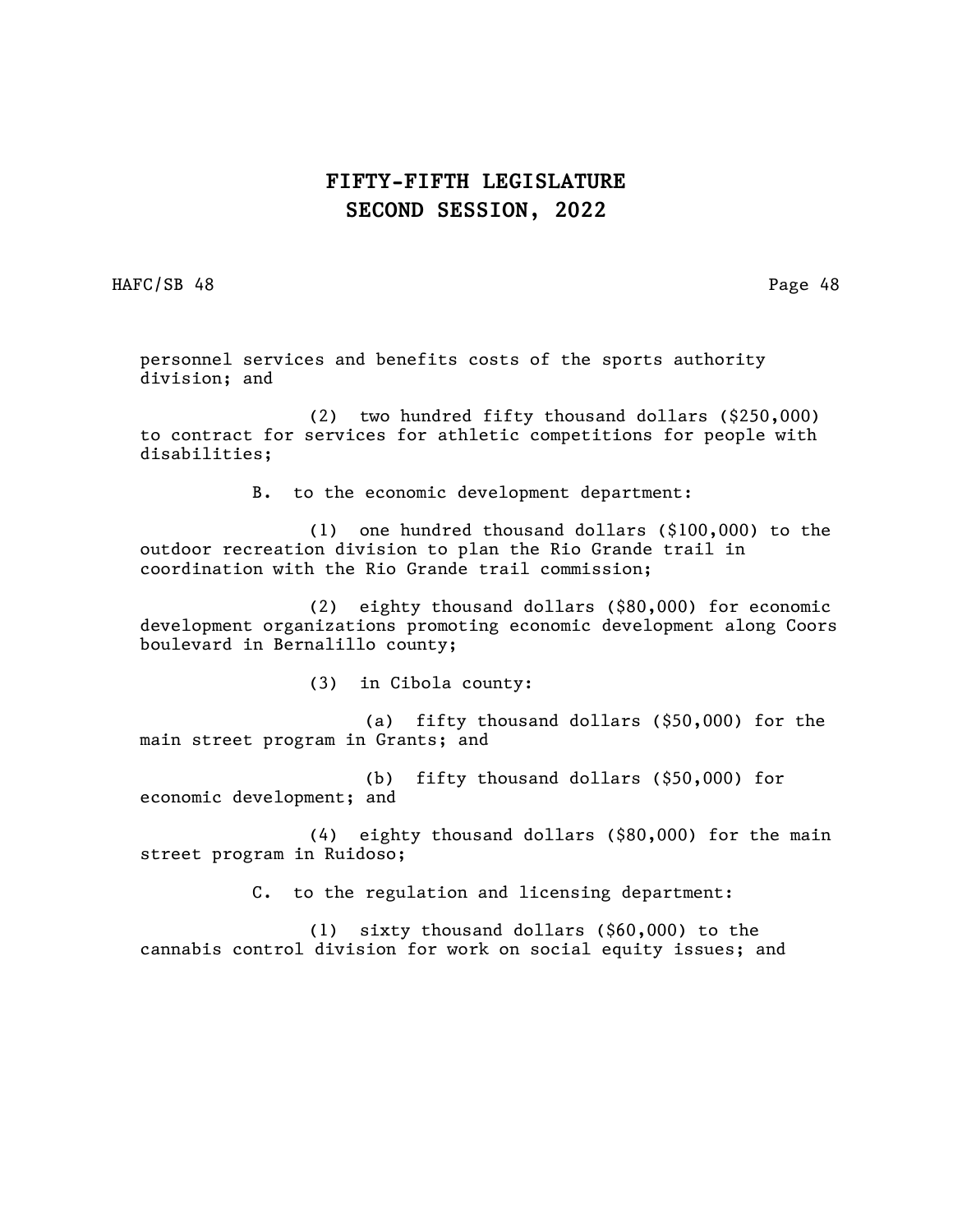HAFC/SB 48 Page 49

 (2) one hundred thousand dollars (\$100,000) for the construction industries division to hire additional inspectors; and

D. to the office of superintendent of insurance, one hundred fifty thousand dollars (\$150,000) to hire staff and contract for consulting and technical assistance to conduct research related to and to design a guaranteed comprehensive health coverage system for New Mexico residents.

SECTION 15. AGRICULTURE, ENERGY AND NATURAL RESOURCES FISCAL YEAR 2023 APPROPRIATIONS.--The appropriations in this section are from the general fund for the following agencies for expenditure in fiscal year 2023 for the purposes specified and, unless otherwise indicated, the unexpended or unencumbered balance of an appropriation in this section at the end of fiscal year 2023 shall revert to the general fund:

A. to the cultural affairs department:

(1) two hundred fifty thousand dollars (\$250,000) for exhibits, programs and personnel for the New Mexico museum of space history;

(2) fifty thousand dollars (\$50,000) to provide music education, concerts and symphony performances for school children in Chaves county; and

(3) one hundred thousand dollars (\$100,000) for a performing arts program using a performing arts venue to extend outreach to youth in school groups in Santa Fe;

B. to the New Mexico livestock board, three hundred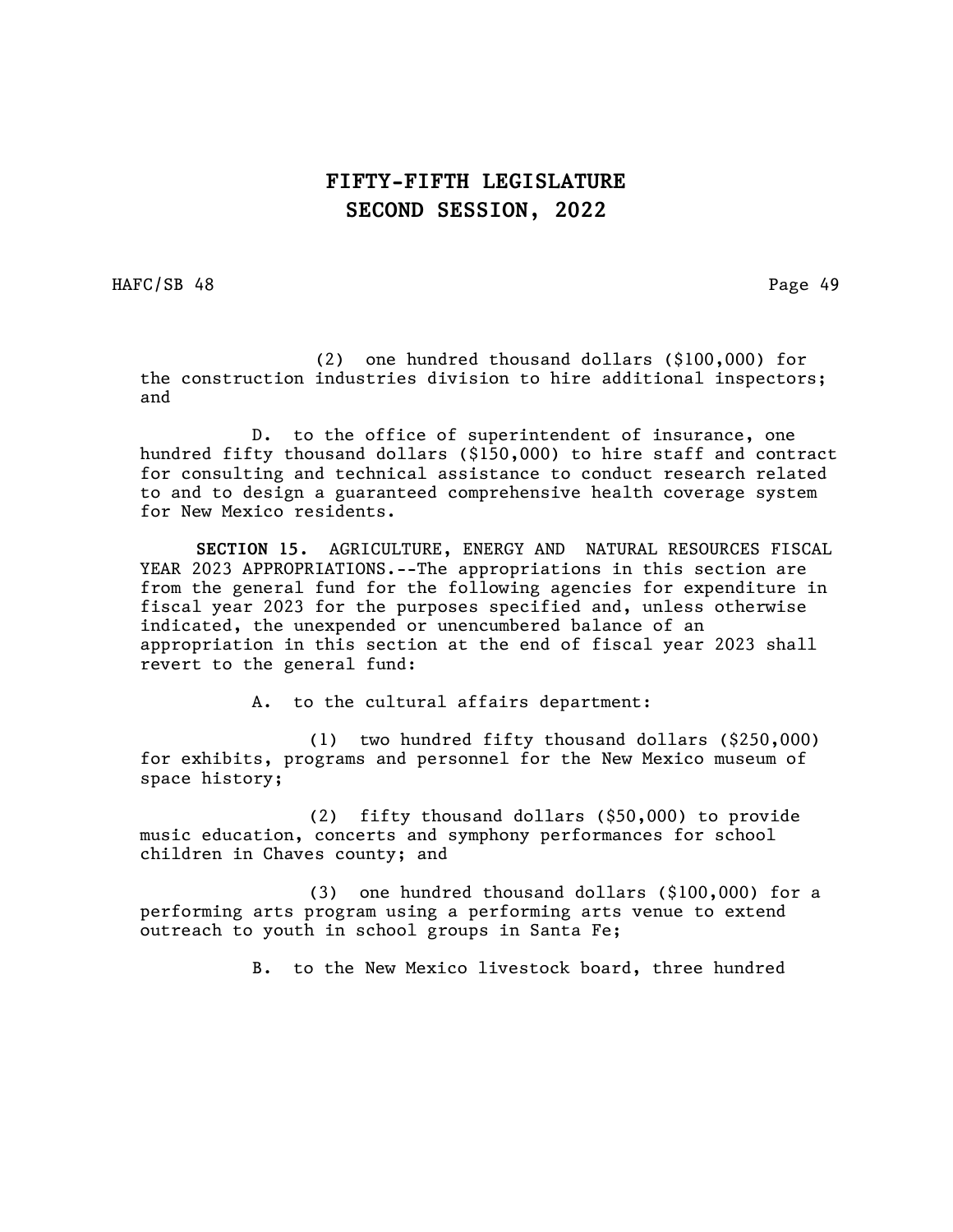HAFC/SB 48 Page 50

fifty thousand dollars (\$350,000) for the horse shelter rescue fund;

C. to the energy, minerals and natural resources department:

(1) one hundred thousand dollars (\$100,000) for energy conservation and management operations;

(2) one hundred thousand dollars (\$100,000) to the oil conservation division for methane waste prevention, enforcement and compliance;

(3) one hundred twenty-five thousand dollars (\$125,000) to increase the program leadership and support program of the department;

(4) eighty thousand dollars (\$80,000) for reforestation projects;

(5) fifty thousand dollars (\$50,000) for the community energy efficiency development block grant program, contingent upon enactment of House Bill 37 or similar legislation of the second session of the fifty-fifth legislature; and

(6) one hundred eighty thousand dollars (\$180,000) to plan, administer and oversee uranium remediation and cleanup; and

D. to the office of the state engineer:

(1) eighty thousand dollars (\$80,000) for an acequia capital projects manager;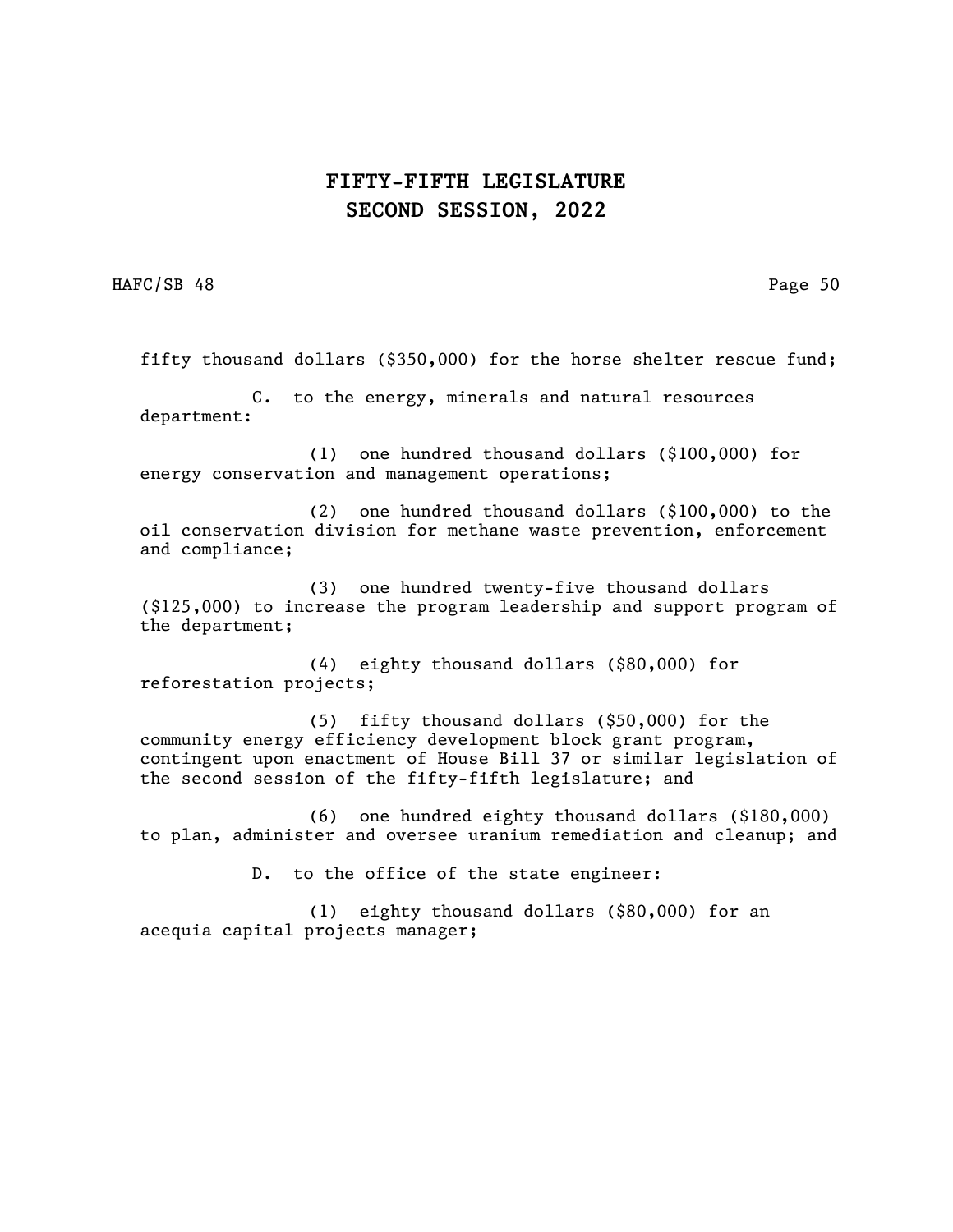HAFC/SB 48 Page 51

 (2) two hundred fifty thousand dollars (\$250,000) for salary and benefits for a full-time employee and operational expenses of the water resource allocation program;

(3) three hundred thirty thousand dollars (\$330,000) for information technology services and employees to implement the Water Data Act; and

(4) one hundred fifty thousand dollars (\$150,000) to develop and implement a watershed management plan and community engagement for the Rio Santa Cruz basin in the Santa Cruz irrigation district.

SECTION 16. HEALTH, HOSPITALS AND HUMAN SERVICES FISCAL YEAR 2023 APPROPRIATIONS.--The appropriations in this section are from the general fund for the following agencies for expenditure in fiscal year 2023 for the purposes specified and, unless otherwise indicated, the unexpended or unencumbered balance of an appropriation in this section at the end of fiscal year 2023 shall revert to the general fund:

A. to the office on African American affairs, fifty thousand dollars (\$50,000) to fund the cornerstones of entrepreneurship program;

B. to the commission for deaf and hard-of-hearing persons, one hundred thousand dollars (\$100,000) to contract for support services for deaf and deaf-blind clients;

C. to the Indian affairs department:

(1) one hundred fifty thousand dollars (\$150,000) for salary and benefits for a specialist and data analyst;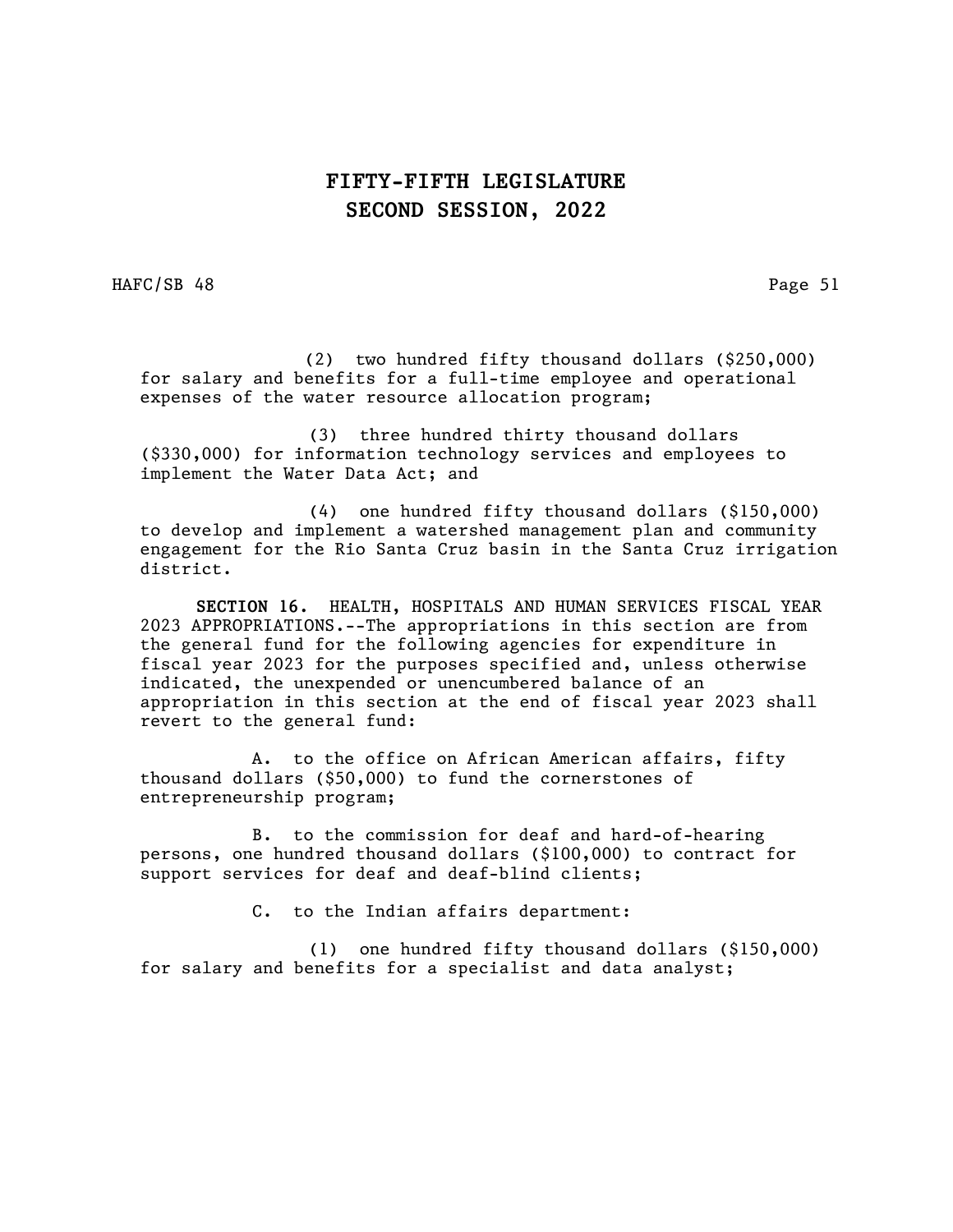HAFC/SB 48 Page 52

 (2) fifty thousand dollars (\$50,000) to support initiatives of the indigenous youth council;

(3) sixty thousand dollars (\$60,000) to support development of language preservation or culturally relevant curricula for Native American students;

(4) fifty thousand dollars (\$50,000) to support the missing and murdered indigenous women initiative;

(5) one hundred thousand dollars (\$100,000) for the Santa Fe Indian school leadership institute's youth leadership and education program; and

(6) one hundred thousand dollars (\$100,000) for grants to support special projects;

D. to the aging and long-term services department:

(1) fifty thousand dollars (\$50,000) to provide New-Mexico-grown produce for senior center meals programs;

(2) two hundred fifty thousand dollars (\$250,000) for senior center programs and improvements;

(3) sixty thousand dollars (\$60,000) for equipment, information technology and materials, food and expanded services for home-delivered meals for seniors;

(4) ninety thousand dollars (\$90,000) for health and fitness and cultural heritage services at the South Valley multipurpose senior center in Albuquerque;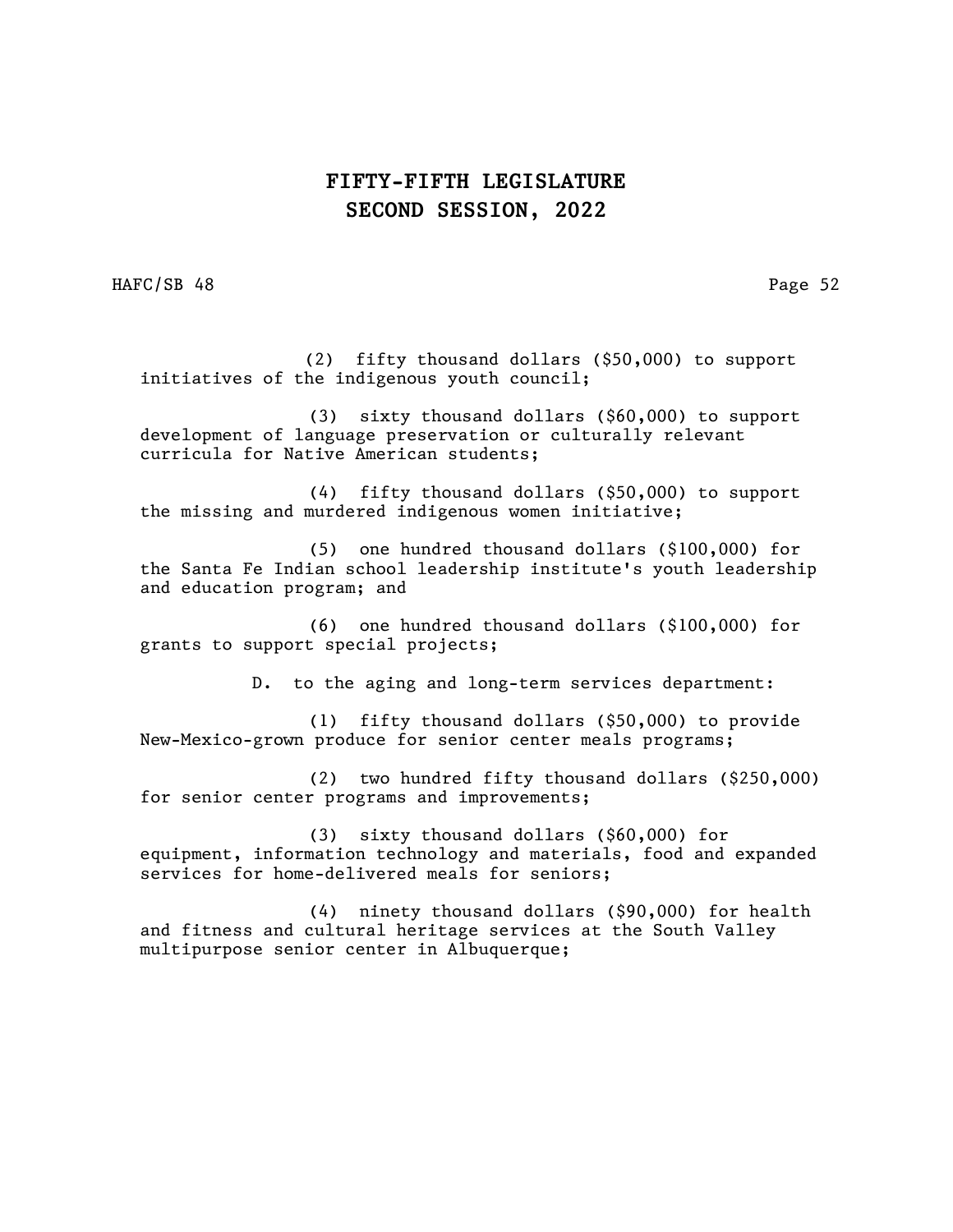HAFC/SB 48 Page 53

 (5) ninety thousand dollars (\$90,000) for senior services outreach throughout the Anton Chico land grant-merced;

(6) fifty thousand dollars (\$50,000) to expand programs, meals, services and transportation at the Artesia senior center;

(7) eighty thousand dollars (\$80,000) for senior citizen programs in Sunland Park;

(8) one hundred fifteen thousand dollars (\$115,000) to provide meals to senior citizens at the Joy senior centers in Chaves county; and

(9) one hundred thousand dollars (\$100,000) for operational expenses of senior centers in San Juan county;

E. to the human services department:

(1) sixty thousand dollars (\$60,000) to support food bank programs in Santa Fe; and

(2) one hundred thousand dollars (\$100,000) for a homeless shelter and supportive housing program in Santa Fe;

F. to the workforce solutions department, sixty thousand dollars (\$60,000) for McKinley county for the industrial workforce program to support construction education;

G. to the vocational rehabilitation division of the public education department, ninety thousand dollars (\$90,000) to provide services and transportation to persons with disabilities in Otero county;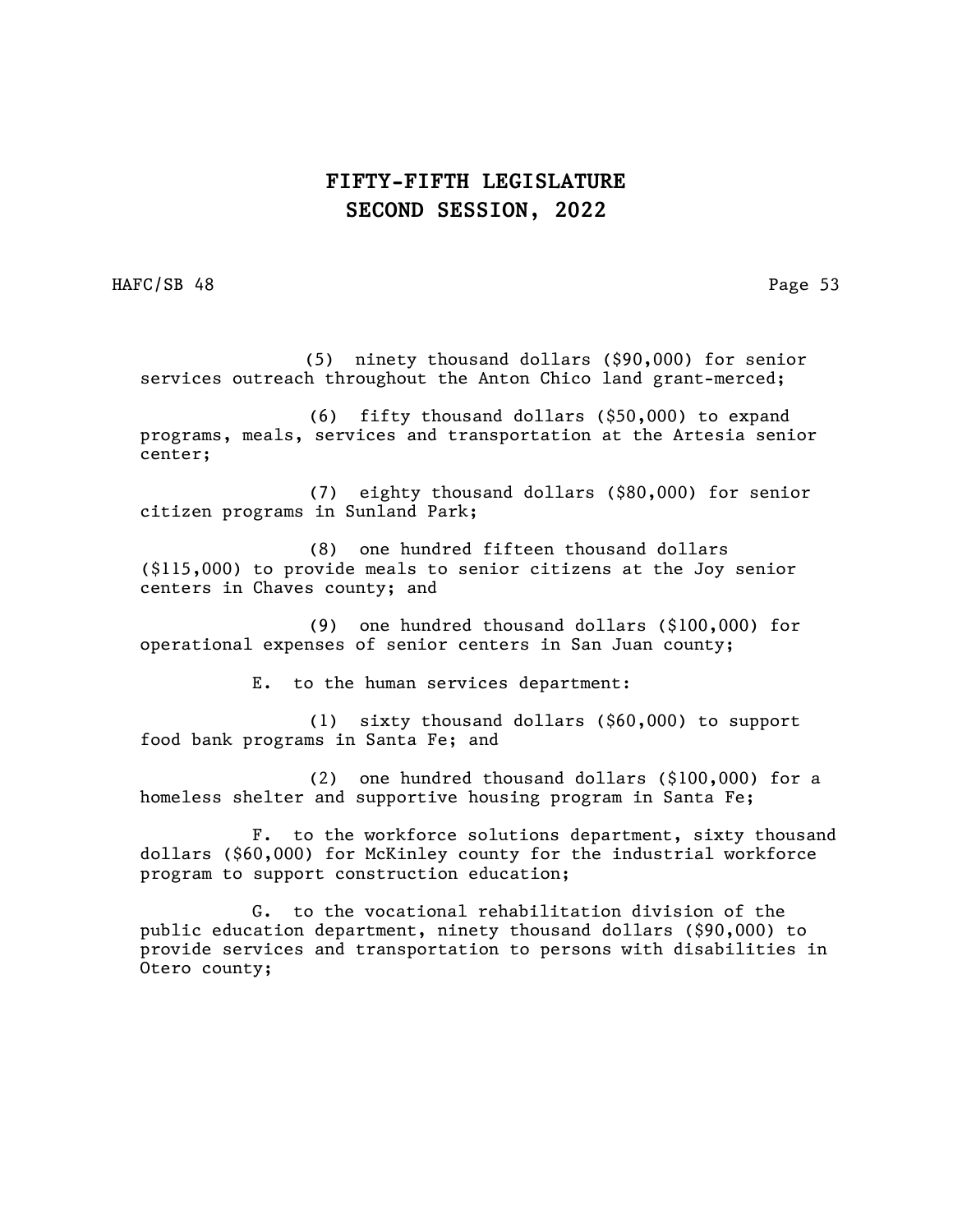HAFC/SB 48 Page 54

H. to the department of health:

(1) three hundred thirty thousand dollars (\$330,000) for the family success laboratory initiative to address poverty in the state that uses integrated administrative data for research and analysis;

(2) fifty thousand dollars (\$50,000) for the office of school and adolescent health for the generation justice program that provides youth development in leadership skills and media production;

(3) one hundred thousand dollars (\$100,000) for the public health division to contract to provide youth and teen mental health education and awareness, suicide prevention classes and professional development training for adults working with youth and teens, including rural and frontier areas that lack access to mental health education and training programs;

(4) four hundred seventy-five thousand dollars (\$475,000) for a statewide dance program for low-income at-risk students in public schools;

(5) fifty thousand dollars (\$50,000) to match federal funds to expand the senior farmers' market nutrition program to provide vouchers for purchasing New-Mexico-grown fruits and vegetables to additional eligible low-income seniors;

(6) sixty thousand dollars (\$60,000) to expand services for education, prevention and treatment of sexually transmitted infections and human immunodeficiency virus and to expand access to reproductive health care and pregnancy services;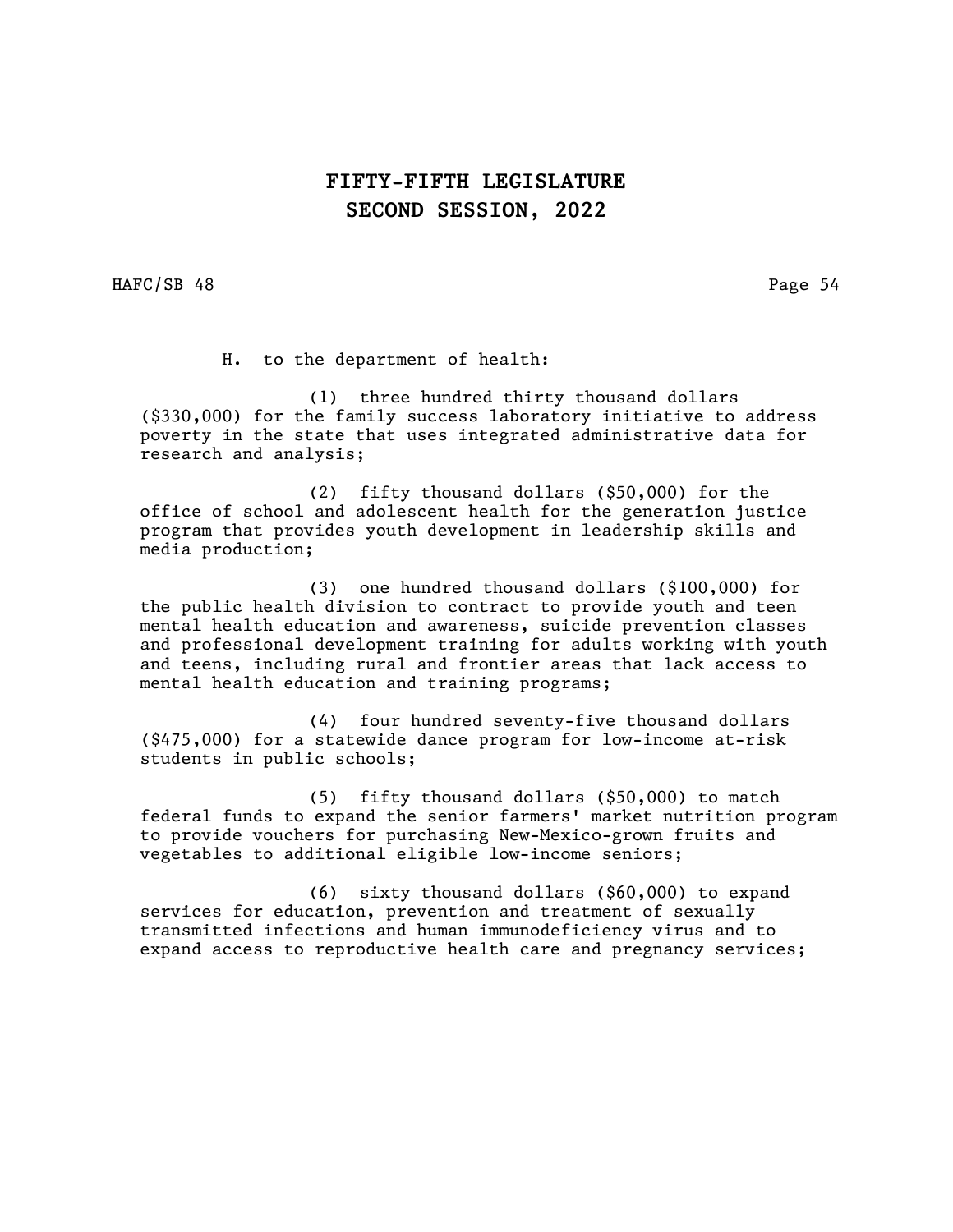HAFC/SB 48 Page 55

 (7) fifty thousand dollars (\$50,000) to contract for a program that provides youth development to reduce risk factors and promote resiliency through programming for youth who are trained in leadership development, media production, narrative strategy, civic engagement and early childhood development;

(8) for health councils:

(a) fifty thousand dollars (\$50,000) for county and tribal health councils throughout the state;

(b) fifty thousand dollars (\$50,000) to fund the Grant county community health council;

(c) fifty thousand dollars (\$50,000) for the Los Alamos health council; and

(d) fifty-five thousand dollars (\$55,000) for the Quay county health council for staff;

(9) fifty thousand dollars (\$50,000) to provide suicide prevention and counseling services in Chaves county; and

(10) eighty thousand dollars (\$80,000) for operations for the Socorro county health clinic in Veguita;

I. to the department of environment:

(1) eighty thousand dollars (\$80,000) for a climate change bureau; and

(2) three hundred sixty thousand dollars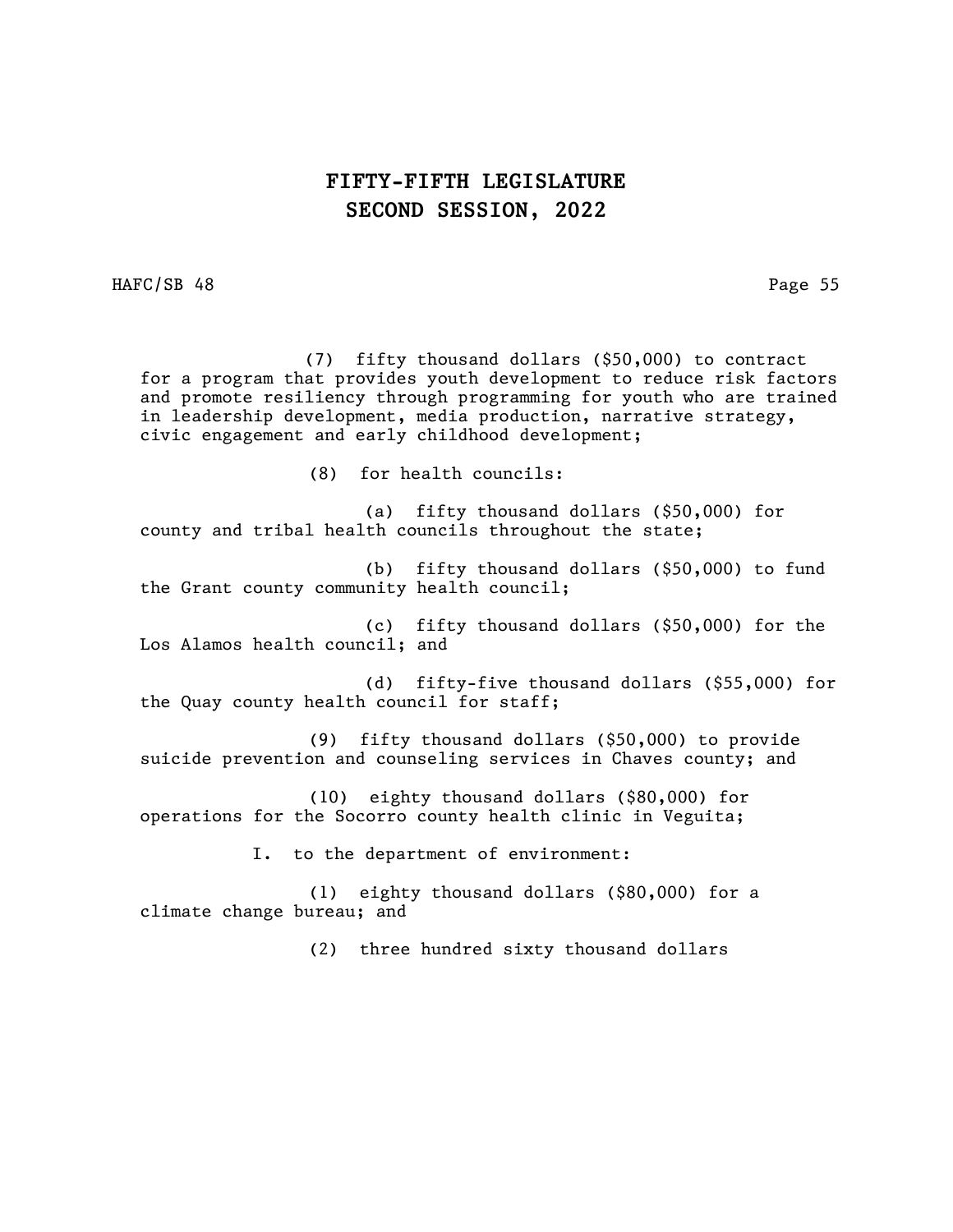HAFC/SB 48 Page 56

(\$360,000) for planning, administration and oversight of uranium mine remediation and cleanup;

J. to the veterans' services department, seventy-five thousand dollars (\$75,000) to provide health and human services for veterans in Lea county; and

K. to the children, youth and families department:

(1) one hundred thousand dollars (\$100,000) to provide peer support and referrals to families with children in need of behavioral health services;

(2) three hundred forty thousand dollars (\$340,000) for domestic violence programs to expand coordinated community response systems;

(3) ninety thousand dollars (\$90,000) for child advocacy centers to expand services to victims of child sexual abuse and violence in Lincoln and Otero counties;

(4) one hundred thousand dollars (\$100,000) to provide culturally and linguistically specific behavioral health and social services to immigrant and refugee families;

(5) fifty thousand dollars (\$50,000) to expand domestic violence coordinated community response staff in Las Cruces;

(6) sixty thousand dollars (\$60,000) for operational costs for the battered families program for the city of Gallup;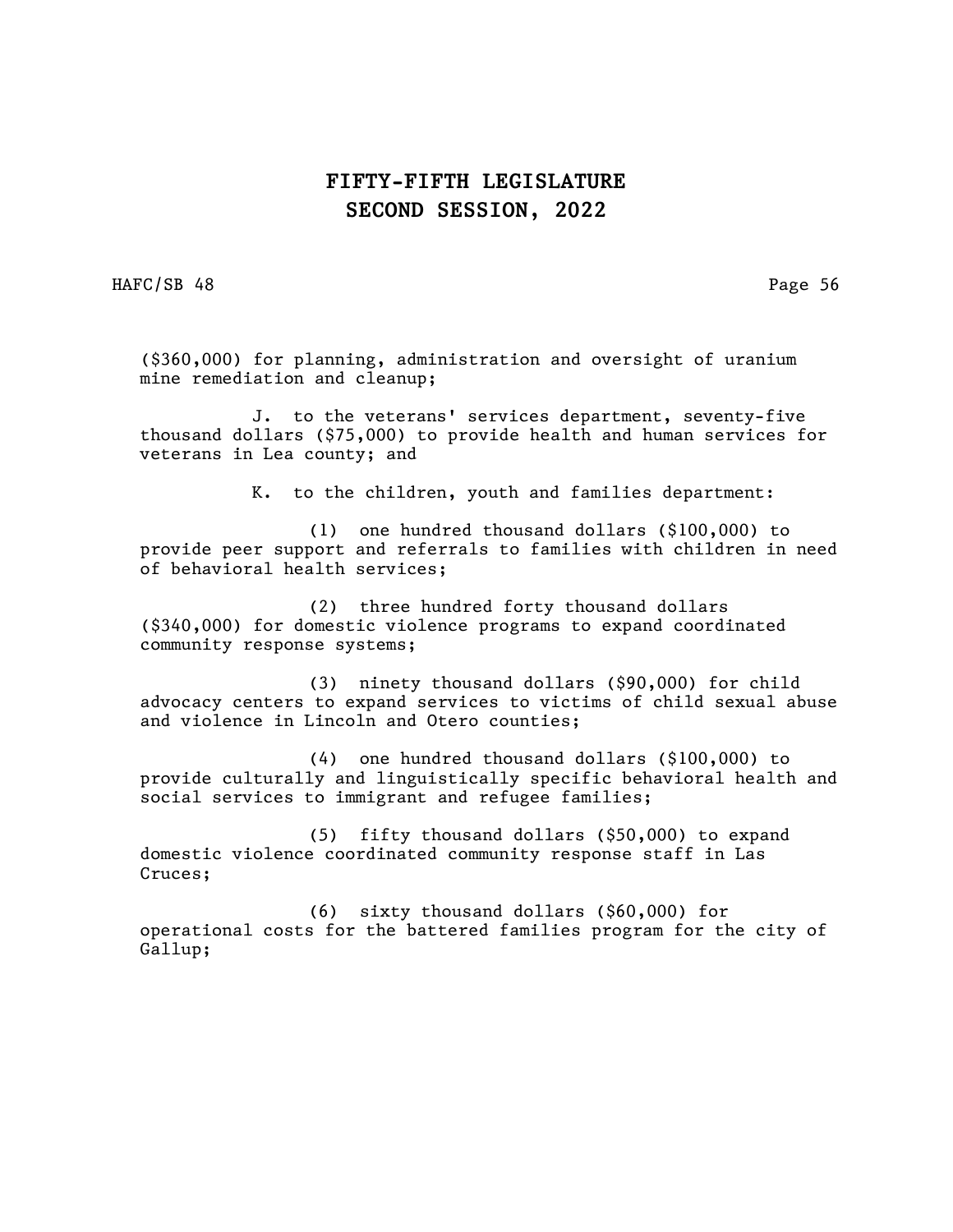HAFC/SB 48 Page 57

 (7) sixty thousand dollars (\$60,000) to contract with a nonprofit organization to provide services to child abuse victims and assist the supportive parents in Farmington;

(8) sixty thousand dollars (\$60,000) to contract with a nonprofit agency that provides comprehensive services for persons affected by domestic violence in Farmington;

(9) fifty thousand dollars (\$50,000) to provide domestic violence shelter services in Santa Fe;

(10) fifty thousand dollars (\$50,000) to provide education, recreation and counseling services to underserved youth in Chaves county;

(11) one hundred thousand dollars (\$100,000) for assistance to children and family members who are victims of domestic violence in Lincoln county;

(12) one hundred fifty thousand dollars (\$150,000) to provide domestic violence services in Otero county; and

(13) sixty thousand dollars (\$60,000) to support domestic violence shelter services in Santa Fe county.

SECTION 17. PUBLIC SAFETY FISCAL YEAR 2023 APPROPRIATIONS.--The appropriations in this section are from the general fund for the following agencies for expenditure in fiscal year 2023 for the purposes specified and, unless otherwise indicated, the unexpended or unencumbered balance of an appropriation in this section at the end of fiscal year 2023 shall revert to the general fund: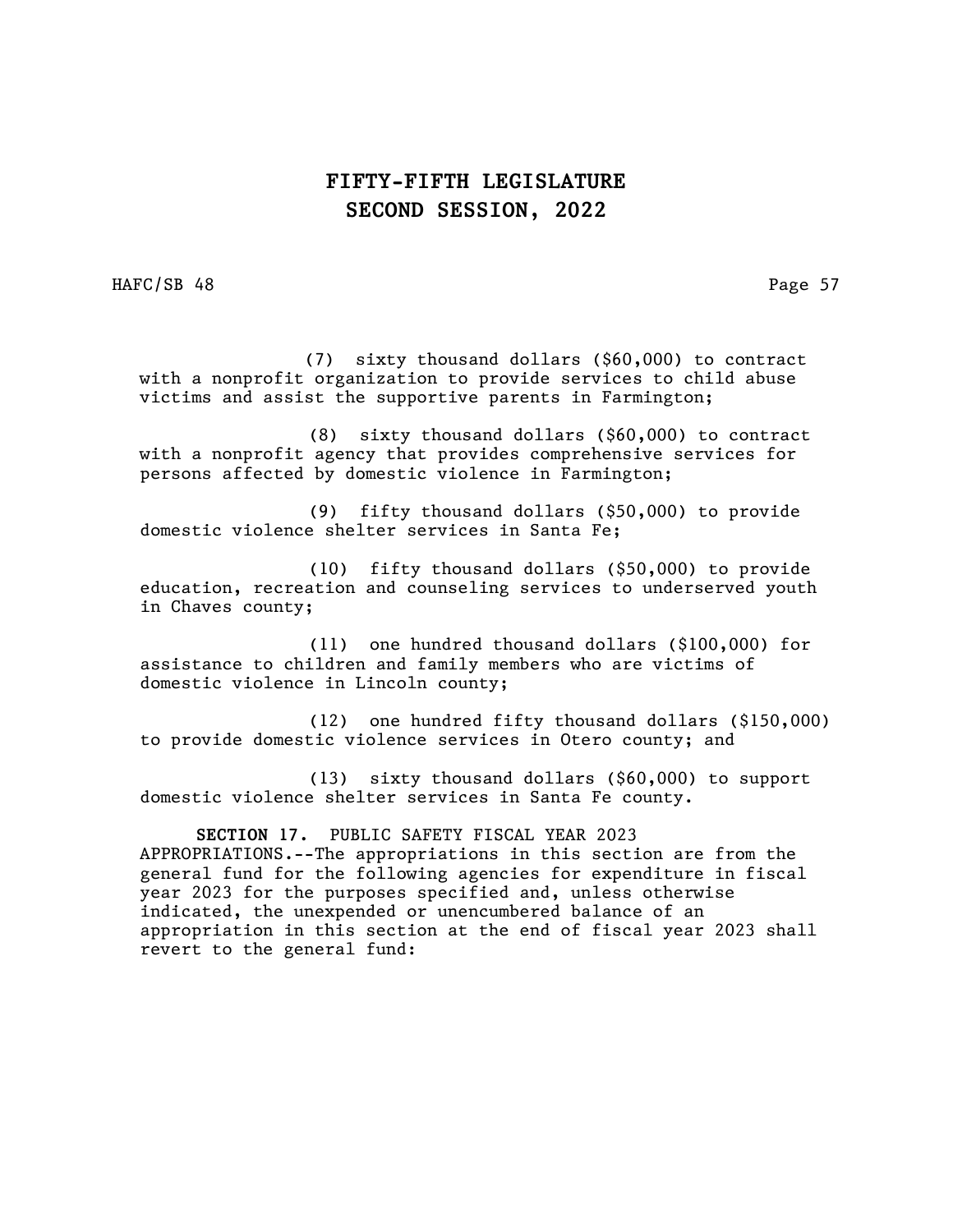HAFC/SB 48 Page 58

A. to the crime victims reparation commission:

(1) fifty thousand dollars (\$50,000) to study the need for a crime victims compliance office;

(2) one hundred fifty thousand dollars (\$150,000) to provide services to victims of human trafficking;

(3) fifty thousand dollars (\$50,000) to contract for sexual assault nurse examinations;

(4) sixty thousand dollars (\$60,000) to expand services for sexual assault victims;

(5) eighty thousand dollars (\$80,000) to expand the New Mexico victims' rights project; and

(6) eighty-five thousand dollars (\$85,000) for services for individuals and families affected by domestic violence, sexual assault and child abuse in Valencia county; and

B. to the department of public safety, one hundred eighty thousand dollars (\$180,000) for personnel to be employed at the New Mexico law enforcement academy.

SECTION 18. TRANSPORTATION FISCAL YEAR 2023 APPROPRIATIONS.-- Ninety thousand dollars (\$90,000) is appropriated from the general fund to the department of transportation for expenditure in fiscal year 2023 to plan, design, reconstruct and rehabilitate Gun Club road and other county-maintained roads in house district ten. Any unexpended or unencumbered balance remaining at the end of fiscal year 2023 shall revert to the general fund.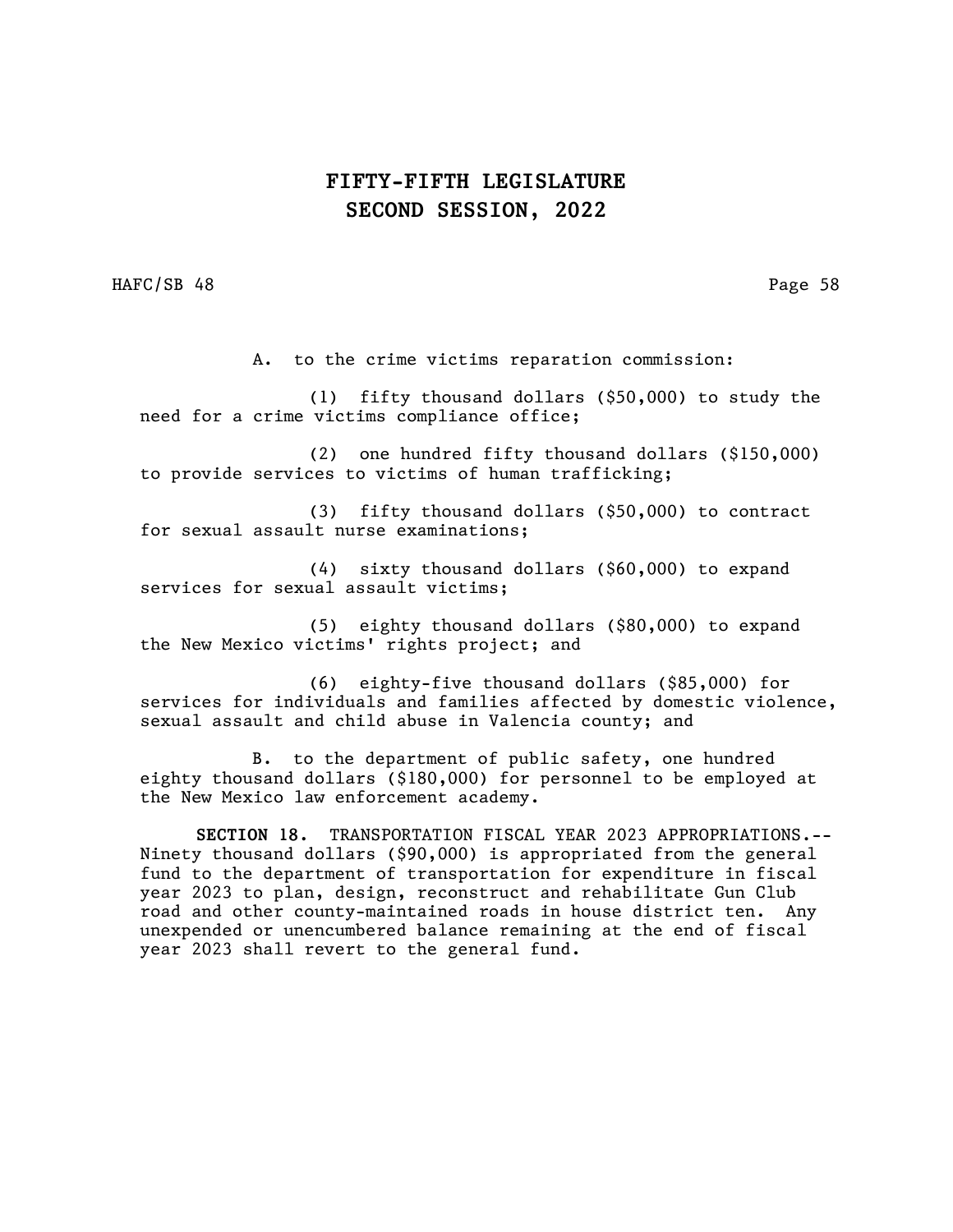HAFC/SB 48 Page 59

 SECTION 19. PUBLIC EDUCATION FISCAL YEAR 2023 APPROPRIATIONS.- -The appropriations in this section are from the general fund to the public education department for expenditure in fiscal year 2023 for the purposes specified and, unless otherwise indicated, the unexpended or unencumbered balance of an appropriation in this section at the end of fiscal year 2023 shall revert to the general fund:

A. two hundred ten thousand dollars (\$210,000) for school-based inclusion programs to foster one-to-one friendships between students with and students without intellectual and developmental disabilities;

B. one hundred thousand dollars (\$100,000) to contract for abstinence education in rural schools across the state;

C. two hundred fifty thousand dollars (\$250,000) for career technical education programs around the state;

D. fifty thousand dollars (\$50,000) to partner with a nonprofit entity for a statewide youth film education and festival;

E. fifty thousand dollars (\$50,000) for a contractor to directly support students in gaining core media skills and support teachers in digital media literacy;

F. one hundred thousand dollars (\$100,000) for the expansion of the statewide media literacy program;

G. fifty thousand dollars (\$50,000) for the graduation, reality and dual-role skills program;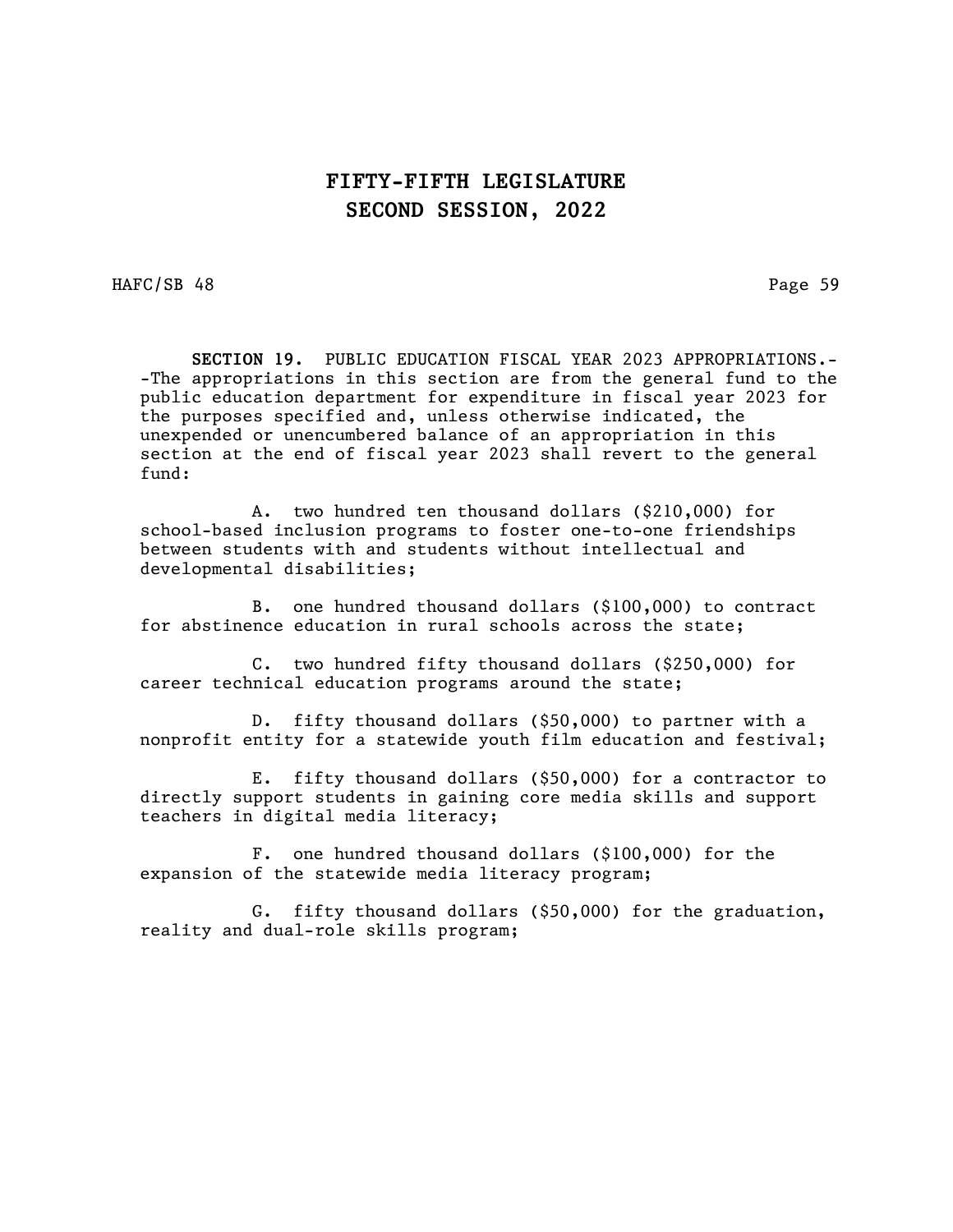HAFC/SB 48 Page 60

 H. fifty thousand dollars (\$50,000) to contract with a nonprofit youth development program dedicated to helping at-risk young people graduate from high school and make successful transitions to post-secondary education or meaningful employment;

I. one hundred twenty thousand dollars (\$120,000) to provide enhanced six-week summer and out-of-school programming that includes literacy and mathematics enrichment, social- emotional learning, physical wellness and swimming, life and career skills and individualized tutoring for kindergarten through twelfth grade students attending public schools in the Albuquerque metropolitan area who are from under-resourced families;

J. for the Albuquerque public school district, fifty thousand dollars (\$50,000) for Manzano high school's technology center operations;

K. for the Belen consolidated school district, one hundred thousand dollars (\$100,000) for career education;

L. for the Cuba independent school district, eighty thousand dollars (\$80,000) for computers and internet-related equipment and goods;

M. for the Las Cruces public school district:

(1) fifty thousand dollars (\$50,000) for career and technical education programs; and

(2) eighty thousand dollars (\$80,000) for career technical education at Organ Mountain high school;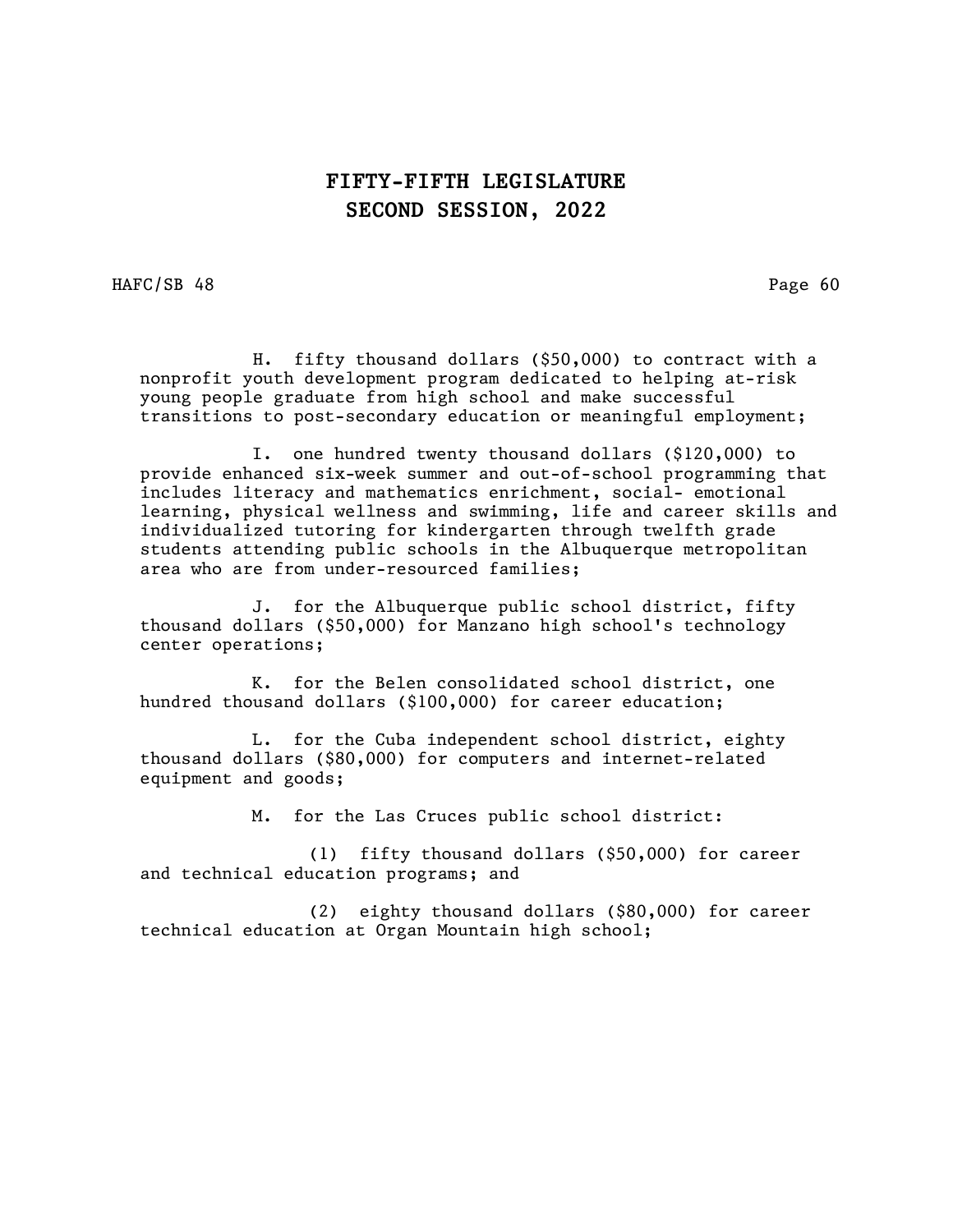HAFC/SB 48 Page 61

N. for the Los Lunas public school district:

(1) sixty thousand dollars (\$60,000) for career education and school security; and

(2) forty-five thousand dollars (\$45,000) for career technical education;

O. for the Rio Rancho public school district, eighty thousand dollars (\$80,000) for career technical education; and

P. sixty thousand dollars (\$60,000) to implement an engineering and biomedical leadership program at the ASK academy charter school in Rio Rancho.

SECTION 20. HIGHER EDUCATION FISCAL YEAR 2023 APPROPRIATIONS.--The appropriations in this section are from the general fund for the following agencies for expenditure in fiscal year 2023 for the purposes specified and, unless otherwise indicated, the unexpended or unencumbered balance of an appropriation in this section at the end of fiscal year 2023 shall revert to the general fund:

A. to the higher education department:

(1) sixty thousand dollars (\$60,000) for Santa Fe community college to develop and implement boot camps focused on addressing employment needs in the region;

(2) for central New Mexico community college:

(a) fifty thousand dollars (\$50,000) for the

deep dive program;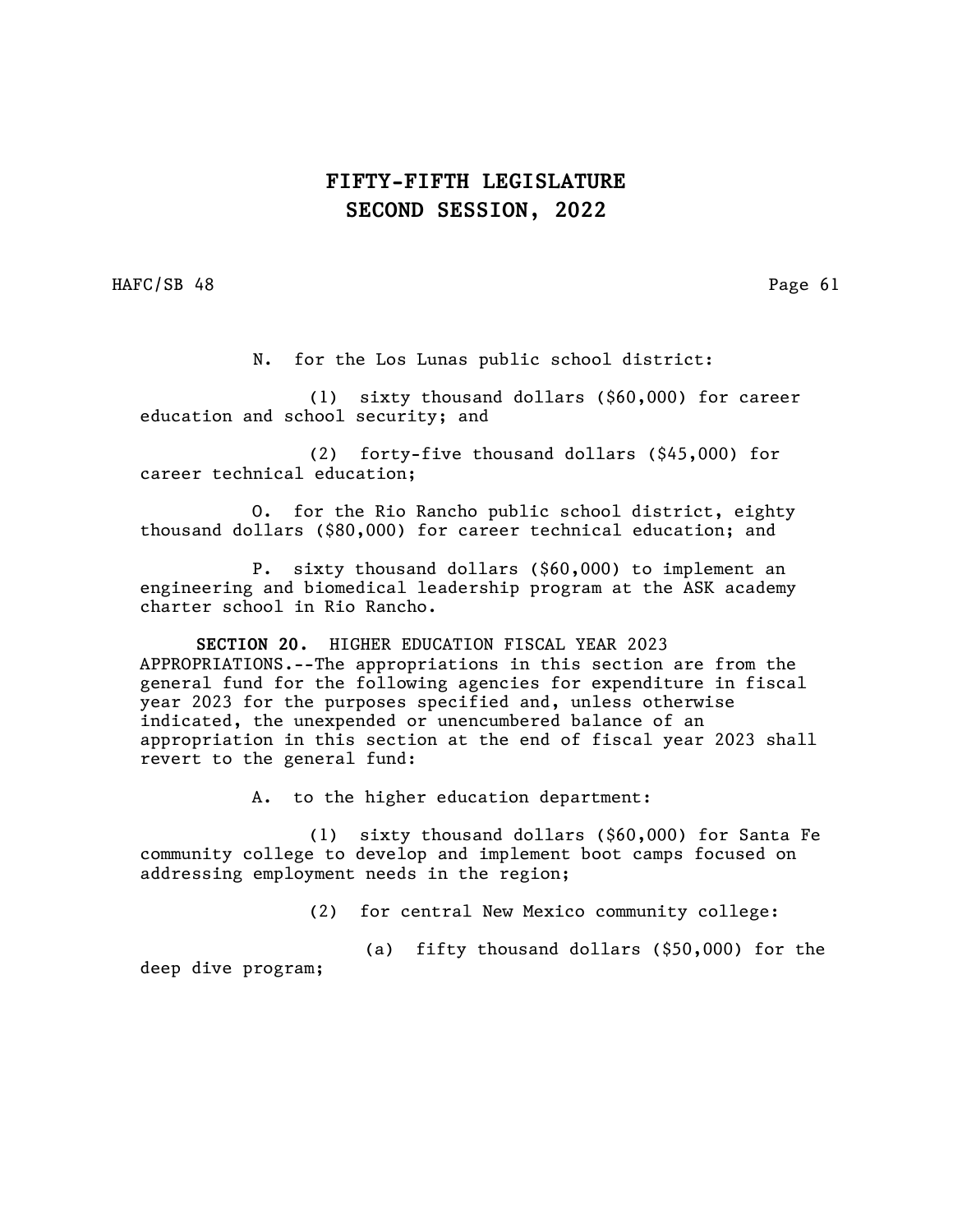HAFC/SB 48 Page 62

 (b) seventy thousand dollars (\$70,000) for the women in the trades program; and

(c) one hundred seventy-five thousand dollars (\$175,000) for the science, technology, engineering, art and mathematics education outreach programs for young children and educators from a hands-on science center and children's museum in Albuquerque;

(3) fifty thousand dollars (\$50,000) to Luna community college for one full-time-equivalent employee and yearround mentorship initiative to recruit underserved students from rural communities into higher education;

(4) one hundred fifty thousand dollars (\$150,000) to New Mexico junior college for wrap-around student support services;

(5) for San Juan college:

(a) one hundred fifty thousand dollars (\$150,000) for the economic development harvest food hub; and

(b) sixty thousand dollars (\$60,000) to hire health center personnel; and

(6) one hundred eighty thousand dollars (\$180,000) for Clovis community college for additional welding faculty;

B. to the board of regents of the university of New Mexico:

(1) one hundred fifty thousand dollars (\$150,000)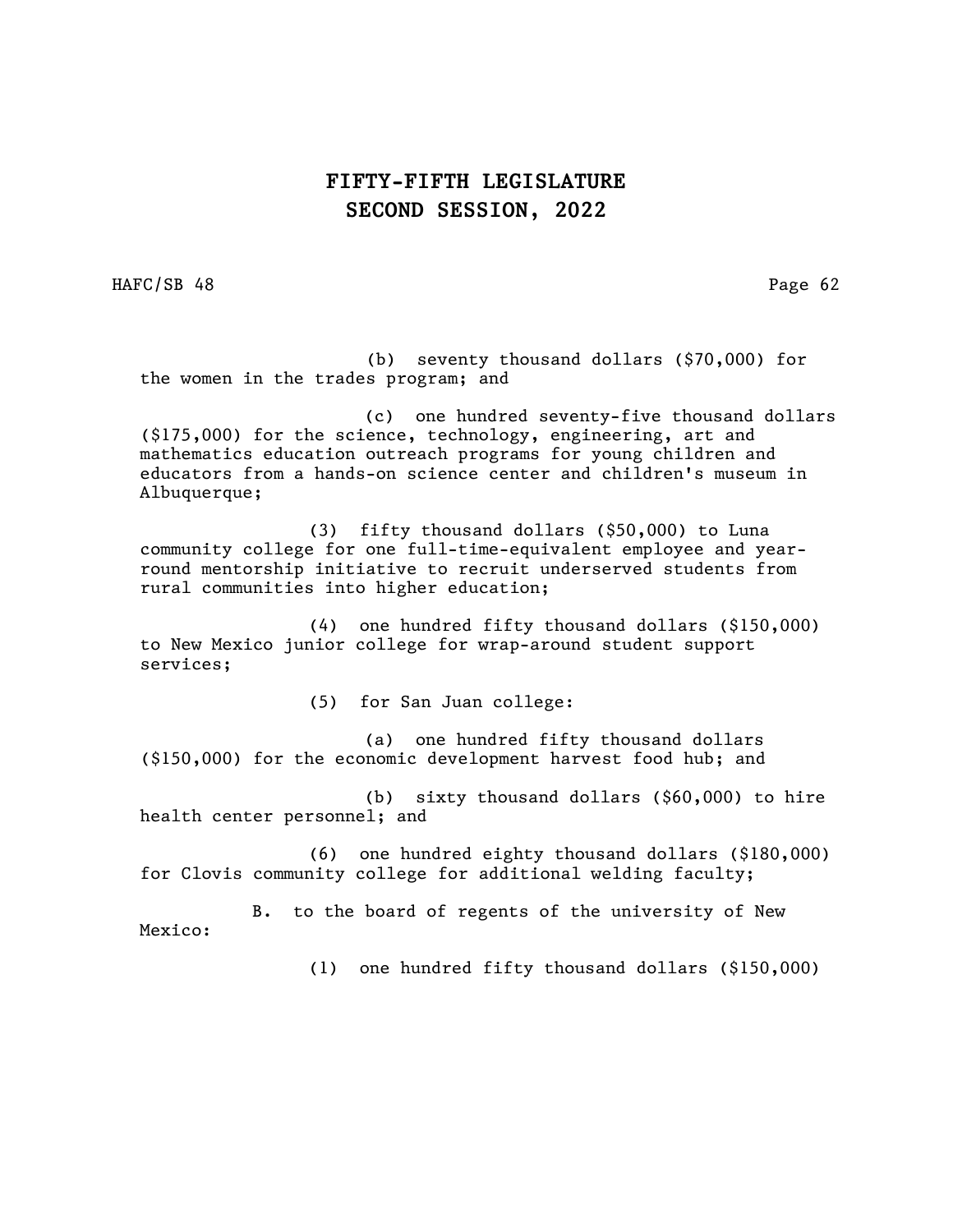HAFC/SB 48 Page 63

for instruction and general purposes for career services and workforce development programs, including construction technology, digital media, culinary arts and health services, at the Taos branch;

(2) two hundred ten thousand dollars (\$210,000) for operating costs and program expansion of Chicana and Chicano studies;

(3) four hundred thousand dollars (\$400,000) to provide professional assistance devoted to the mental health and physical well-being of student athletes;

(4) sixty thousand dollars (\$60,000) for el Centro de la Raza;

(5) sixty thousand dollars (\$60,000) to support teacher education programs at university branch community colleges;

(6) fifty thousand dollars (\$50,000) to provide education abroad opportunities for students in ethnic studies;

(7) one hundred fifty thousand dollars (\$150,000) for the high school forensics, speech and debate program;

(8) one hundred thirty thousand dollars (\$130,000) for staff support for the indigenous design and planning institute;

(9) for the health sciences center:

(a) one hundred thirty thousand dollars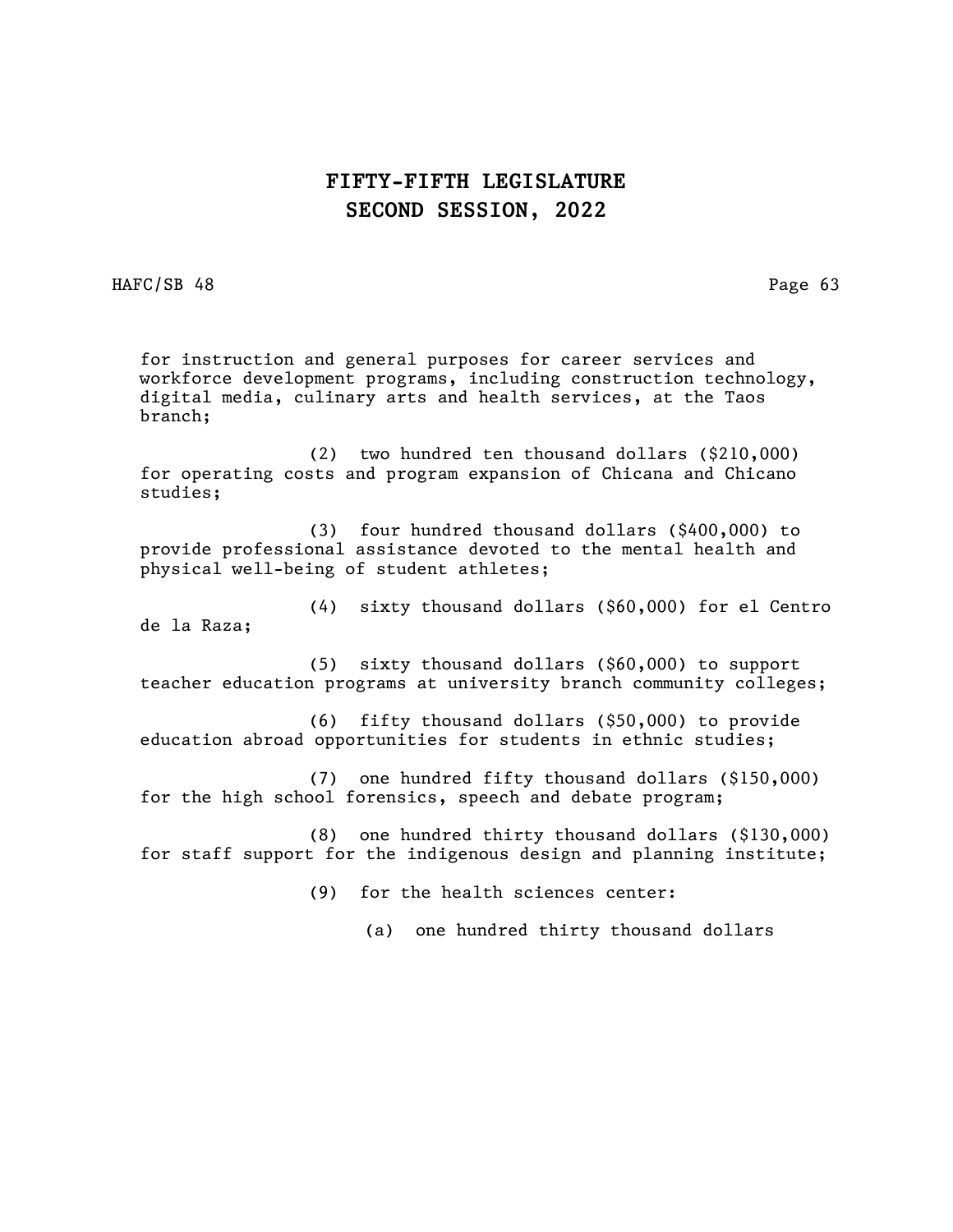HAFC/SB 48 Page 64

(\$130,000) for the Nene and Jamie Koch comprehensive movement disorders center; (b) sixty thousand dollars (\$60,000) for the Native American health student success program; and (c) fifty thousand dollars (\$50,000) for the office of diversity, equality and inclusion at the health sciences center for the communities to careers program; (10) for the law school: (a) one hundred eighty thousand dollars (\$180,000) for the border justice initiative; and (b) one hundred fifty thousand dollars (\$150,000) for support of the mock trial program; (11) one hundred thousand dollars (\$100,000) for the office of the medical investigator to provide grief services; (12) two hundred thousand dollars (\$200,000) for operational expenses at the university of New Mexico press; (13) fifty thousand dollars (\$50,000) for the reserve officers' training corps program; (14) one hundred thousand dollars (\$100,000) for the Saturday minority science, technology, engineering and mathematics program for middle school students in Albuquerque; (15) three hundred thousand dollars (\$300,000) for

the student mentoring program to provide government training of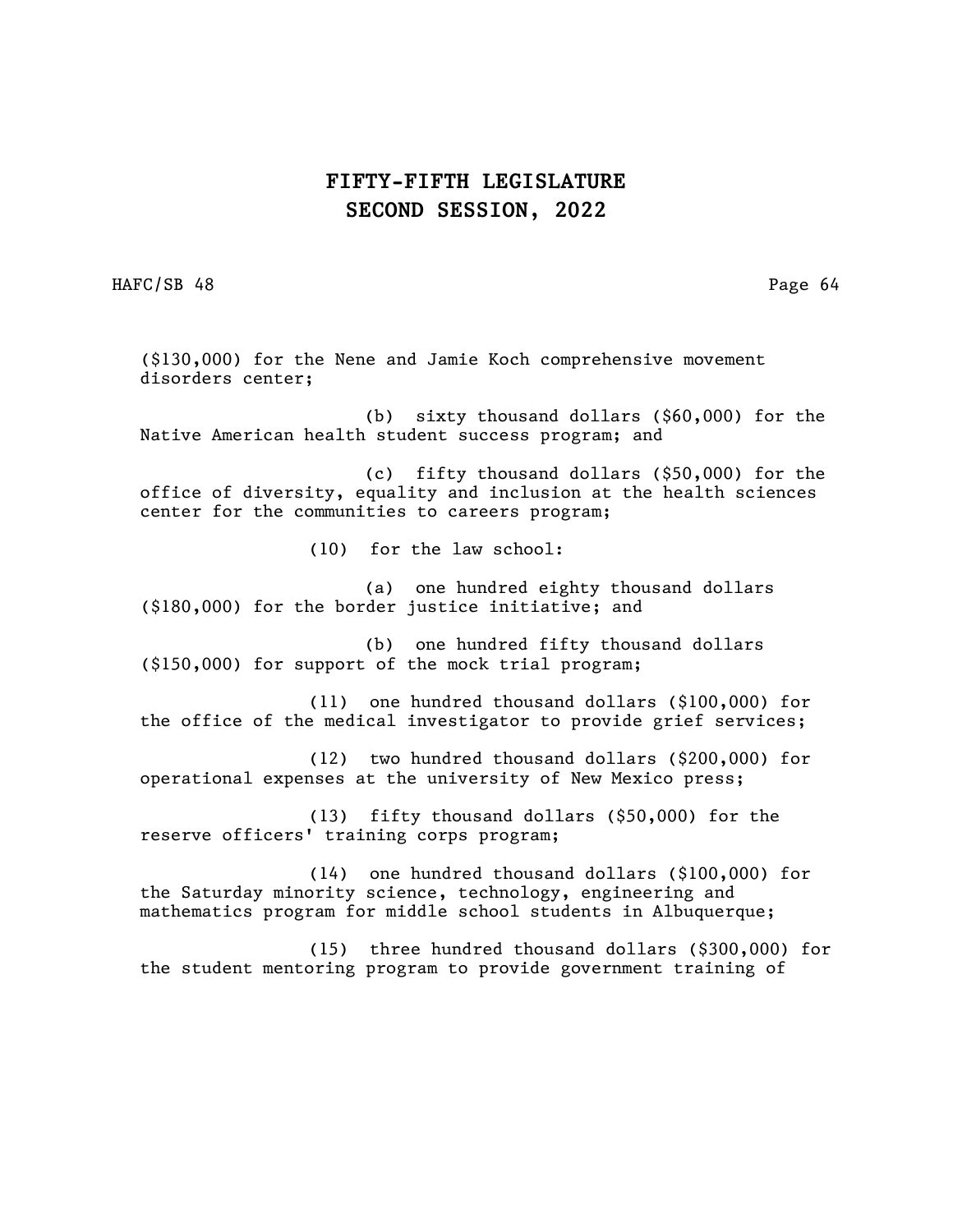HAFC/SB 48 Page 65

high school students and minority student services; and

(16) seventy-five thousand dollars (\$75,000) to expand the services of the wild friends program to provide experiential civic and science education to underserved New Mexico students in fourth through twelfth grades;

C. to the board of regents of New Mexico state university:

(1) one hundred thousand dollars (\$100,000) for salary and benefits for a full-time production livestock judging instructor in the animal and range sciences department;

(2) fifty thousand dollars (\$50,000) for instruction and general purposes in the college of engineering for space commercialization;

(3) two hundred thousand dollars (\$200,000) to the Alamogordo branch for the allied health and workforce development programs;

(4) to the Grants branch:

(a) fifty thousand dollars (\$50,000) for instruction and general purposes for workforce development programs;

(b) one hundred thousand dollars (\$100,000) for the nursing development program; and

(c) eighty thousand dollars (\$80,000) for career and technical education programs;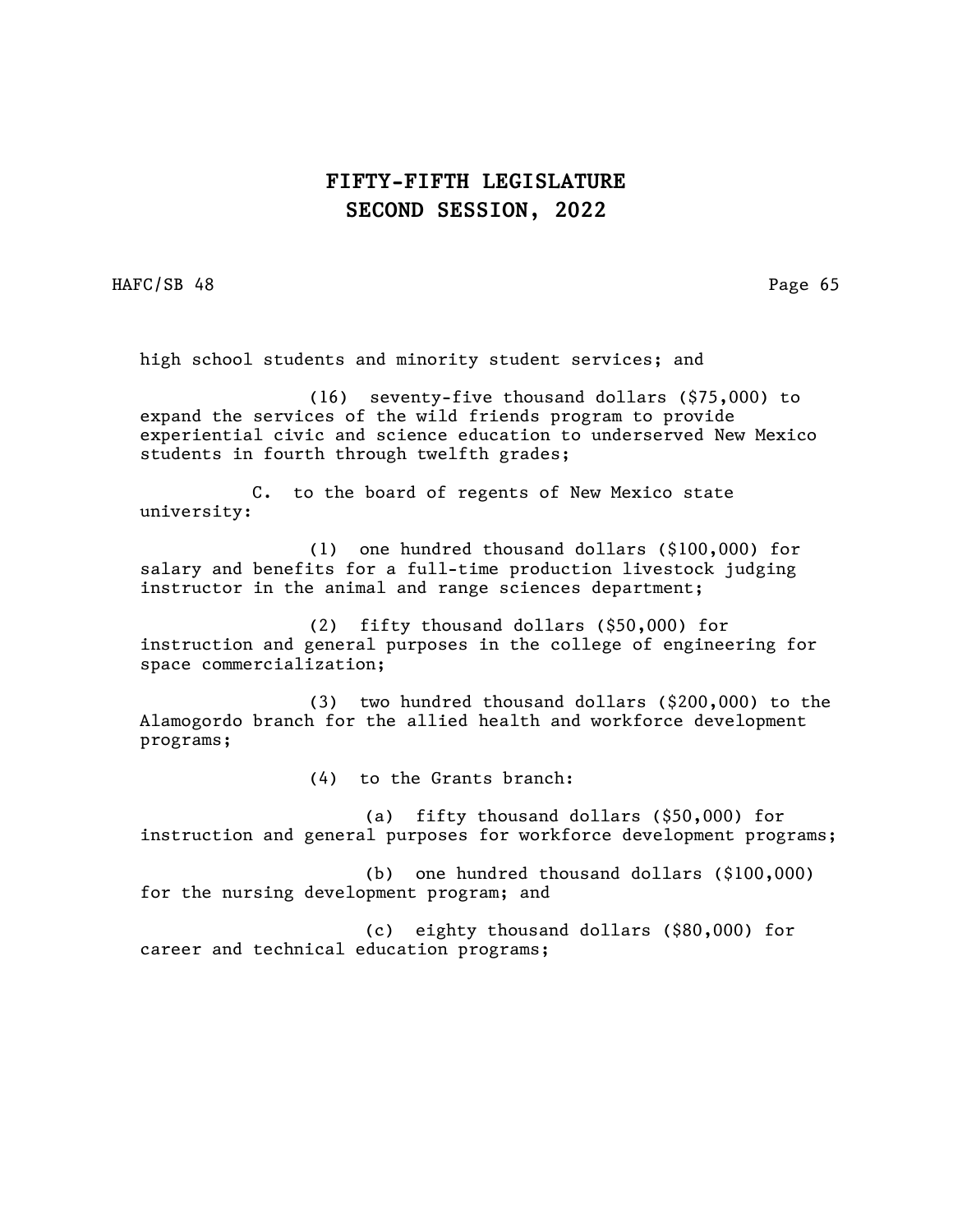HAFC/SB 48 Page 66

 (5) fifty thousand dollars (\$50,000) to Dona Ana community college to hire a full-time administrative assistant and billing specialist, to increase operations at the clinic and external sites and to recruit and retain part-time clinical faculty;

(6) for the New Mexico department of agriculture:

(a) eighty thousand dollars (\$80,000) for the sustainable agriculture centers of excellence;

(b) fifty thousand dollars (\$50,000) for future farmers of America programs; and

(c) one hundred fifty thousand dollars (\$150,000) for future farmers of America programs at Capitan, Carrizozo, Corona, Hondo, Goddard and Roswell high schools;

(7) for the agricultural experiment station:

(a) fifty thousand dollars (\$50,000) for the viticulture research program;

(b) one hundred eighty thousand dollars (\$180,000) to expand the weather station network statewide; and

(c) three hundred sixty-five thousand dollars (\$365,000) for operation and maintenance of weather stations throughout the state;

(8) for the cooperative extension service:

(a) one hundred thousand dollars (\$100,000)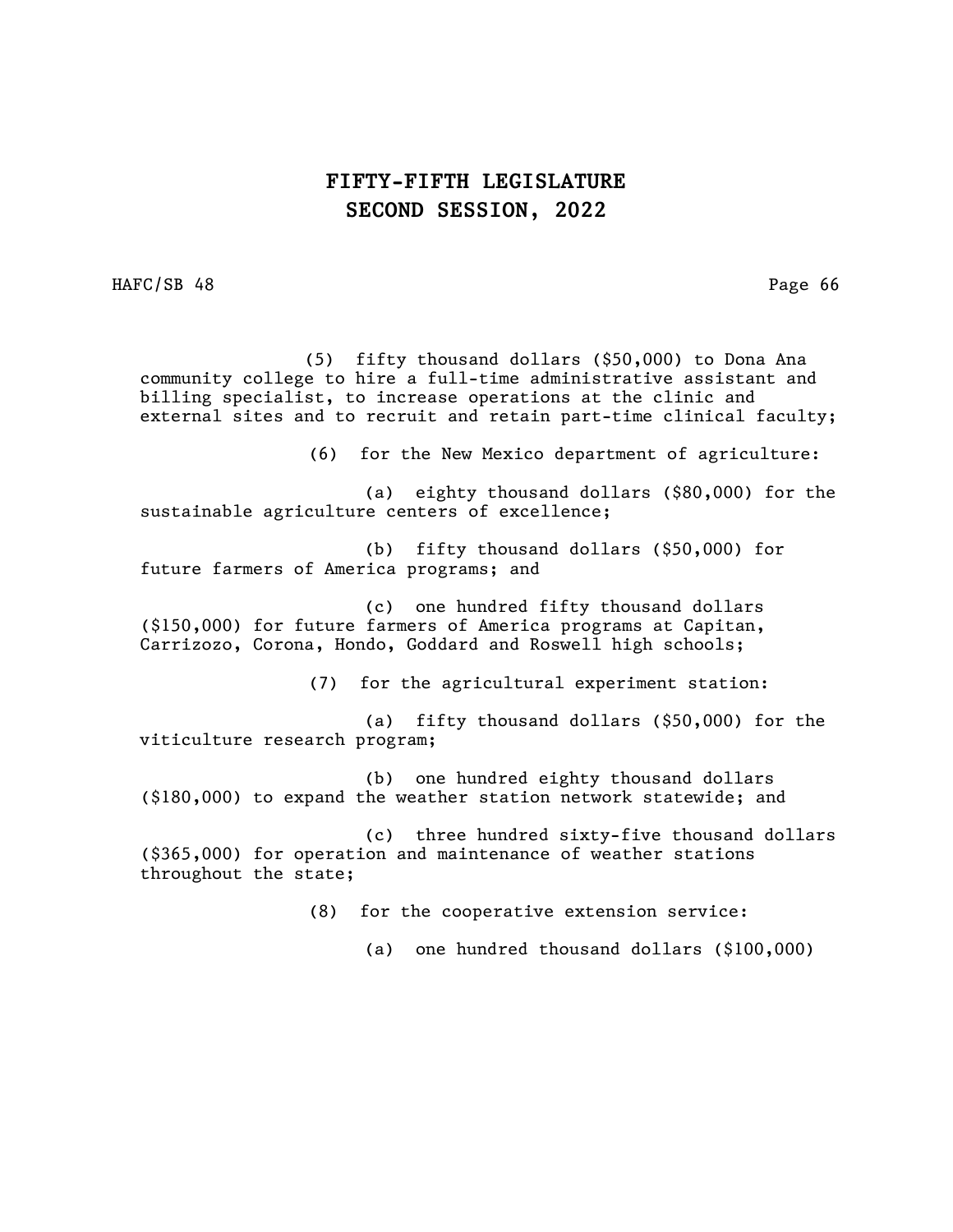HAFC/SB 48 Page 67

for operations;

(b) two hundred twenty-five thousand dollars (\$225,000) for salary and benefits for a full-time farm and ranch economist in the cooperative extension service;

(c) fifty thousand dollars (\$50,000) for maintenance, repairs, upkeep and equipment at the Artesia agricultural science center;

(d) one hundred thousand dollars (\$100,000) for the youth leadership program for 4-H; and

(e) fifty thousand dollars (\$50,000) for the aggie next step program;

(9) five hundred thousand dollars (\$500,000) for the Anna, age eight institute;

(10) eighty thousand dollars (\$80,000) for a senior women's athletics coordinator;

(11) fifty thousand dollars (\$50,000) to provide professional assistance devoted to the mental health and physical well-being of student athletes;

(12) fifty thousand dollars (\$50,000) for the science, technology, engineering and mathematics alliance for minority participation;

(13) one hundred fifty thousand dollars (\$150,000) for critical staff positions that support student success endeavors such as news 22 and other opportunities and vital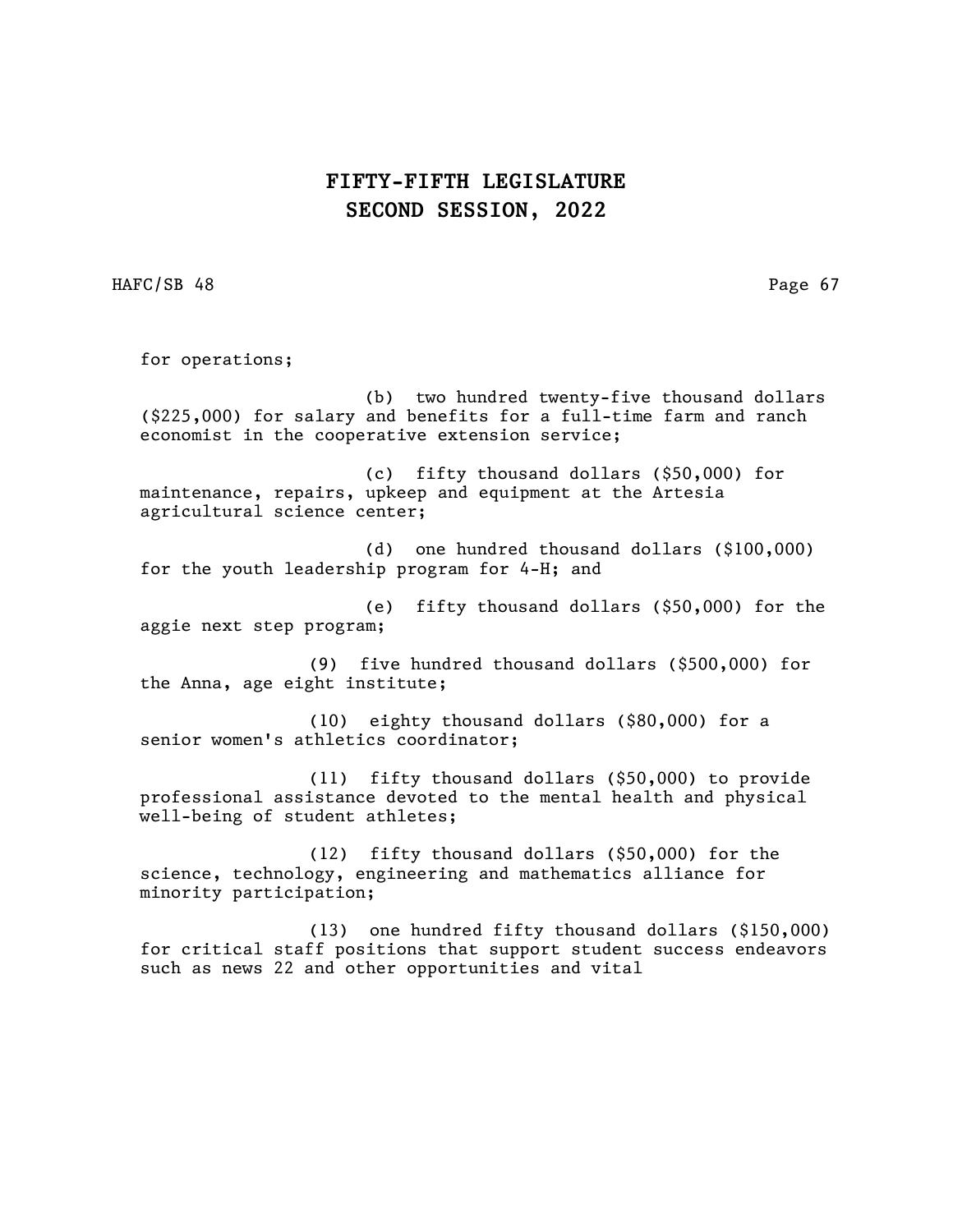HAFC/SB 48 Page 68

equipment maintenance;

(14) sixty thousand dollars (\$60,000) for the alliance for the advancement of teaching and learning to support educational programs, conferences and outreach efforts to secondary and post-secondary students interested in teaching careers;

(15) fifty thousand dollars (\$50,000) to the water resources research institute for its strategic cropping project for water demand and to assess impacts of alternative agricultural land use strategies on water budgets and agricultural economies; and

(16) one hundred thousand dollars (\$100,000) to the New Mexico state university twenty-first century career path training and science, technology, engineering and mathematics outreach for kindergarten through twelfth grade programs;

D. to the board of regents of New Mexico highlands university:

(1) one hundred twenty-five thousand dollars (\$125,000) to provide matching funds in support of grant funds received by the school of social work; and

(2) sixty thousand dollars (\$60,000) for athletic

programs;

E. to the board of regents of western New Mexico university, one hundred fifty thousand dollars (\$150,000) to establish an early childhood mental health program;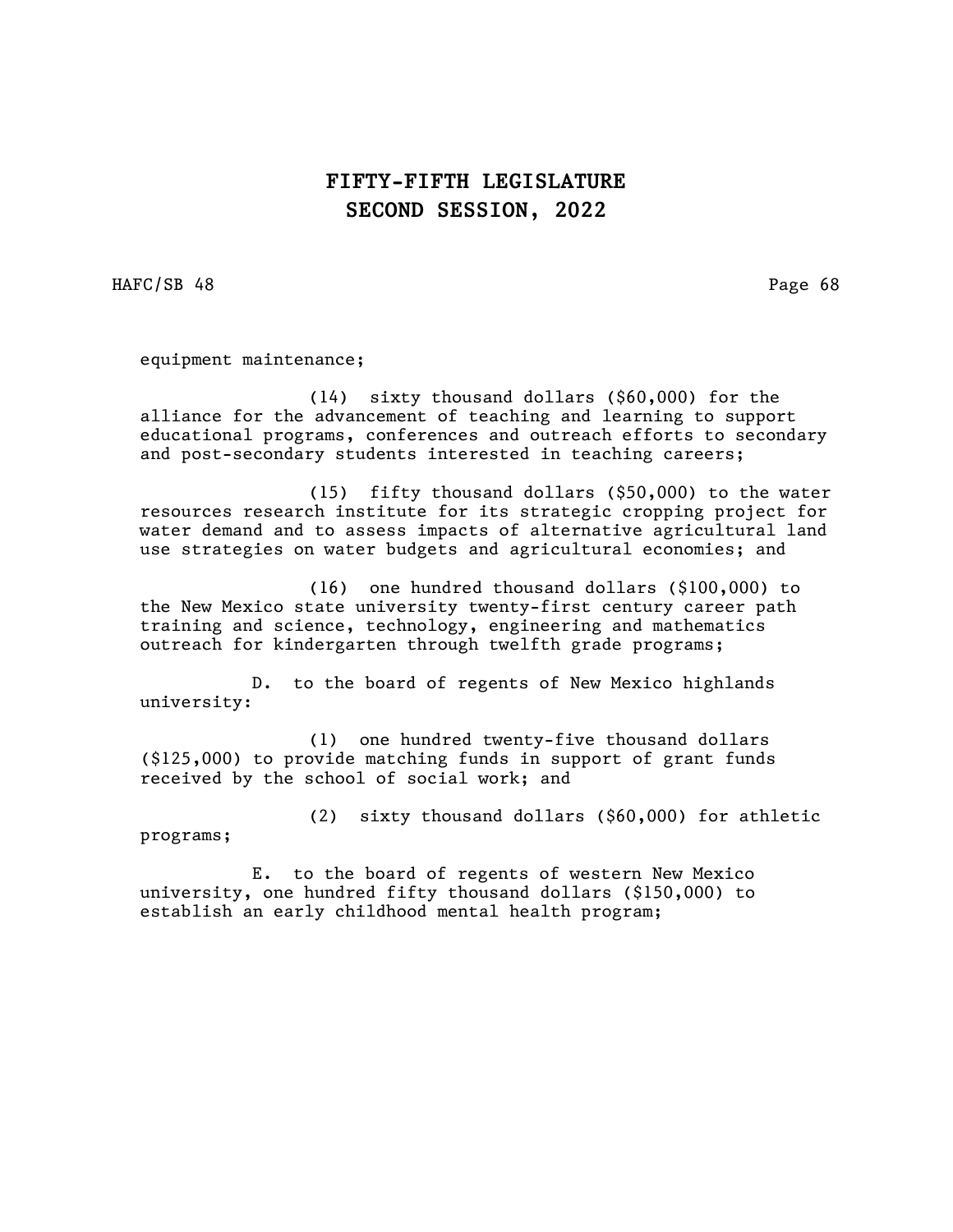HAFC/SB 48 Page 69

F. to the board of regents of eastern New Mexico university:

(1) for the Roswell branch:

(a) one hundred thousand dollars (\$100,000) for instruction and general purposes for the vocational technical program; and

(b) seventy thousand dollars (\$70,000) for agricultural degree and certification programs;

(2) fifty thousand dollars (\$50,000) for the public television station KENW; and

(3) three hundred ten thousand dollars (\$310,000) to increase funding for the athletic department;

G. to the board of regents of the New Mexico institute of mining and technology:

(1) one hundred twenty thousand dollars (\$120,000) to provide undergraduate and graduate assistantships in the chemical engineering department;

(2) fifty thousand dollars (\$50,000) for the bureau of geology and mineral resources to implement the Water Data Act;

(3) fifty thousand dollars (\$50,000) for the bureau of mine safety operations;

(4) fifty thousand dollars (\$50,000) for the cybersecurity center of excellence;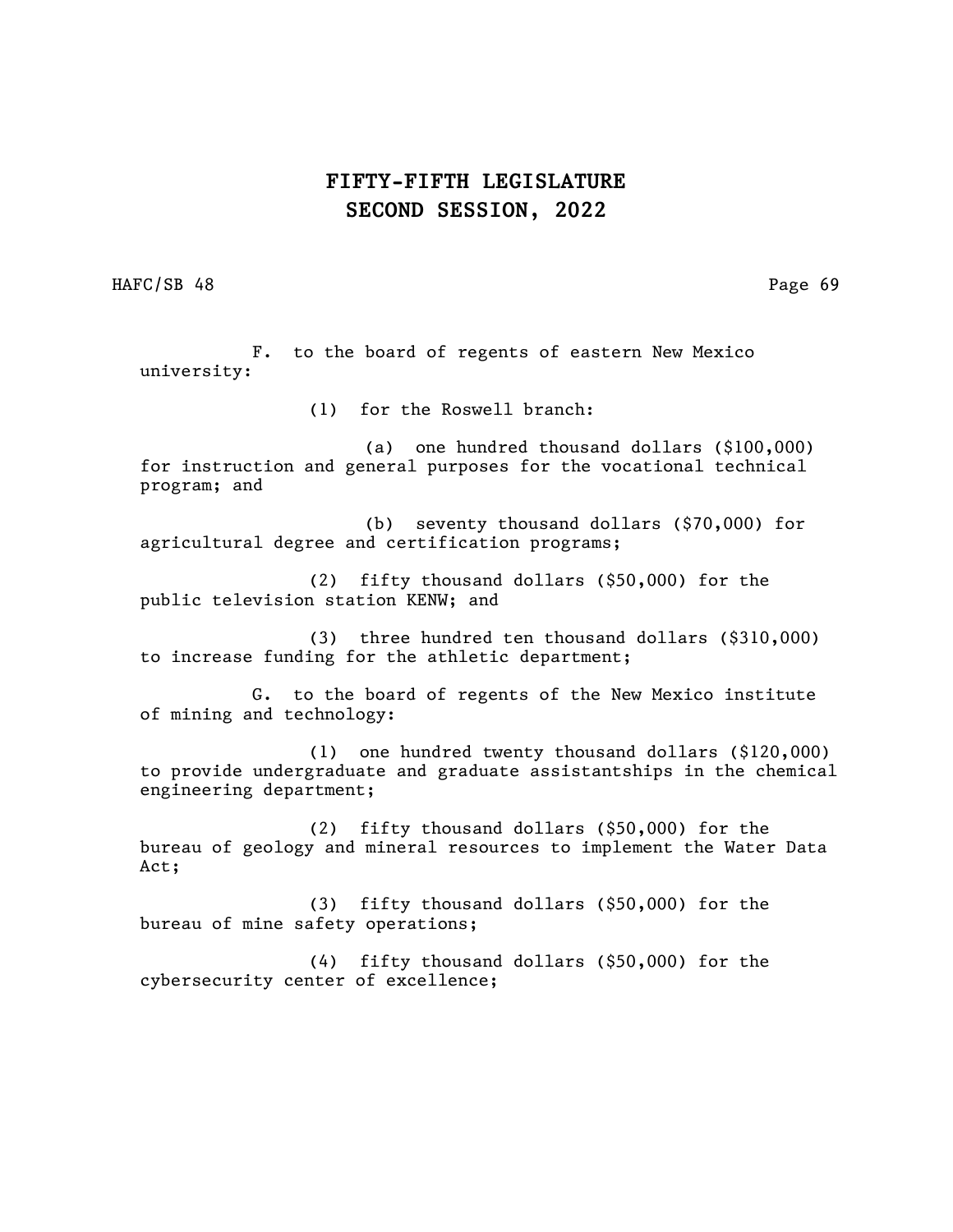HAFC/SB 48 Page 70

(5) one hundred fifty thousand dollars (\$150,000) for the geophysical research center for continued research;

(6) fifty thousand dollars (\$50,000) for operating expenses at the national cave and karst research institute; and

(7) one hundred thousand dollars (\$100,000) for the Playas training and research center in Hidalgo county; and

H. to the board of regents of northern New Mexico state school:

(1) fifty thousand dollars (\$50,000) to continue to build a small demonstration farm; and

(2) fifty thousand dollars (\$50,000) to contract for services to engage local youth in arts, cultural engagement and sustainable agriculture.".